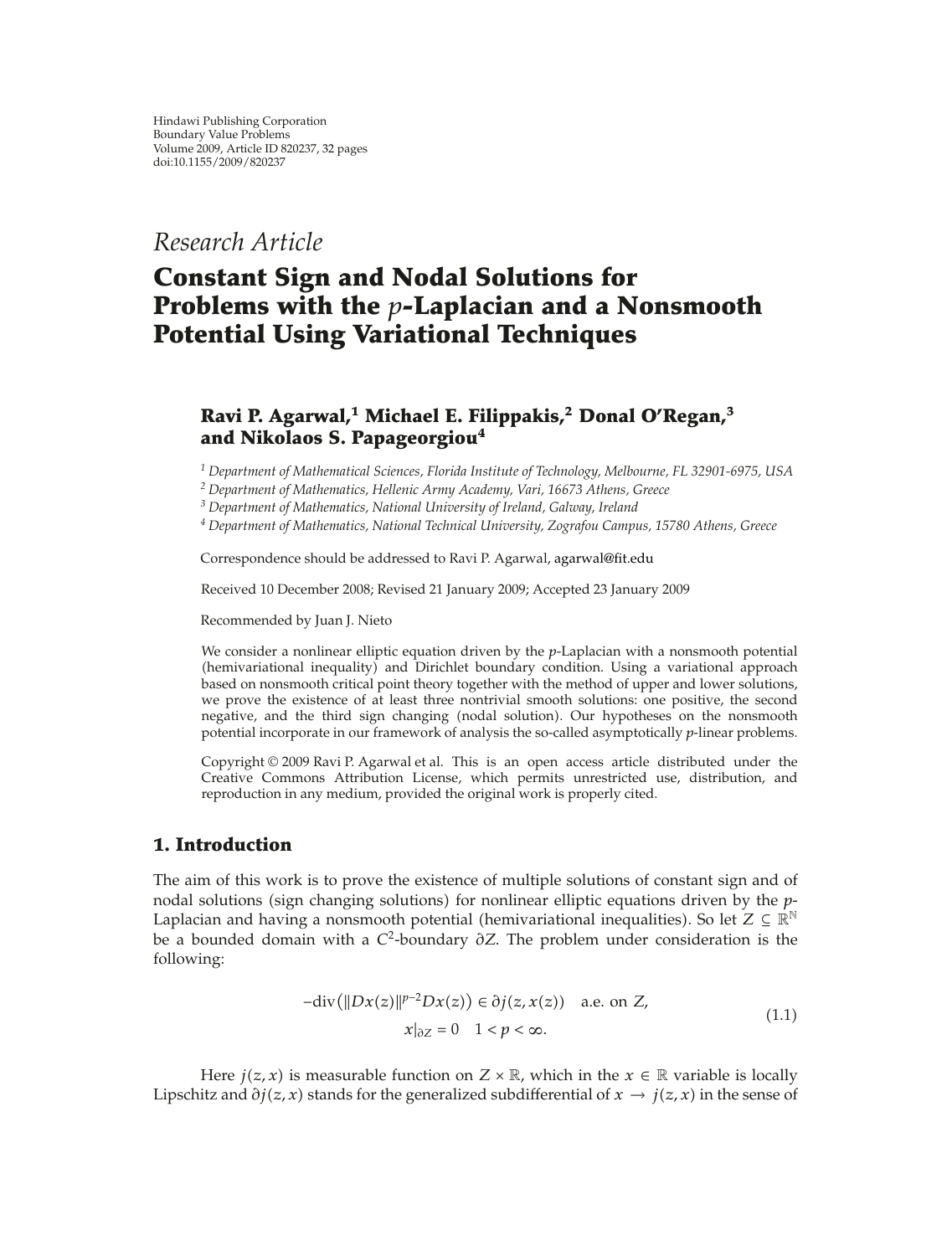Clarke [1]. Problem (1.1) is a hemivariational inequality. Hemivariational inequalities are a new type of variational expressions, which arise in applications if one considers more realistic mechanical laws of multivalued and nonmonotone nature. Then the corresponding energy (Euler) functional is nonsmooth and nonconvex. Various engineering applications of hemivariational inequalities can be found in the book of Naniewicz-Panagiotopoulos [2].

Multiple solutions of constant sign for problems monitored by the *p*-Laplacian and with a C<sup>1</sup>-potential were obtained by Ambrosetti et al. [3], García Azorero-Peral Alonso [4], and García Azorero et al. [5]. In all these works, the authors consider nonlinear eigenvalue problems and prove the existence of positive and negative solutions for certain values of the parameter  $\lambda \in \mathbb{R}$ . The question of existence of nodal solutions was first addressed within the framework of semilinear problems (i.e.,  $p = 2$ ). We mention the works of Dancer-Du [6] and Zhang-Li [7], which contain two different approaches to the problem. In Dancer-Du [6], the authors use a combination of the variational method (critical point theory) with the method of upper and lower solutions. In contrast Zhang-Li [7] use invariance properties of the negative gradient flow of the corresponding equation in  $C_0^1(\overline{Z})$ . Recently these methods were extended to "smooth" problems driven by the *p*-Laplacian differential operator. Carl-Perera  $[8]$  extended the work of Dancer-Du  $[6]$ , by assuming the existence of upper and lower solutions for the problem. Zhang-Li [9] and Zhang et al. [10] extended the semilinear work of [7], by carefully constructing a pseudogradient vector field whose descent flow exhibits the necessary invariance properties. These works were extended recently by Filippakis-Papageorgiou [11]. Recently the approach based on the invariance properties of descent flow was used by Zhang-Perera [12] to produce nodal solutions for certain Kirchhoff type equations. Other recent works dealing with *p*-Laplacian equations are those by Ahmad-Nieto [13] (monotone iterative technique), Kim et al. [14] (radial solutions), Lin et al. (singular odes) [15], and Väth [16] (degree theoretic approach).

In this paper using techniques from nonsmooth critical point theory in conjunction with the method of upper and lower solutions, we are able to extend the works of Dancer-Du  $[6]$  and Carl-Perera  $[8]$  to hemivariational inequalities. Helpful in this respect is the nonsmooth second deformation lemma of Corvellec [17]. Recently, sign-changing solutions for problems with discontinuous nonlinearities were obtained by Averna et al. [18], but in contrast to our work they deal with *p*-superlinear problems.

## **2. Mathematical Background**

In our analysis of problem  $(1.1)$ , we use the nonsmooth critical point theory which is based on the subdifferential theory for locally Lipschitz functions and some basic facts about the spectrum of the negative *p*-Laplacian with Dirichlet boundary conditions. For easy reference, we recall some definitions and results from these areas, which will be used in the sequel.

We start with the subdifferential theory for locally Lipschitz functions and the corresponding nonsmooth critical point theory. Details can be found in the books of Gasinski ´ -Papageorgiou 19 and Motreanu-Panagiotopoulos 20. So let *X* be a Banach space and let *X*<sup>∗</sup> be its topological dual. By  $\langle \cdot, \cdot \rangle$  we denote the duality brackets for the pair  $(\overline{X}, X^*)$ . Given a locally Lipschitz function  $\varphi: X \to \mathbb{R}$ , the generalized directional derivative  $\varphi^0(x; h)$  of  $\varphi$  at *x* ∈ *X* in the direction *h* ∈ *X* is defined as follows:

$$
\varphi^{0}(x; h) = \limsup_{\substack{x' \to x \\ \lambda \downarrow 0}} \frac{\varphi(x' + \lambda h) - \varphi(x')}{\lambda}.
$$
\n(2.1)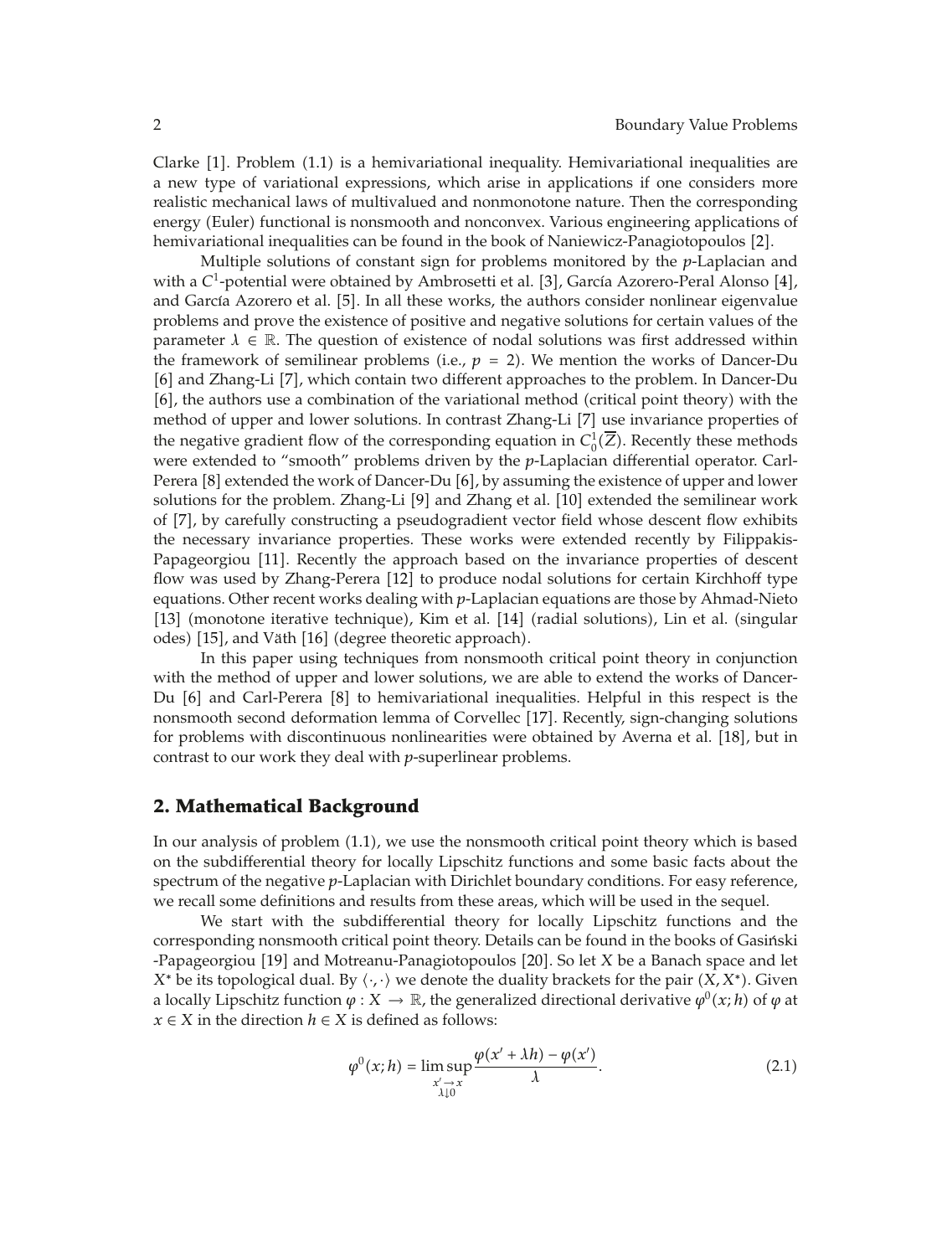The function  $h \to \varphi^0(x; h)$  is sublinear continuous and so it is the support function of a nonempty, convex, and *w*<sup>∗</sup>-compact set  $\partial \varphi(x) \subseteq X^*$  defined by

$$
\partial \varphi(x) = \{ x^* \in X^* : \langle x^*, h \rangle \le \varphi^0(x; h) \,\,\forall h \in X \}. \tag{2.2}
$$

The multifunction  $x \to \partial \varphi(x)$  is called the "generalized gradient" (or generalized subdifferential) of  $\varphi$ . If  $\varphi$  :  $X \to \mathbb{R}$  is also convex, then  $\partial \varphi(x)$  coincides with the subdifferential in the sense of convex analysis  $\partial_c \varphi(x)$ , defined by

$$
\partial_c \varphi(x) = \{ x^* \in X^* : \langle x^*, y - x \rangle \le \varphi(y) - \varphi(x) \,\,\forall y \in X \}. \tag{2.3}
$$

Moreover if  $\varphi \in C^1(X)$ , then  $\varphi$  is locally Lipschitz and  $\partial \varphi(x) = {\varphi'(x)}$ .

We say that  $x \in X$  is a critical point of the locally Lipschitz function  $\varphi : X \to \mathbb{R}$ , if  $0 ∈ ∂φ(x)$ . It is easy to see that if  $x ∈ X$  is a local extremum of  $φ$  (i.e., a local minimum or a local maximum of  $\varphi$ ), then  $x \in X$  is a critical point of  $\varphi$ .

A locally Lipschitz function  $\varphi : X \to \mathbb{R}$  satisfies the Palais-Smale condition at level  $c \in \mathbb{R}$  (*PS<sub>c</sub>*-condition for short), if every sequence  $\{x_n\}_{n\geq 1} \subseteq X$  such that  $\varphi(x_n) \to c$  and  $m(x_n) = \inf\{\Vert x^* \Vert : x^* \in \partial \varphi(x_n)\} \to 0$  as  $n \to \infty$  has a strongly convergent subsequence. We say that  $\varphi$  satisfies the *PS*-condition, if it satisfies the *PS<sub>c</sub>*-condition for every  $c \in \mathbb{R}$ .

The following topological notion is crucial in the minimax characterization of the critical values of a locally Lipschitz functional  $\varphi: X \to \mathbb{R}$ .

*Definition 2.1.* Let *Y* be a Hausdorff topological space and *E*0*, E,* and *D* are nonempty closed subsets of *Y* with  $E_0 \subseteq E$ . We say that the pair  $\{E_0, E\}$  is linking with *D* in *Y* if and only if

- (a)  $E_0 \cap D = \emptyset$ ;
- (b) for any  $\gamma \in C(E, Y)$  such that  $\gamma|_{E_0} = id|_{E_0}$ , we have  $\gamma(E) \cap D \neq \emptyset$ .

Using this notion, we have the following general minimax principle for the critical values of a locally Lipschitz function  $\varphi : X \to \mathbb{R}$ .

**Theorem 2.2.** If X is a reflexive Banach space,  $E_0$ ,  $E$ , and  $D$  are nonempty closed subsets of X such *that*  ${E_0, E}$  *is linking with D in X*,  $\varphi : X \to \mathbb{R}$  *is locally Lipschitz*,  $\sup_{E_0} \varphi < \inf_D \varphi$ ,  $\Gamma =$  $\{\gamma \in C(E,X) : \gamma|_{E_0} = id|_{E_0}\},\ c = \inf_{\gamma \in \Gamma} \sup_{v \in E} \varphi(\gamma(v))$ , and  $\varphi$  satisfies the  $PS_c$ -condition, then  $c \ge \inf_D \varphi$  *and c is a critical value of*  $\varphi$ *.* 

*Remark 2.3.* From this general minimax principle, by appropriate choices of the linking sets, one can produce nonsmooth versions of the mountain pass theorem, of the saddle point theorem, and of the generalized mountain pass theorem.

*Definition 2.4.* If *Y* is a subset of the Banach space *X,* a "deformation of *Y*" is a continuous map *h* :  $[0,1] \times Y \rightarrow Y$  such that  $h(0,\cdot) = id_Y$ . If  $V \subseteq Y$ , then we can say that *V* is a "weak deformation retract of *Y*", if there exists a deformation  $h : [0,1] \times Y \rightarrow Y$  such that  $h(1, Y) \subseteq V$ and  $h(t, \cdot) \subseteq V$  for all  $t \in [0, 1]$ .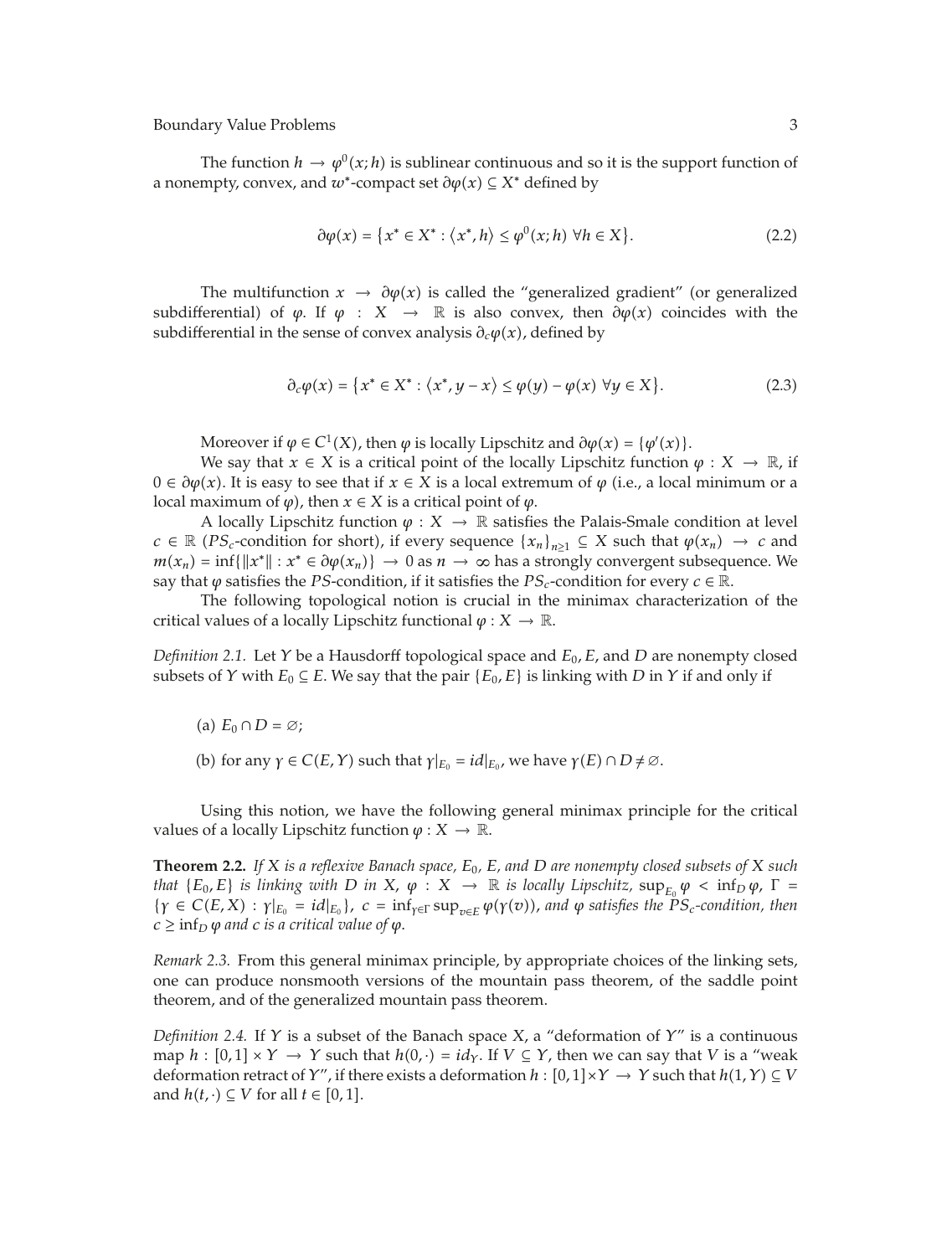Given a locally Lipschitz function  $\varphi: X \to \mathbb{R}$  and  $c \in \mathbb{R}$ , we define

$$
\varphi^{0} = \{x \in X : \varphi < c\},\
$$
\n
$$
K_{c} = \{x \in x : 0 \in \partial \varphi(x), \varphi(x) = c\}.\tag{2.4}
$$

The next theorem is a partial extension to a nonsmooth setting of the so-called "second deformation theorem" (see, e.g., Gasiński -Papageorgiou [21, page 628]) and it is due to Corvellec [17]. In fact the result of Corvellec is formulated in the more general context of metric spaces, for continuous functions using the so-called weak slope. For our purposes, it suffices to use a particular form of the result which we state next.

**Theorem 2.5.** *If*  $X$  *is a Banach space,*  $\varphi$  :  $X \to \mathbb{R}$  *is locally Lipschitz and satisfies the PS-condition,*  $a \in \mathbb{R}$ ,  $b \in \mathbb{R} \cup \{+\infty\}$ ,  $\varphi$  *has no critical points in*  $\varphi^{-1}(a, b)$ , and  $K_a$  *is discrete nonempty, then there*  $exists \ a \ deformation \ h: [0,1] \times \overset{0}{\varphi^b} \rightarrow \overset{0}{\varphi^b} \ such \ that$ 

(a)  $h(t, \cdot)|_{K_a} = id$  *for all*  $t \in [0, 1];$ (b)  $h(1, \varphi^b) \subseteq \varphi^a \cup K_a$ ; (c)  $\varphi(h(t, x)) \leq \varphi(x)$  for all  $t \in [0, 1]$  and all  $x \in \varphi^b$ . In particular the set  $\stackrel{0}{\varphi^a} \cup K_a$  is a weak deformation retract of  $\stackrel{0}{\varphi^b}$ .

Next let us recall some basic facts about the spectrum of the negative *p*-Laplacian with Dirichlet boundary conditions. So let  $Z \subseteq \mathbb{R}^N$  be a bounded domain with a  $C^2$ -boundary *∂Z* and *m* ∈ *L*<sup>∞</sup>(*Z*)<sub>+</sub>, *m* ≠ 0. We consider the following nonlinear weighted (with weight *m*) eigenvalue problem:

$$
-div(||Dx(z)||^{p-2}Dx(z)) = \hat{\lambda}m(z)|x(z)|^{p-2}x(z) \quad \text{a.e. on } Z,
$$
  

$$
x|_{\partial Z} = 0 \quad 1 < p < \infty.
$$
 (2.5)

The least number  $\hat{\lambda} \in \mathbb{R}$  for which problem (2.5) has a nontrivial solution is the first eigenvalue of  $(-\Delta_p, W_0^{1,p}(Z), m)$  and it is denoted by  $\widehat{\lambda}_1(m)$ . The first eigenvalue  $\widehat{\lambda}_1(m)$ is strictly positive (i.e.,  $\hat{\lambda}_1(m) > 0$ ); it is isolated and it is simple (i.e., the associated eigenspace is one dimensional). Moreover, using the Rayleigh quotient we have a variational characterization of  $\widehat{\lambda}_1(m)$ , namely,

$$
\hat{\lambda}_1(m) = \min \left[ \frac{\|Dx\|_p^p}{\int_Z m |x|^p dz} : x \in W_0^{1,p}(Z), \ x \neq 0 \right],
$$
\n(2.6)

(see also Cuccu et al. [22]).

The minimum in (2.6) is attained on the corresponding one-dimensional eigenspace. In what follows by  $u_1 \in W_0^{1,p}(Z)$  we denote the normalized eigenfunction. Note that  $|u_1|$  also realizes the minimum in (2.6). Hence we may assume that  $u_1(z) \geq 0$  a.e. on *Z*. Moreover, from nonlinear regularity theory (see, e.g., Gasiński -Papageorgiou [21, page 738]), we have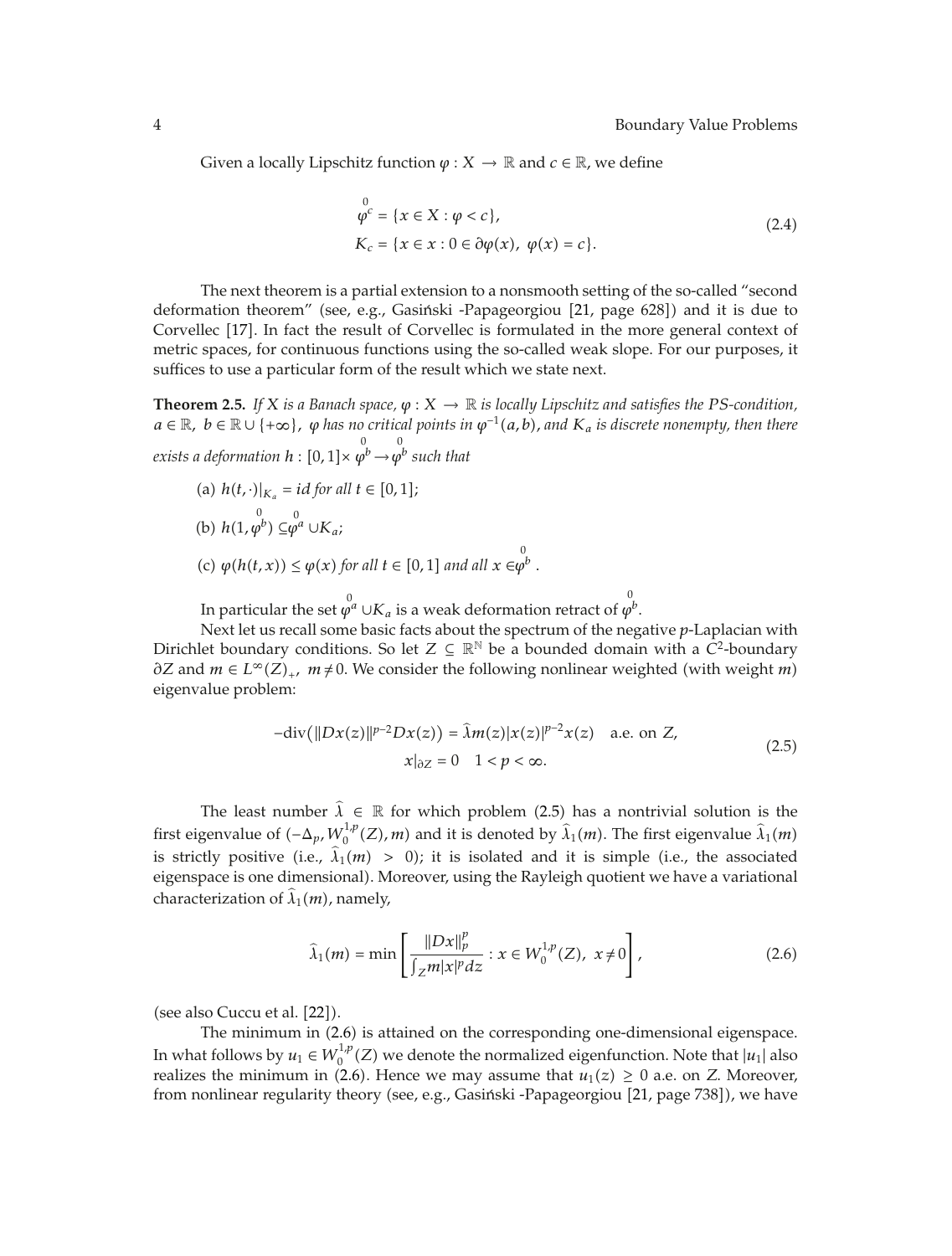*u*<sub>1</sub> ∈  $C_0^1(\overline{Z}) = \{x \in C^1(\overline{Z}) : x(z) = 0 \text{ for all } z \in \partial Z\}$ . The Banach space  $C_0^1(\overline{Z})$  is an ordered Banach space with order cone given by

$$
C_0^1(\overline{Z})_+ = \{ x \in C_0^1(\overline{Z}) : x(z) \ge 0 \,\,\forall z \in \overline{Z} \}. \tag{2.7}
$$

We know that  $intC_0^1(\overline{Z})_+ \neq \varnothing$  and in fact

$$
\text{int}C_0^1(\overline{Z})_+ = \left\{ x \in C_0^1(\overline{Z})_+ : x(z) > 0 \,\,\forall z \in Z \text{ and } \frac{\partial x}{\partial n}(z) < 0 \,\,\forall z \in \partial Z \right\}.
$$
 (2.8)

By virtue of the strong maximum principle of Vázquez [23], we have  $u_1 \in \text{int}C_0^1(\overline{Z})_+$ .

Using the Lusternik-Schnirelmann theory, in addition to  $\hat{\lambda}_1(m) > 0$ , we obtain a whole strictly increasing sequence  $\{\hat{\lambda}_k(m)\}_{k\geq 1} \subseteq \mathbb{R}_+$  of eigenvalues of (2.5), such that  $\hat{\lambda}_k(m) \to +\infty$ as  $k \to \infty$ . These are the so-called "variational eigenvalues" of  $(-\Delta_p, W_0^{1,p}(Z), m)$ . When  $p = 2$  (linear case), then these are all the eigenvalues. For  $p \neq 2$  (nonlinear case), we do not know if this is true. Nevertheless exploiting the fact that  $\hat{\lambda}_1(m) > 0$  is isolated, we can define

$$
\widehat{\lambda}_2^*(m) = \inf \{ \widehat{\lambda} : \widehat{\lambda} \text{ is an eigenvalue of (2.5), } \widehat{\lambda} \neq \widehat{\lambda}_1(m) \} > \widehat{\lambda}_1(m). \tag{2.9}
$$

Because the set of eigenvalues of  $(2.5)$  is closed, we see that  $\hat{\lambda}^*_{2}(m)$  is an eigenvalue of  $(-\Delta_p, W_0^{1,p}(Z), m)$ . In fact we have  $\hat{\lambda}_2^*(m) = \hat{\lambda}_2(m)$ ; that is, the second eigenvalue and the second variational eigenvalue of  $(-\Delta_p, W_0^{1,p}(Z), m)$  coincide. Then for  $\hat{\lambda}_2(m)$  we have a variational expression provided by the Lusternik-Schnirelmann theory. The eigenvalues  $\hat{\lambda}_1(m)$  and  $\hat{\lambda}_2(m)$  exhibit some monotonicity properties with respect to the weight function  $m \in L^{\infty}(Z)_{+}$ . More precisely, we have the following.

- (a) If  $m(z) \leq m'(z)$  a.e. on *Z* with strict inequality on a set of positive measure, then  $\hat{\lambda}_1(m') < \hat{\lambda}_1(m)$  (this is immediate from (2.6)).
- (b) If  $m(z) < m'(z)$  a.e. on *Z*, then  $\hat{\lambda}_2(m') < \hat{\lambda}_2(m)$  (see Anane-Tsouli [24]).

If  $m \equiv 1$ , then we write  $\hat{\lambda}_1(m) = \lambda_1$  and  $\hat{\lambda}_2(m) = \lambda_2$ . For  $\lambda_2 > 0$ , there is an alternative variational characterization, due to Cuesta et al. [25]; namely, if  $\partial B_1^{L^p(Z)} = \{x \in L^p(Z) : ||x||_p =$ 1},  $S = W_0^{1,p}(Z) \cap \partial B_1^{L^p(Z)}$ , and  $\Gamma_0 = \{ \gamma_0 \in C([-1,1], S) : \gamma_0(-1) = -u_1, \gamma_0(1) = u_1 \}$ , then

$$
\lambda_2 = \inf_{\gamma_0 \in \Gamma_0} \sup_{x \in \gamma_0([-1,1])} \|Dx\|_p^p. \tag{2.10}
$$

Finally we recall the notions of upper and of lower solutions for problem (1.1).

(a) A function  $\bar{x}$  ∈  $W^{1,p}(Z)$  with  $\bar{x}|_{\partial Z}$  ≥ 0 is an "upper solution" for problem (1.1), if

$$
\int_{Z} \|D\overline{x}(z)\|^{p-2} (D\overline{x}(z), D\psi(z))_{\mathbb{R}^{\mathbb{N}}} dz \ge \int_{Z} u(z)\psi(z) dz \tag{2.11}
$$

for all  $\psi \in W_0^{1,p}(Z)$ ,  $\psi(z) \ge 0$  a.e. on *Z* and for some  $u \in L^{\eta}(Z)$ ,  $u(z) \in \partial j(z, \overline{x}(z))$ a.e. on *Z* for some  $1 < \eta < p^* = Np/(N-p)$  if  $N > p$ ,  $+\infty$  if  $N \le p$ .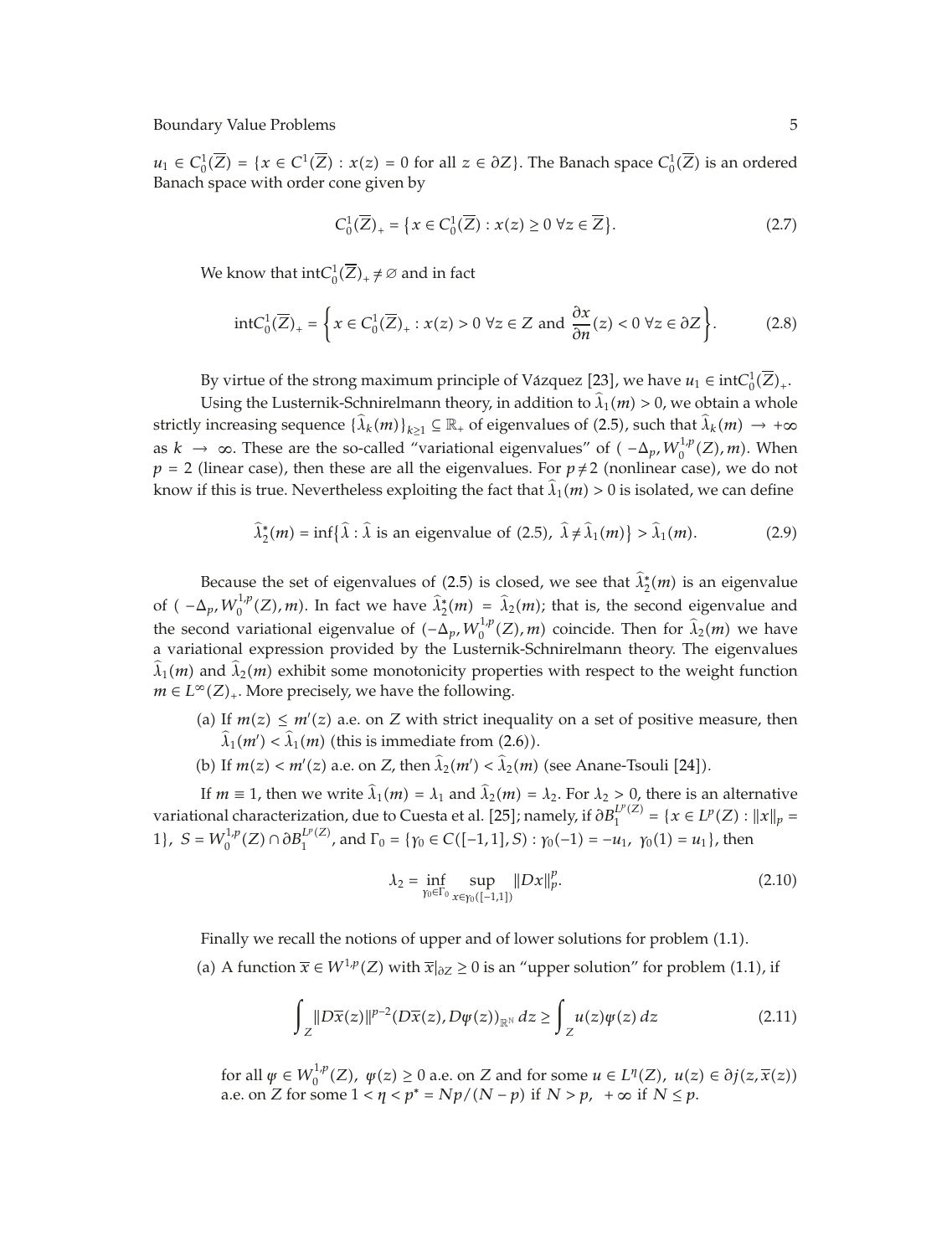(b) A function  $\underline{x}$  ∈  $W^{1,p}(Z)$  with  $\underline{x}|_{\partial Z}$  ≤ 0 is a "lower solution" for problem (1.1), if

$$
\int_{Z} \|D\underline{x}(z)\|^{p-2} (D\underline{x}(z), D\psi(z))_{\mathbb{R}^{\mathbb{N}}} dz \le \int_{Z} u(z)\psi(z) dz \tag{2.12}
$$

for all  $\psi \in W_0^{1,p}(Z), \psi(z) \ge 0$  a.e. on *Z* and for some  $u \in L^{\eta}(Z), u(z) \in \partial j(z, \underline{x}(z))$ a.e. on *Z* for some  $1 < \eta < p^*$ .

# **3. Solutions of Constant Sign**

In this section, we produce two nontrivial solutions of  $(1.1)$  which have constant sign. The first is positive and the second is negative. To do this, we will need the following hypotheses on the nonsmooth potential  $j(z, x)$ .

- *H*(*j*)<sub>1</sub>: *j* : *Z* × ℝ → ℝ is a function such that *j*(*z,* 0) = 0 a.e. on *Z, ∂j*(*z,* 0) = {0} a.e. on *Z*, and
	- (i) for every *x* ∈ ℝ, *z* → *j*(*z*, *x*) is measurable;
	- (ii) for almost all  $z \in Z$ ,  $x \to j(z, x)$  is locally Lipschitz;
	- (iii) for almost all  $z \in Z$ , all  $x \in \mathbb{R}$ , and all  $u \in \partial j(z, x)$ , we have

$$
|u| \le a(z) + c|x|^{p-1} \quad \text{with } a \in L^{\infty}(Z)_{+}, \ c > 0; \tag{3.1}
$$

(iv) there exists  $\theta \in L^{\infty}(Z)_+$  satisfying  $\theta(z) \leq \lambda_1$  a.e. on *Z* with strict inequality on a set of positive measure, such that

$$
\limsup_{|x| \to \infty} \frac{u}{|x|^{p-2}x} \le \theta(z)
$$
\n(3.2)

uniformly for almost all  $z \in Z$  and all  $u \in \partial j(z, x)$ ;

(v) there exist  $\eta, \hat{\eta} \in L^{\infty}(Z)$ , satisfying  $\lambda_1 \leq \eta(z) \leq \hat{\eta}(z)$  a.e. on *Z*, where the first inequality is strict on a set of positive measure, such that inequality is strict on a set of positive measure, such that

$$
\eta(z) \le \liminf_{x \to 0} \frac{u}{|x|^{p-2}x} \le \limsup_{x \to 0} \frac{u}{|x|^{p-2}x} \le \hat{\eta}(z)
$$
\n(3.3)

uniformly for almost all  $z \in Z$  and all  $u \in \partial j(z, x)$ ;

(vi) for almost all *z* ∈ *Z*, all *x* ∈ ℝ, and all *u* ∈  $\partial j(z, x)$ , we have *ux* ≥ 0 (sign condition).

*Remark 3.1.* Hypotheses  $H(j)$ <sub>1</sub>(iv) and (v) are nonuniform nonresonance conditions at zero and at  $\pm \infty$ , respectively. Moreover, as we move from 0 to  $\pm \infty$ , the "slopes" *u*/|*x*|<sup>*p*-2</sup>*x*. *u* ∈  $\partial j(z, x)$  cross the first eigenvalue  $\lambda_1 > 0$ . So our framework incorporates the so-called asymptotically *p*-linear equations. For  $p = 2$ , since the appearance of the pioneering work of Amann-Zehnder [26], these problems have attracted a lot of interest.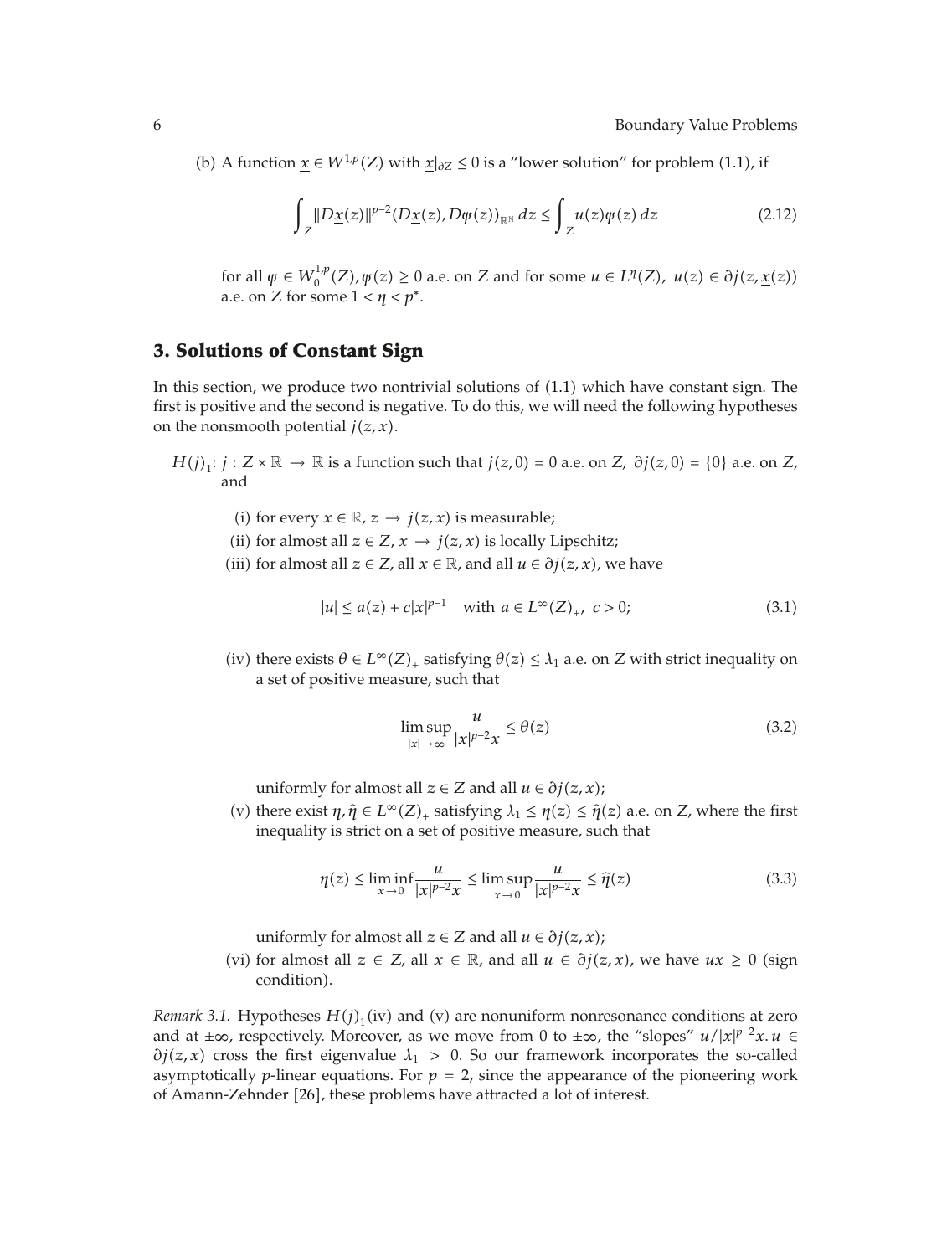The next lemma is an easy consequence of the strict positivity of  $u_1 \in C_0^1(\overline{Z})$  and of the hypotheses on  $\theta \in L^{\infty}(Z)_+$  (see  $H(j)(iv)$ ). We omit the proof.

**Lemma 3.2.** *If*  $\theta \in L^{\infty}(Z)_{+}$  *satisfies*  $\theta(z) \leq \lambda_1$  *a.e. on Z with strict inequality on a set of positive measure, then there exists ξ*<sup>0</sup> *>* 0 *such that*

$$
||Dx||_{p}^{p} - \int_{Z} \theta(z)|x(z)|^{p} dz \geq \xi_{0}||Dx||_{p}^{p} \quad \forall x \in W_{0}^{1,p}(Z). \tag{3.4}
$$

Given  $\varepsilon > 0$  and  $\gamma_{\varepsilon} \in L^{\infty}(Z)_+, \gamma_{\varepsilon} \neq 0$ , we consider the following nonlinear Dirichlet problem:

$$
-\text{div}(\|Dx(z)\|^{p-2}Dx(z)) = (\theta(z) + \varepsilon)|x(z)|^{p-2}x(z) + \gamma_{\varepsilon}(z) \quad \text{a.e. on } Z,
$$
  

$$
x|_{\partial Z} = 0.
$$
 (3.5)

In the next proposition, we establish the solvability of  $(3.5)$ .

**Proposition 3.3.** *If*  $\theta \in L^{\infty}(Z)_{+}$  *satisfies*  $\theta \leq \lambda_1$  *a.e. on Z with strict inequality on a set of positive measure, then for all*  $\varepsilon > 0$  *small problem (3.5) admits a solution*  $\overline{x} \in int C_0^1(\overline{Z})_+.$ 

*Proof.* In what follows by  $\langle \cdot, \cdot \rangle$  we denote the duality brackets for the pair  $(W^{-1,p'}(Z), W_0^{1,p}(Z))(1/p + 1/p' = 1)$ . We introduce the nonlinear operator *A* :  $W_0^{1,p}(Z)$  →  $W^{-1,p'}(Z)$  defined by

$$
\langle A(x), y \rangle = \int_Z ||Dx(z)||^{p-2} (Dx(z), Dy(z))_{\mathbb{R}^N} dz \quad \forall x, y \in W_0^{1,p}(Z). \tag{3.6}
$$

It is straightforward to check that *A* is strictly monotone and demicontinuous, hence maximal monotone too. Also let  $N_{\varepsilon}: L^p(Z) \to L^{p'}(Z)$  be the nonlinear, bounded, continuous map defined by

$$
N_{\varepsilon}(x)(\cdot) = (\theta(\cdot) + \varepsilon)|x(\cdot)|^{p-2}x(\cdot). \tag{3.7}
$$

Because of the compact embedding of  $W_0^{1,p}(Z)$  into  $L^p(Z)$ ,  $N_\varepsilon$  viewed as a map from  $W_0^{1,p}(Z)$  into  $L^{p'}(Z)$  is completely continuous. Therefore  $x \to G_{\varepsilon}(x) = A(x) - N_{\varepsilon}(x)$  is pseudomonotone from  $W_0^{1,p}(Z)$  into  $W^{-1,p'}(Z)$ . Also for every  $x \in W_0^{1,p}(Z)$ , we have

$$
\langle G_{\varepsilon}(x), x \rangle = ||Dx||_p^p - \int_Z \theta(z) |x(z)|^p dz - \varepsilon ||x||_p^p
$$
  
\n
$$
\geq \left(\xi_0 - \frac{\varepsilon}{\lambda_1}\right) ||Dx||_p^p \text{ (see Lemma 3.2 and (2.6))}.
$$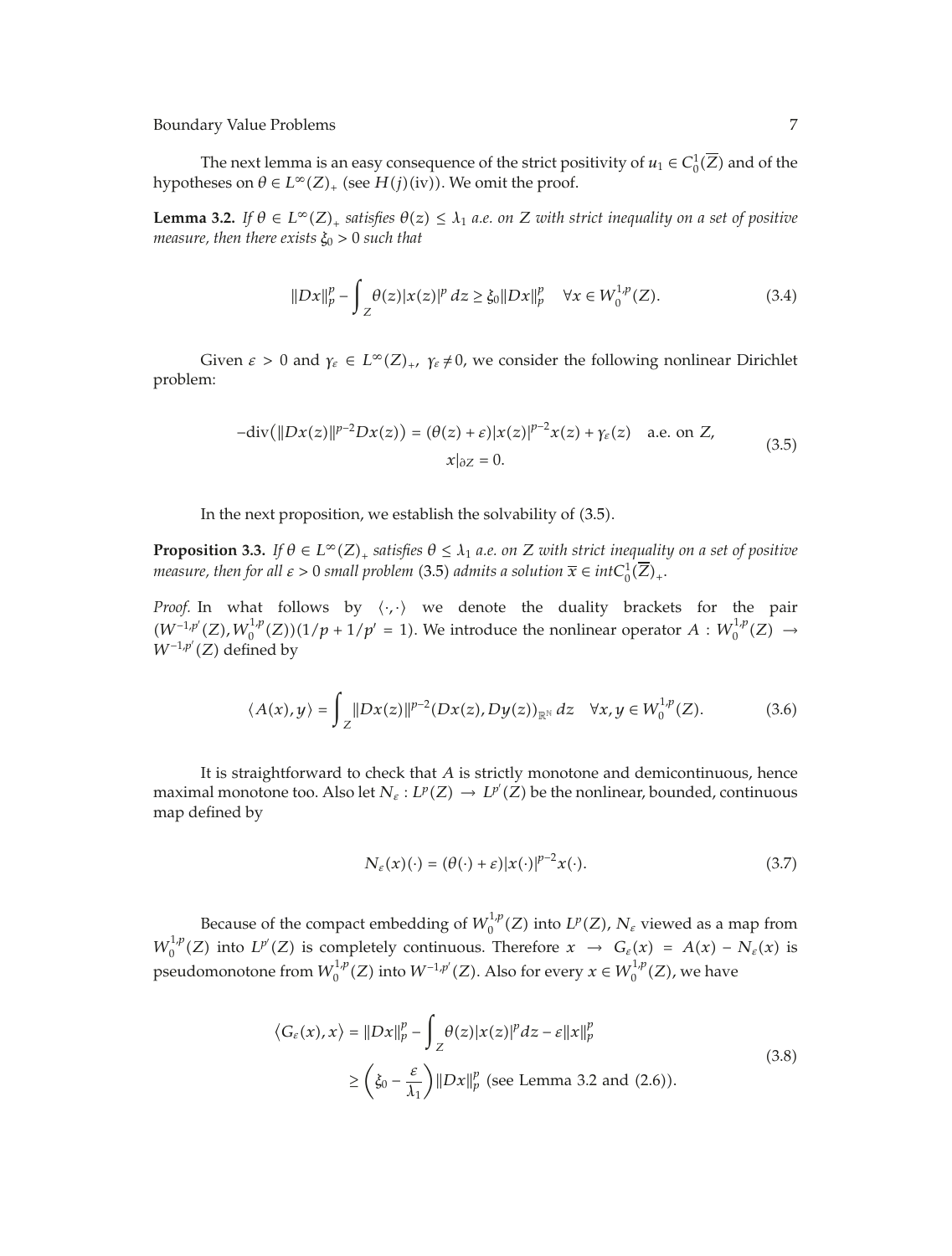Therefore, if  $\varepsilon < \lambda_1 \xi_0$ , then by virtue of Poincare's inequality  $G_{\varepsilon}(\cdot)$  is coercive. But a pseudomonotone coercive operator is surjective. Hence we can find that  $\bar{x} \in W_0^{1,p}(Z)$  such that

$$
G_{\varepsilon}(\overline{x}) = A(\overline{x}) - N_{\varepsilon}(\overline{x}) = \gamma_{\varepsilon}, \tag{3.9}
$$

$$
\implies \left\{ \begin{array}{c} -\operatorname{div}(\|D\overline{x}(z)\|^{p-2}D\overline{x}(z)) = (\theta(z) + \varepsilon)|\overline{x}(z)|^{p-2}\overline{x}(z) + \gamma_{\varepsilon}(z) \text{ a.e. on } Z, \\ \overline{x}|_{\partial Z} = 0 \end{array} \right\}.
$$
 (3.10)

Thus  $\overline{x} \in W_0^{1,p}(Z)$  is a solution of (3.5). We take duality brackets of (3.9) with the test function  $-\overline{x}$ <sup>-</sup> =  $-\max\{-\overline{x}, 0\} \in W_0^{1,p}(Z)$ . We obtain

$$
||D\overline{x}||_p^p - \int_Z \theta(z)|x^-(z)|^p dz \le \varepsilon ||\overline{x}||_p^p \quad \text{(since } \gamma_{\varepsilon} \ge 0\text{),}
$$
  

$$
\implies \xi_0 ||D\overline{x}||_p^p \le \frac{\varepsilon}{\lambda_1} ||D\overline{x}||_p^p \quad \text{(see Lemma 3.2 and (2.6))}.
$$
 (3.11)

But recall that  $\varepsilon < \lambda_1 \xi_0$ . So it follows that  $\|D\overline{x}^-\|_p = 0$ , hence  $\overline{x}^-=0$ ; that is,  $\overline{x} \ge 0$ . Since  $\gamma_{\varepsilon} \neq 0$ , from (3.10) it follows that  $\overline{x} \neq 0$  and  $\overline{x} \in C_0^1(\overline{Z})$  (nonlinear regularity theory). In addition, from (3.10), we see that

$$
\operatorname{div}(\|D\overline{x}(z)\|^{p-2}D\overline{x}(z)) \le 0 \quad \text{a.e. on } Z,
$$
  

$$
\implies \overline{x} \in \operatorname{int}C_0^1(\overline{Z})_+ \quad \text{(see Vázquez [23]).}
$$
  

$$
\square
$$

In fact the solution  $\bar{x} \in \text{int}C_0^1(\bar{Z})_+$  of (3.5) is an upper solution for problem (1.1).

**Proposition 3.4.** *If hypotheses*  $H(j)_1(i) \rightarrow (iv)$  *hold and*  $\varepsilon > 0$  *is small, then the solution*  $\overline{x} \in$  $intC_0^1(\overline{Z})_+$  of problem (3.5) obtained in Proposition 3.3 is a strict upper solution of problem (1.1) (strict means that  $\bar{x}$  is an upper solution of  $(1.1)$  which is not a solution).

*Proof.* Because of hypotheses  $H(j)$ <sub>1</sub> (iv), given  $\varepsilon > 0$ , we can find  $M_1 = M_1(\varepsilon) > 0$  such that for almost all  $z \in Z$ , all  $x \ge M_1$ , and all  $u \in \partial j(z, x)$ , we have

$$
u \le (\theta(z) + \varepsilon)x^{p-1}.\tag{3.13}
$$

Also due to hypothesis  $H(j)$ <sub>1</sub>(iii), we can find  $\gamma_{\varepsilon} \in L^{\infty}(Z)$ <sub>+</sub>,  $\gamma_{\varepsilon} \neq 0$  such that for almost all  $z \in Z$ , all  $x \in [0, M_1]$ , and all  $u \in \partial j(z, x)$ , we have

$$
u < \gamma_{\varepsilon}(z). \tag{3.14}
$$

Therefore it follows that for almost all  $z \in Z$ , all  $x \ge 0$ , and all  $u \in \partial j(z, x)$ , we have

$$
u < (\theta(z) + \varepsilon)x^{p-1} + \gamma_{\varepsilon}(z). \tag{3.15}
$$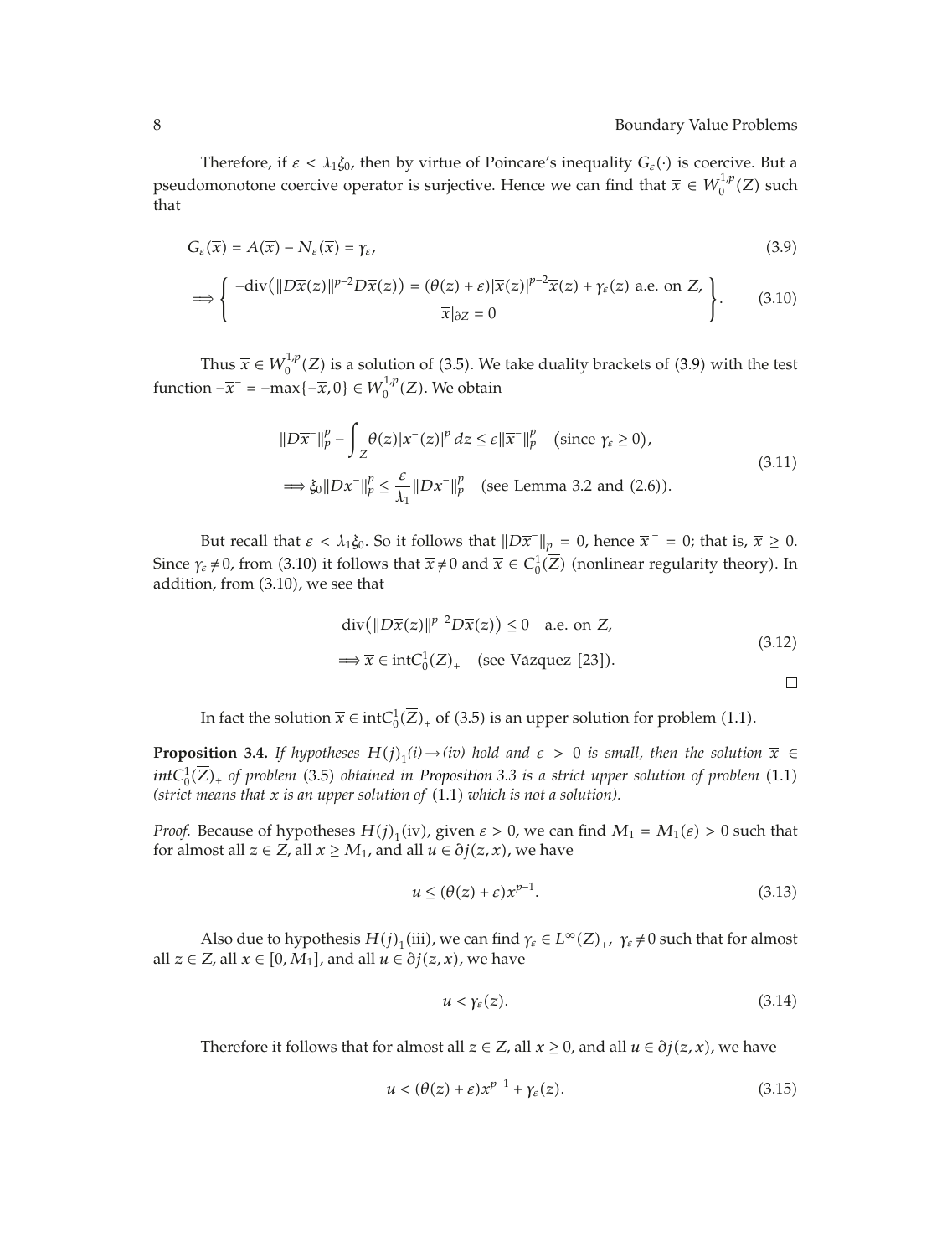So for  $0 < \varepsilon < \lambda_1 \xi_0$  and  $\gamma_{\varepsilon}$  as above, we consider problem (3.5). From Proposition 3.3, we have a solution  $\bar{x} \in \text{int}C_0^1(\bar{Z})_+$ . Then due to (3.15), for all  $u \in L^{p'}(Z)_+$  with  $u(z) \in$ *∂j*(*z*,  $\overline{x}(z)$ ) a.e. on *Z,* we have

$$
u(z) < (\theta(z) + \varepsilon)\overline{x}(z)^{p-1} + \gamma_{\varepsilon}(z) \quad \text{a.e. on } Z,
$$
\n
$$
\implies \overline{x} \in \text{int}C_0^1(\overline{Z})_+ \text{ is a strict upper solution for problem (1.1).}\tag{3.16}
$$

Since  $\partial j(z,0) = \{0\}$  a.e. on *Z*,  $\underline{x} \equiv 0$  is a lower solution for problem (1.1). We introduce the set

$$
C = \{x \in W_0^{1,p}(Z) : 0 \le x(z) \le \overline{x}(z) \text{ a.e. on } Z\}
$$
 (3.17)

and the truncation function  $\tau_+ : \mathbb{R} \to \mathbb{R}_+$  defined by

$$
\tau_{+}(x) = \begin{cases} 0 & \text{if } x \le 0, \\ x & \text{if } x > 0. \end{cases}
$$
 (3.18)

Then we set  $j_+ (\cdot, x) = j(z, \tau_+(x))$  and we consider the locally Lipschitz functional  $\varphi_+$ :  $W_0^{1,p}(Z) \to \mathbb{R}$  defined by

$$
\varphi_{+}(x) = \frac{1}{p} \|Dx\|_{p}^{p} - \int_{Z} j_{+}(z, x(z)) dz \quad \forall x \in W_{0}^{1, p}(Z). \tag{3.19}
$$

We will show that we can find a nontrivial solution of  $(1.1)$  in *C*, which is a local minimizer of  $\varphi$ <sub>+</sub> and of  $\varphi$ . To do this we will need the following simple result about ordered Banach spaces.

**Lemma 3.5.** *If X is an ordered Banach space, K is the order cone of X*,  $intK \neq \emptyset$ , and  $x_0 \in intK$ , then *for every*  $y \in X$ *, we can find*  $t = t(y) > 0$  *such that*  $tx_0 - y \in intK$ .

*Proof.* Since  $x_0 \in \text{int}K$ , we can find  $\delta > 0$  such that

$$
\overline{B}_{\delta}(x_0) = \{x \in X : ||x - x_0|| \le \delta\} \subseteq \text{int}K. \tag{3.20}
$$

Let *y*  $\in$  *X*, *y*  $\neq$  0 (if *y* = 0, then clearly the lemma holds for all *t* > 0). We have the following:

$$
x_0 - \delta \frac{y}{\|y\|} \in \text{int}K,
$$
  

$$
\implies \frac{\|y\|}{\delta} x_0 - y \in \text{int}K.
$$
 (3.21)

So, if  $t = ||y|| / \delta$ , then  $tx_0 - y \in \text{int}K$ .

 $\Box$ 

 $\Box$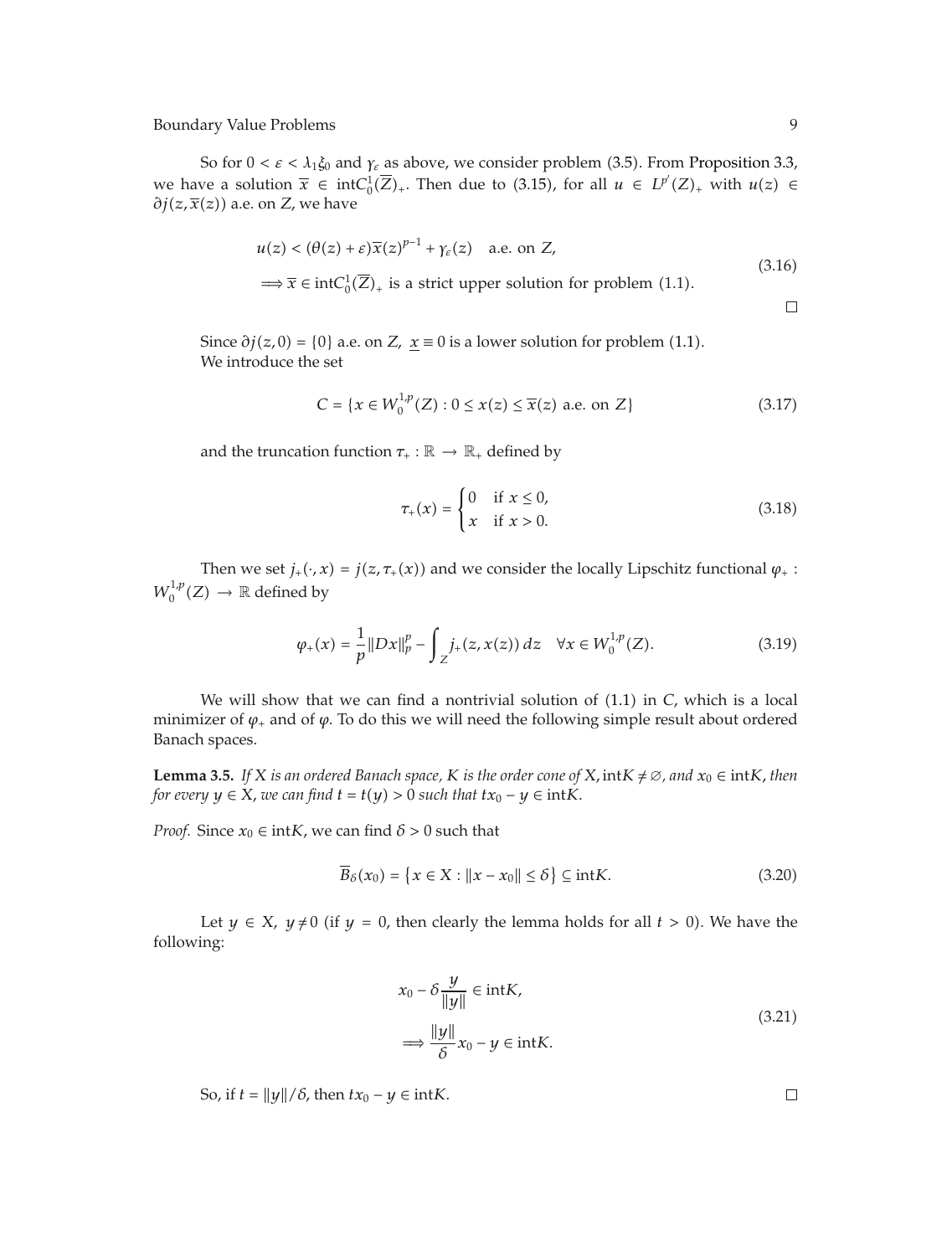Using this lemma, we can prove the following result.

**Proposition 3.6.** *If hypotheses*  $H(j)$ <sub>1</sub> *hold, then there exists*  $x_0 \in C$  *which is a local minimizer of*  $\varphi$ <sub>+</sub> *and of*  $\varphi$ *.* 

*Proof.* From (3.15), we know that given  $\varepsilon > 0$ , we can find  $\gamma_{\varepsilon} \in L^{\infty}(Z)_{+}$ ,  $\gamma_{\varepsilon} \neq 0$  such that

$$
u < (\theta(z) + \varepsilon)x^{p-1} + \gamma_{\varepsilon}(z) \quad \text{for a.a. } z \in Z, \text{ all } x \ge 0,
$$
  
and all  $u \in \partial j_{+}(z, x) = \partial j(z, x).$  (3.22)

Because of hypotheses  $H(j)_1$ (i), (ii), for almost all  $z \in Z$ ,  $x \rightarrow j_+(z,x)$  is almost everywhere differentiable on R (Rademacher's theorem) and at every point of differentiability we have

$$
\frac{d}{dx}j_{+}(z,x) \in \partial j_{+}(z,x),
$$
\n
$$
\implies \frac{d}{dx}j_{+}(z,x) < (\theta(z) + \varepsilon)x^{p-1} + \gamma_{\varepsilon}(z) \quad \text{for a.a. } z \in Z, \text{ all } x \ge 0 \text{ (see (3.22))}.
$$
\n(3.23)

Integrating this inequality and since  $j_{+}(z,x)|_{\mathbb{R}_-} = 0$  for almost all  $z \in Z$ , we obtain

$$
j_{+}(z,x) < \frac{1}{p}(\theta(z) + \varepsilon)|x|^{p} + \gamma_{\varepsilon}(z)|x| \quad \text{for a.a. } z \in \mathbb{Z}, \text{ all } x \in \mathbb{R}.\tag{3.24}
$$

Then for every  $x \in W_0^{1,p}(Z)$ , we have

$$
\varphi_{+}(x) = \frac{1}{p} \|Dx\|_{p}^{p} - \int_{Z} j_{+}(z, x(z)) dz
$$
\n
$$
> \frac{1}{p} \|Dx\|_{p}^{p} - \frac{1}{p} \int_{Z} \theta(z) |x(z)|^{p} dz - \frac{\varepsilon}{p} \|x\|_{p}^{p} - c_{1} \|Dx\|_{p}
$$
\n
$$
\text{for some } c_{1} > 0 \text{ (see (3.24))}
$$
\n
$$
\geq \frac{1}{p} \left( \xi_{0} - \frac{\varepsilon}{\lambda_{1}} \right) \|Dx\|_{p}^{p} - c_{1} \|Dx\|_{p} \text{ (see Lemma 3.2)}.
$$
\n
$$
(3.25)
$$

Choosing  $\varepsilon < \lambda_1 \xi_0$ , because  $p > 1$ , from (3.25) and Poincare's inequality, we infer that  $\varphi_+$  is coercive. Also it is easy to see that  $\varphi_+$  is weakly lower semicontinuous on  $W_0^{1,p}(Z)$ . Hence by virtue of the theorem of Weierstrass, we can find  $x_0 \in C$  such that

$$
\varphi_{+}(x_0) = \inf_{C} \varphi_{+}.
$$
\n(3.26)

First we show that  $x_0 \neq 0$ . To this end, note that hypothesis  $H(j)_1(v)$  implies that given *ε* > 0, we can find  $\delta = \delta(\varepsilon) > 0$  such that

$$
u \ge (\eta(z) - \varepsilon)x^{p-1} \quad \text{for a.a. } z \in Z, \text{ all } x \in [0, \delta] \text{ and all } u \in \partial j_+(z, x) = \partial j(z, x). \tag{3.27}
$$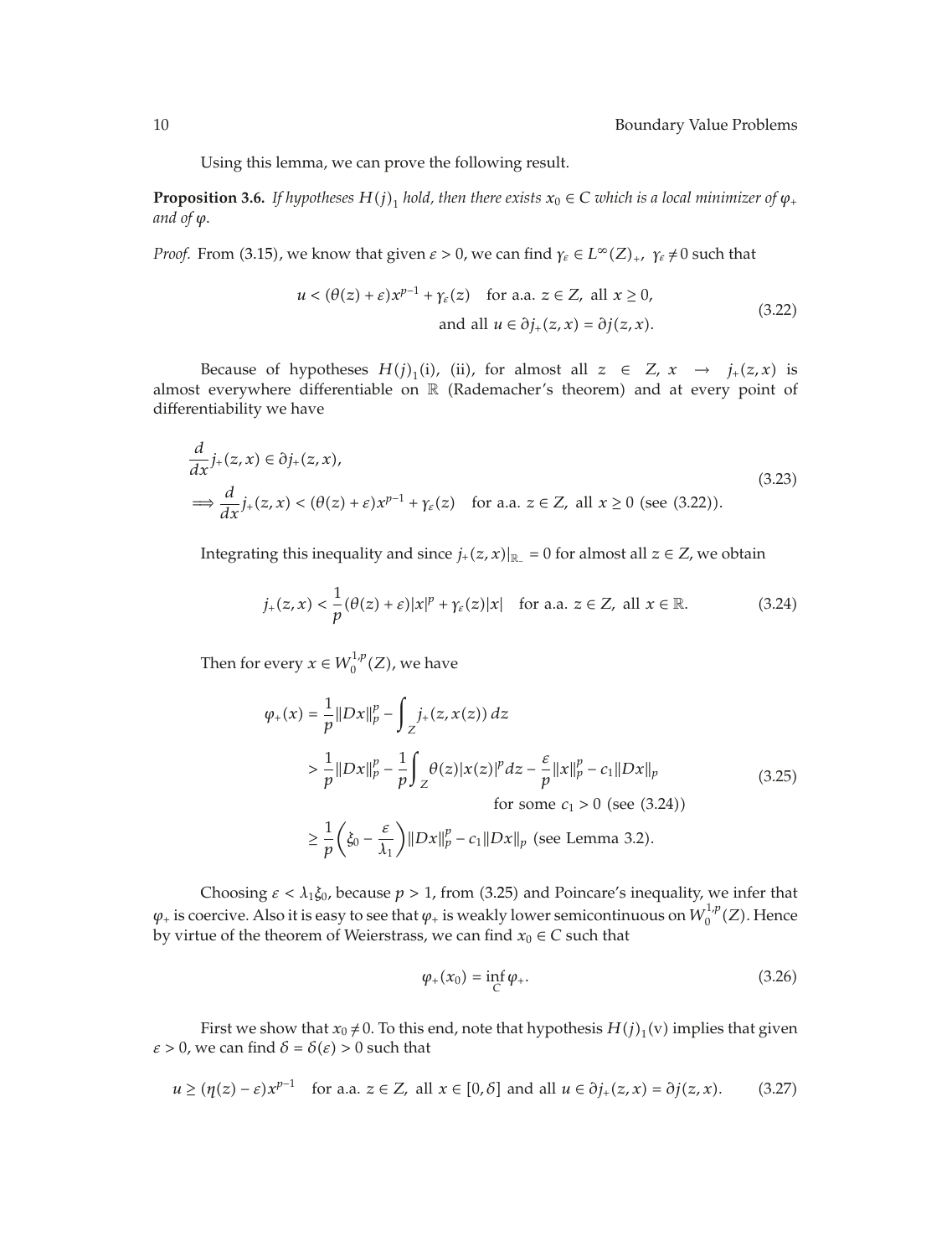As before, integrating (3.27), we obtain

$$
j_{+}(z,x) \ge \frac{1}{p}(\eta(z) - \varepsilon)x^{p} \quad \text{for a.a. } z \in Z, \text{ all } x \in [0,\delta].
$$
 (3.28)

We know that  $\bar{x} \in \text{int}C_0^1(\bar{Z})_+$  (see Proposition 3.3). So using Lemma 3.5, we can find  $\mu > 0$  small such that

$$
\mu u_1(z) \le \min\{\overline{x}(z), \delta\} \quad \forall z \in \overline{Z}.\tag{3.29}
$$

Then, because of (3.28), we have

$$
\varphi_{+}(\mu u_{1}) = \frac{\mu^{p}}{p} \|Du_{1}\|_{p}^{p} - \int_{Z} j_{+}(z, \mu u_{1}(z)) dz
$$
  
\n
$$
\leq \frac{\mu^{p}}{p} \|Du_{1}\|_{p}^{p} - \frac{\mu^{p}}{p} \int_{Z} \eta(z) u_{1}(z)^{p} dz + \frac{\mu^{p} \varepsilon}{p} \|u_{1}\|_{p}^{p}
$$
  
\n
$$
= \frac{\mu^{p}}{p} \left[ \int_{Z} (\lambda_{1} - \eta(z)) u_{1}(z)^{p} dz + \varepsilon \|u_{1}\|_{p}^{p} \right].
$$
\n(3.30)

Let  $\sigma = \int_Z (\lambda_1 - \eta(z)) u_1(z)^p dz$ . Using the hypothesis on  $\eta$  (see  $H(j)_1(v)$ ) and the fact that  $u_1(z) > 0$  for all  $z \in Z$ , we see that  $\sigma < 0$ . So, if we choose  $\varepsilon < -\sigma / ||u_1||^p_p$ , we have

$$
\varphi_+(\mu u_1) < 0 \quad \forall \mu > 0 \text{ small.} \tag{3.31}
$$

Note that for  $\mu > 0$  small,  $\mu u_1 \in C$ . Hence

$$
\varphi_{+}(x_{0}) = \inf_{C} \varphi_{+} \leq \varphi_{+}(\mu u_{1}) < 0 = \varphi_{+}(0) \quad (\text{see (3.31)}),
$$
  

$$
\implies x_{0} \neq 0, \quad x_{0} \in C.
$$
 (3.32)

Given any *y*  $\in$  *C*, we define  $k_0(t) = \varphi_+(ty + (1-t)x_0)$ ,  $t \in [0,1]$ . Then *k* is Lipschitz continuous, hence differentiable almost everywhere and  $k_0(0) \leq k_0(t)$  for all  $t \in [0,1]$ . From Chang [27, page 106], we know that we can find  $u \in L^{p'}(Z)$ ,  $u(z) \in \partial j_+(z, x_0(z)) =$  $\partial j(z, x_0(z))$  a.e. on *Z*, such that

$$
0 \le \langle A(x_0), y - x_0 \rangle - \int_Z u(z) (y - x_0)(z) dz, \quad \forall y \in C.
$$
 (3.33)

For any  $v \in W_0^{1,p}(Z)$  and  $\varepsilon > 0$ , we define

$$
y(z) = \begin{cases} 0 & \text{if } z \in \{x_0 + \varepsilon v \le 0\}, \\ x_0(z) + \varepsilon v(z) & \text{if } z \in \{0 < x_0 + \varepsilon v < \overline{x}\}, \\ \overline{x}(z) & \text{if } z \in \{\overline{x} \le x_0 + \varepsilon v\}. \end{cases} \tag{3.34}
$$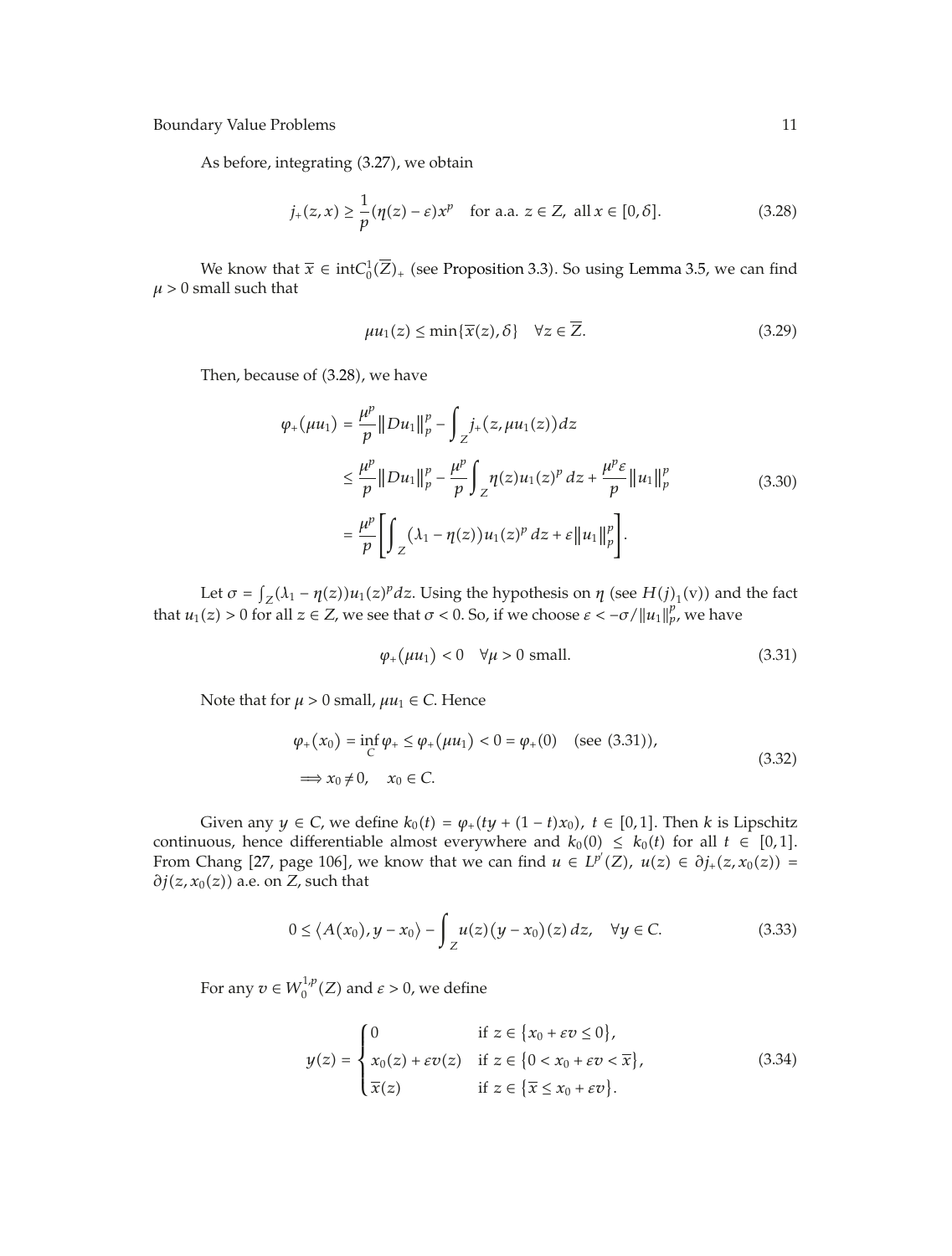Clearly  $y \in C$ . We use this  $y \in C$  in (3.33). Hence we obtain

$$
0 \leq \varepsilon \int_{\{0 < x_0 + \varepsilon v \leq \overline{x}\}} |Dx_0||^{p-2} (Dx_0, Dv)_{\mathbb{R}^{\mathbb{N}}} dz - \int_{\{0 < x_0 + \varepsilon v \leq \overline{x}\}} u(\varepsilon v) dz
$$
  
\n
$$
- \int_{\{x_0 + \varepsilon v \leq 0\}} |Dx_0||^p dz + \int_{\{x_0 + \varepsilon v \leq 0\}} u x_0 dz
$$
  
\n
$$
+ \int_{\{x_0 + \varepsilon v \geq \overline{x}\}} |Dx_0||^{p-2} (Dx_0, D(\overline{x} - x_0))_{\mathbb{R}^{\mathbb{N}}} dz - \int_{\{x_0 + \varepsilon v \geq \overline{x}\}} u(\overline{x} - x_0) dz
$$
  
\n
$$
= \varepsilon \int_{Z} |Dx_0||^{p-2} (Dx_0, Dv)_{\mathbb{R}^{\mathbb{N}}} dz - \varepsilon \int_{Z} u v dz
$$
  
\n
$$
- \int_{\{x_0 + \varepsilon v \geq \overline{x}\}} |D\overline{x}|^{p-2} (D\overline{x}, D(x_0 + \varepsilon v - \overline{x})_{\mathbb{R}^{\mathbb{N}}} dz + \int_{\{x_0 + \varepsilon v \geq \overline{x}\}} \overline{u}(x_0 + \varepsilon v - \overline{x}) dz
$$
  
\n
$$
(\overline{u} \in L^{p'}(Z), \overline{u}(z) \in \partial_{J_+}(z, \overline{x}(z)) \text{ a.e. and clearly from the definition of } \overline{u},
$$
  
\nwe can always assume  $\overline{u} = u$  a.e. on  $\{x = x_0\}$ )  
\n
$$
+ \int_{\{x_0 + \varepsilon v \leq 0\}} u(x_0 + \varepsilon v) dz + \int_{\{x_0 + \varepsilon v \geq \overline{x}\}} (\overline{u} - u)(\overline{x} - x_0 - \varepsilon v) dz
$$
  
\n
$$
- \int_{\{x_0 + \varepsilon v \leq \overline{x}\}} (||Dx_0||^p dz - \varepsilon \int_{\{x_0 + \varepsilon
$$

Using  $h = (x_0 + \varepsilon v - \overline{x})^+ \in W_0^{1,p}(Z)_+$  as a test function, from the definition of an upper solution for problem  $(1.1)$ , we have

$$
-\int_{\{x_0+\varepsilon v\geq \overline{x}\}} \|D\overline{x}\|^{p-2} \left(D\overline{x}, D(x_0+\varepsilon v-\overline{x})\right)_{\mathbb{R}^{\mathbb{N}}} dz + \int_{\{x_0+\varepsilon v\geq \overline{x}\}} \overline{u}\left(x_0+\varepsilon v-\overline{x}\right) dz \leq 0. \tag{3.36}
$$

Also from the (strict) monotonicity of the operator *A*, we have

$$
\int_{\{x_0+\varepsilon v \geq \overline{x}\}} \left( \left\| D\overline{x} \right\|^{p-2} D\overline{x} - \left\| Dx_0 \right\|^{p-2} Dx_0, D(x_0 - \overline{x}) \right)_{\mathbb{R}^N} dz \leq 0. \tag{3.37}
$$

From hypothesis  $H(j)_1$ (vi), it follows that

$$
\int_{\{x_0+\varepsilon v \le 0\}} u(x_0+\varepsilon v) dz \le 0.
$$
\n(3.38)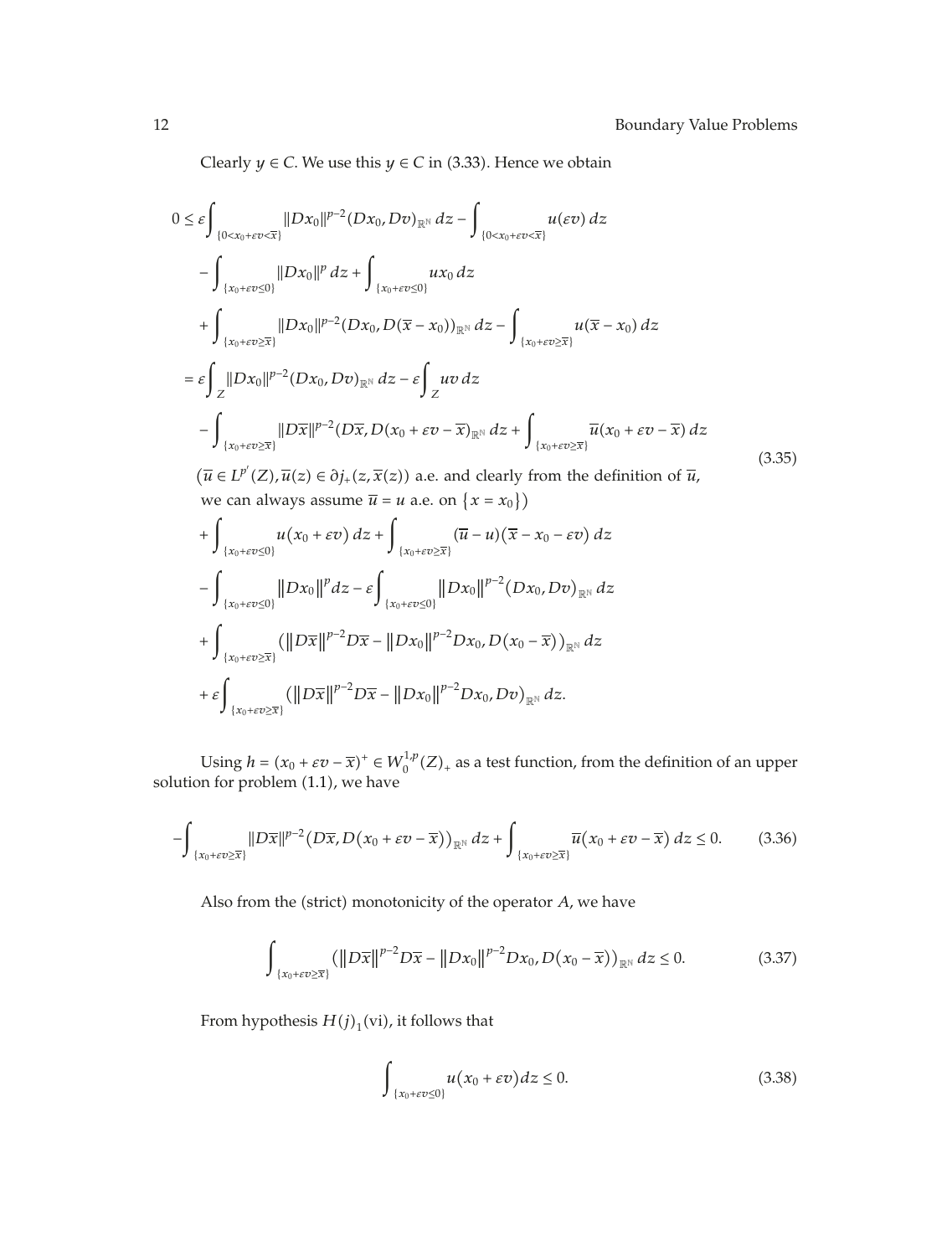Since  $x_0 \in C_0^1(\overline{Z})$ , we have

$$
\int_{\{x_0 + \varepsilon v \ge \overline{x}\}} (\overline{u} - u) (\overline{x} - x_0 - \varepsilon v) dz
$$
\n
$$
= \int_{\{x_0 + \varepsilon v \ge \overline{x} > x_0\}} (\overline{u} - u) (\overline{x} - x_0 - \varepsilon v) dz
$$
\n(recall that  $\overline{u} = u$  a.e. on  $\{\overline{x} = x_0\}$ ,  $x_0 \le \overline{x}$  since  $x_0 \in C$ )\n(3.28)

$$
\leq c_2 \int_{\{x_0 + \varepsilon v \geq \overline{x} > x_0\}} (x_0 + \varepsilon v - \overline{x}) dz \text{ for some } c_2 > 0
$$
\n
$$
\text{(see hypothesis } H(j)_1 \text{(iii)})
$$
\n
$$
\leq \varepsilon c_2 \int_{\{x_0 + \varepsilon v \geq \overline{x} \} \cdot \overline{x}} v \, dz \text{ (since } x_0 \leq \overline{x}).
$$
\n(3.39)

Returning to (3.35) and using  $(3.36) \rightarrow (3.39)$ , we obtain

 $\{x_0 + \varepsilon v \geq \overline{x} > x_0\}$ 

$$
0 \leq \varepsilon \int_{Z} ||Dx_{0}||^{p-2} (Dx_{0}, Dv)_{\mathbb{R}^{N}} dz - \varepsilon \int_{Z} uv dz
$$
  
+  $\varepsilon c_{2} \int_{\{x_{0}+\varepsilon v \geq \overline{x} > x_{0}\}} v dz - \varepsilon \int_{\{x_{0}+\varepsilon v \leq 0\}} ||Dx_{0}||^{p-2} (Dx_{0}, Dv)_{\mathbb{R}^{N}} dz$  (3.40)  
+  $\varepsilon \int_{\{x_{0}+\varepsilon v \geq \overline{x}\}} (||D\overline{x}||^{p-2} D\overline{x} - ||Dx_{0}||^{p-2} Dx_{0}, Dv)_{\mathbb{R}^{N}} dz.$ 

We denote by  $|\cdot|_N$  the Lebesgue measure on  $\mathbb{R}^{\mathbb{N}}$ . Then

$$
\left| \left\{ x_0 + \varepsilon v \ge \overline{x} > x_0 \right\} \right|_N \downarrow 0 \quad \text{as } \varepsilon \downarrow 0. \tag{3.41}
$$

Moreover, from Stampacchia's theorem, we know that

$$
Dx_0(z) = 0
$$
 a.e. on  $\{x_0 = 0\}$ ,  $Dx_0(z) = D\overline{x}(z)$  a.e. on  $\{x_0 = \overline{x}\}$ . (3.42)

If we divide (3.40) by  $\varepsilon > 0$  and then we pass to the limit as  $\varepsilon \downarrow 0$ , because of (3.41) and  $(3.42)$ , we obtain

$$
0 \le \langle A(x_0), v \rangle - \int_Z uv \, dz = \langle A(x_0) - u, v \rangle. \tag{3.43}
$$

Recall that  $v \in W_0^{1,p}(Z)$  was arbitrary. So from (3.43), it follows that

$$
A(x_0) = u,
$$
  
\n
$$
\implies x_0 \in W_0^{1,p}(Z) \text{ is a solution of problem (1.1).}
$$
\n(3.44)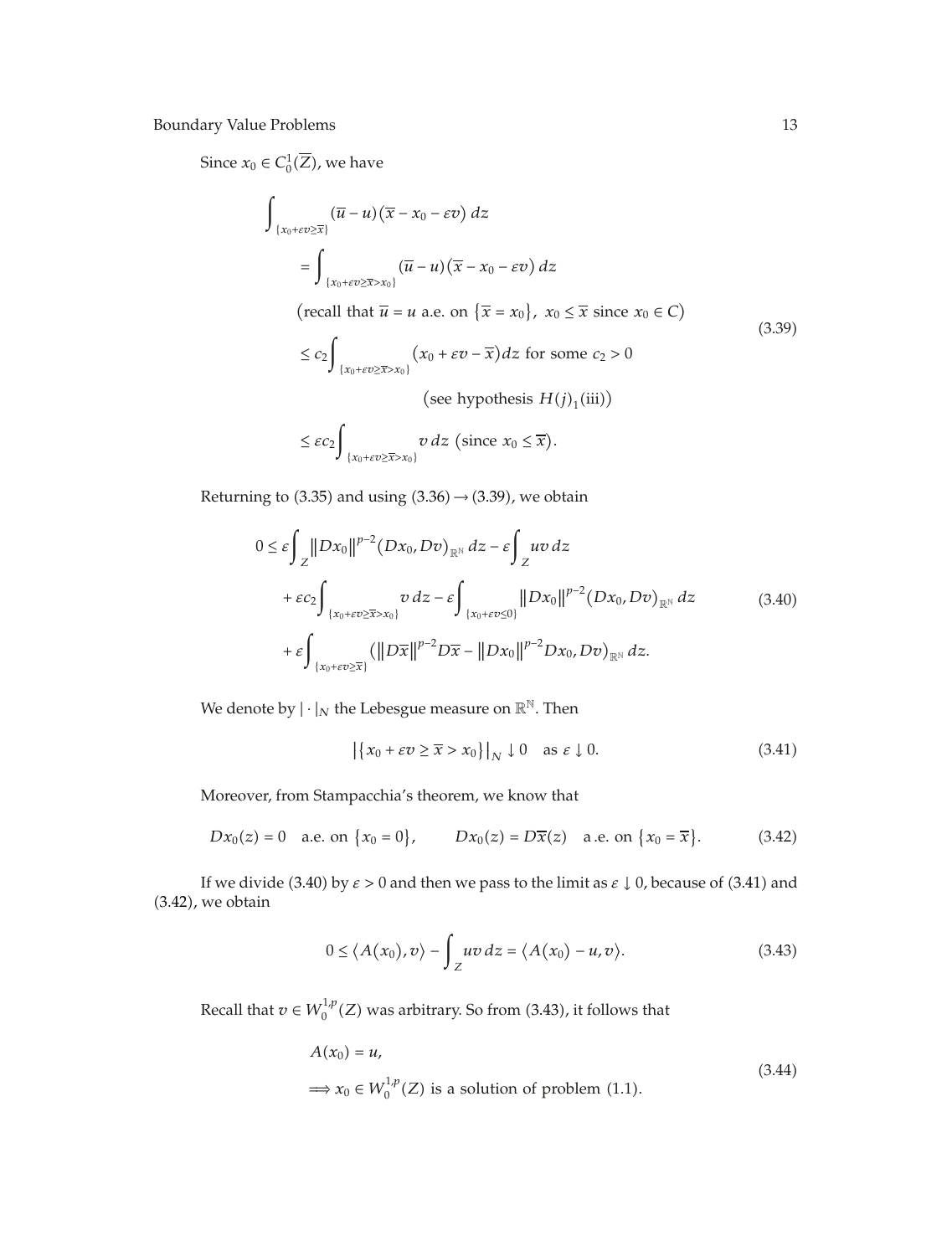The nonlinear regularity theory implies that  $x_0 \in C_0^1(\overline{Z})$  and then since  $x_0 \neq 0$ ,  $x_0 \geq 0$ from the nonlinear strong maximum principle of Vázquez [23], we have  $x_0 \in \text{int}C_0^1(\overline{Z})_+$ . From (3.22), we know that

$$
u(z) < (\theta(z) + \varepsilon) \overline{x}(z)^{p-1} + \gamma_{\varepsilon}(z) \quad \text{a.e. on } Z \text{ (recall that } x_0 \le \overline{x}\text{).}
$$
 (3.45)

Then Proposition 2.2 of Guedda-Véron [28] implies that

$$
x_0(z) < \overline{x}(z) \quad \forall z \in Z, \qquad \frac{\partial \overline{x}}{\partial n}(z) < \frac{\partial x_0}{\partial n}(z) \quad \forall z \in \partial Z, \\
\implies \overline{x} - x_0 \in \text{int}C_0^1(\overline{Z})_+.\n\tag{3.46}
$$

Recall also that  $x_0 \in \text{int}C_0^1(\overline{Z})_+$ . Thus we can find  $\delta > 0$  such that

$$
B_{\delta}^{C_{0}^{1}(\overline{Z})}(\overline{x} - x_{0}) = \{ y \in C_{0}^{1}(\overline{Z}) : ||y - (\overline{x} - x_{0})||_{C_{0}^{1}(\overline{Z})} < \delta \} \subseteq \text{int}C_{0}^{1}(\overline{Z})_{+},
$$
  
\n
$$
B_{\delta}^{C_{0}^{1}(\overline{Z})}(x_{0}) = \{ y \in C_{0}^{1}(\overline{Z}) : ||y - x_{0}||_{C_{0}^{1}(\overline{Z})} < \delta \} \subseteq \text{int}C_{0}^{1}(\overline{Z})_{+}.
$$
\n(3.47)

These inclusions imply that

$$
\overline{x} - \left(x_0 + B_{\delta}^{C_0^1(\overline{Z})}\right) \subseteq \text{int}C_0^1(\overline{Z})_+, \qquad x_0 + B_{\delta}^{C_0^1(\overline{Z})} \subseteq \text{int}C_0^1(\overline{Z})_+.
$$
 (3.48)

The solution  $x_0$  was obtained as a minimizer of  $\varphi$  on *C*. Then (3.48) implies that  $x_0$ is also a local minimizer of  $\varphi$ <sub>+</sub> and of  $\varphi$  on  $C_0^1(\overline{Z})$ . But then from Motreanu-Papageorgiou [29] (see also Gasiński -Papageorgiou [21, pages 655-656]), it follows that  $x_0$  is also a local  $W_0^{1,p}(Z)$ -minimizer of  $\varphi_+$  and of  $\varphi$  too.  $\Box$ 

So far we have worked on the positive semiaxis. Next we repeat the same analysis on the negative semiaxis. More precisely, given  $\varepsilon > 0$  and  $\gamma_{\varepsilon} \in L^{\infty}(Z)_{+}$ ,  $\gamma_{\varepsilon} \neq 0$ , we consider the following auxiliary problem:

$$
-div(\|Dv(z)\|^{p-2}Dv(z)) = (\theta(z) + \varepsilon)|v(z)|^{p-2}v(z) - \gamma_{\varepsilon}(z) \quad \text{a.e. on } Z,
$$
  
\n
$$
v|_{\partial Z} = 0.
$$
\n(3.49)

Then as in the proof of Proposition 3.3, through the surjectivity of the pseudomonotone coercive operator  $v \to G_{\varepsilon}(v) = A(v) - N_{\varepsilon}(v)$ , we obtain a solution  $\underline{u} \in -intC_0^1(\overline{Z})_+$  of (3.49). We can check that  $\underline{v}$  is a strict lower solution of  $(1.1)$ , while clearly  $\overline{v} \equiv 0$  is an upper solution  $(in fact a solution)$  of  $(1.1)$ . This time we consider the set

$$
D = \{ v \in W_0^{1,p}(Z) : \underline{v}(z) \le v(z) \le 0 \text{ a.e. on } Z \}
$$
 (3.50)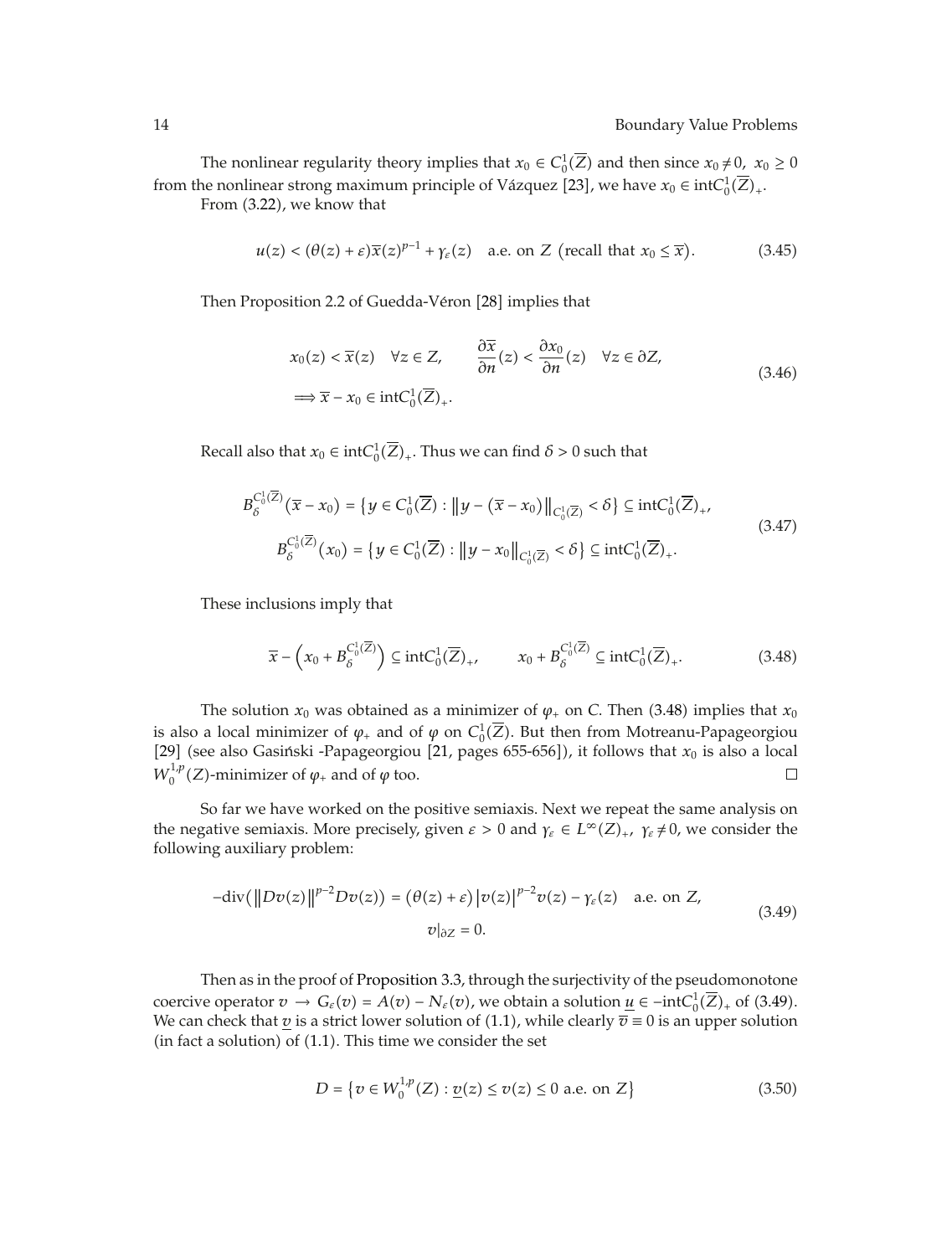and the truncation function *<sup>τ</sup>*<sup>−</sup> : <sup>R</sup> <sup>→</sup> <sup>R</sup><sup>−</sup> defined by

$$
\tau_{-}(x) = \begin{cases} x & \text{if } x < 0, \\ 0 & \text{if } x \ge 0. \end{cases}
$$
 (3.51)

We set *j*<sub>−</sub>( $z$ ,  $x$ ) = *j*( $z$ ,  $\tau$ −( $x$ )) and then introduce the locally Lipschitz functional  $\varphi$ <sup>−</sup> :  $W_0^{1,p}(Z) \to \mathbb{R}$  defined by

$$
\varphi_{-}(x) = \frac{1}{p} \|Dx\|_{p}^{p} - \int_{Z} j_{-}(z, x(z)) dz \quad \forall x \in W_{0}^{1, p}(Z). \tag{3.52}
$$

We consider the minimization problem

$$
\inf_D \varphi \tag{3.53}
$$

Arguing as in Proposition 3.3, we obtain the following.

**Proposition 3.7.** *If hypotheses*  $H(j)$ <sub>1</sub> *hold, then there exists*  $v_0 \in D$  *which is a local minimizer of*  $\varphi$ <sub>-</sub> *and of*  $\varphi$ .

Now combining Propositions 3.6 and 3.7, we obtain a multiplicity result for problem -1.1 with solutions of constant sign.

**Theorem 3.8.** If hypotheses  $H(j)_1$  hold, then the problem (1.1) has at least two solutions  $x_0 \in$  $intC_0^1(\overline{Z})_+$  *and*  $v_0 \in -intC_0^1(\overline{Z})_+.$ 

*Remark 3.9.* From Propositions 3.6 and 3.7, we know that both  $x_0$  and  $v_0$  are local minimizers of *ϕ.* So we must have a third critical point of *ϕ,* distinct from *x*0*, v*0*.* However, at this point we cannot guarantee that it is nontrivial. In the next section by strengthening our hypothesis on  $j(z, \cdot)$  near the origin (see  $H(j)_1(v)$ ), we will be able to show that this third critical point is nontrivial and in fact is a nodal solution.

## **4. Existence of Nodal Solution**

Recall that every eigenfunction of (2.5) corresponding to an eigenvalue  $\hat{\lambda} \neq \hat{\lambda}_1$  must change sign. So we expect that in general the sign changing solutions of  $(1.1)$  must be more than the solutions of constant sign. Nevertheless to produce a sign-changing solution (also known as nodal solution) for (1.1) is a rather involved process.

Here we follow an approach first employed by Dancer-Du [6] for semilinear problems (i.e.,  $p = 2$ ) and recently extended to problems with the  $p$ -Laplacian and a smooth potential by Carl-Perera [8]. Roughly speaking, the strategy is as follows. Continuing with the argument used in Section 3, we produce the smallest positive solution  $y_+$  and the largest negative solution *y*<sub>−</sub>. Then we form order interval [*y*<sub>−</sub>*, y*<sub>+</sub>]. Using variational techniques (in particular Theorem 2.2) we produce a solution  $y_0$  of  $(1.1)$  in  $[y_-, y_+]$  different from  $y_-$  and  $y_+$ . Evidently if  $y_0 \neq 0$ , then  $y_0$  must be sign changing. To show that  $y_0$  is nontrivial, we employ Theorem 2.5 and (2.10). In addition to the works of Dancer-Du [6] and Carl-Perera [8], variants of this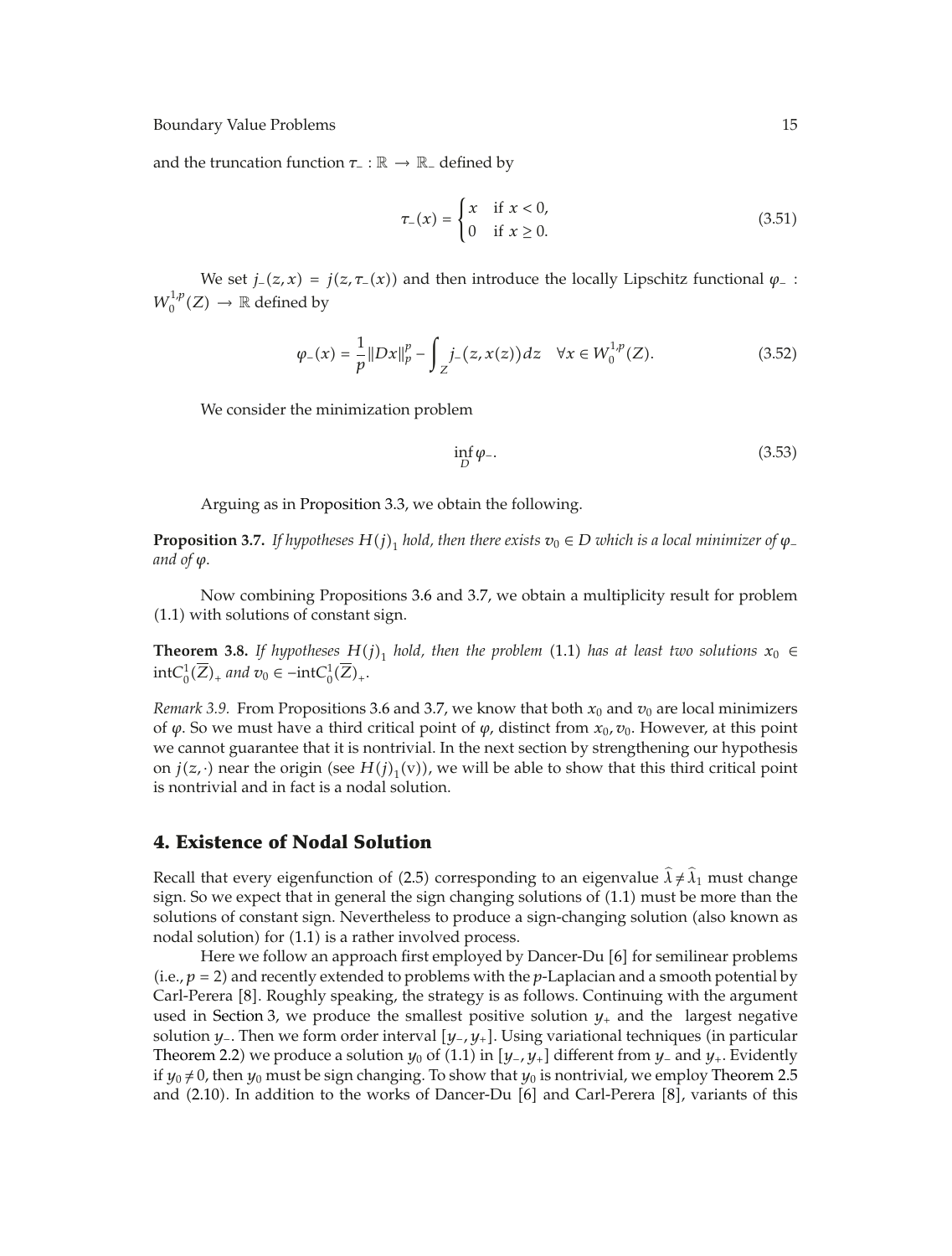method can also be found in the works of Ambrosetti-Garcia Azorero-Peral Alonso [3] and Jin [30]. A different approach based on the construction of a pseudogradient vector field with appropriate invariance properties can be found in Zhang-Li [7, 9], Zhang et al. [10] (see also Li-Wang  $[31]$ .

We start executing the solution strategy outlined above by proving first a lemma which establishes that the set of upper solutions for problem (1.1) is downward directed.

**Lemma 4.1.** *If*  $y_1, y_2 \in W^{1,p}(Z)$  are two upper solutions for problem (1.1) and  $y = \min\{y_1, y_2\} \in$  $W^{1,p}(Z)$ , then  $y$  is also an upper solution for problem  $(1.1)$ .

*Proof.* Given  $\varepsilon > 0$ , we consider the truncation function  $\xi_{\varepsilon} : \mathbb{R} \to \mathbb{R}$  defined by

$$
\xi_{\varepsilon}(s) = \begin{cases}\n\varepsilon & \text{if } s \ge \varepsilon, \\
s & \text{if } s \in [-\varepsilon, \varepsilon], \\
-\varepsilon & \text{if } s \le -\varepsilon.\n\end{cases}
$$
\n(4.1)

Clearly  $\xi$ <sub>ε</sub> is Lipschitz continuous. So from Marcus-Mizel [32], we have

$$
\xi_{\varepsilon}((y_1 - y_2)^{-}) \in W^{1,p}(Z),
$$
  

$$
D\xi_{\varepsilon}((y_1 - y_2)^{-}) = \xi'_{\varepsilon}((y_1 - y_2)^{-})D(y_1 - y_2)^{-}.
$$
 (4.2)

Consider a test function  $\psi \in C_c^1(Z)$  with  $\psi \geq 0$ . Then

$$
\xi_{\varepsilon}((y_1 - y_2)^{-})\psi \in W^{1,p}(Z) \cap L^{\infty}(Z),
$$
  

$$
D(\xi_{\varepsilon}((y_1 - y_2)^{-})\psi) = \psi D\xi_{\varepsilon}((y_1 - y_2)^{-}) + \xi_{\varepsilon}((y_1 - y_2)^{-})D\psi.
$$
 (4.3)

Because  $y_1, y_2 \in W^{1,p}(Z)$  are upper solutions for problem  $(1.1)$ , we have

$$
\langle A(y_1), \xi_{\varepsilon}((y_1 - y_2)^{-})\psi \rangle \ge \langle u_1, \xi_{\varepsilon}((y_1 - y_2)^{-})\psi \rangle,
$$
  

$$
\langle A(y_2), (\varepsilon - \xi_{\varepsilon}((y_1 - y_2)^{-}))\psi \rangle \ge \langle u_2, (\varepsilon - \xi_{\varepsilon}((y_1 - y_2)^{-}))\psi \rangle
$$
 (4.4)

for some  $u_k \in L^{p'}(Z)$  with  $u_k(z) \in \partial j(z, y_k(z))$  a.e. on  $Z, k = 1, 2$ . Adding these inequalities, we obtain

$$
\langle A(y_1), \xi_{\varepsilon}((y_1 - y_2)^{-})\psi \rangle + \langle A(y_2), (\varepsilon - \xi_{\varepsilon}((y_1 - y_2)^{-})\psi \rangle
$$
  
\n
$$
\geq \langle u_1, \xi_{\varepsilon}((y_1 - y_2)^{-})\psi \rangle + \langle u_2, (\varepsilon - \xi_{\varepsilon}((y_1 - y_2)^{-})\psi \rangle.
$$
\n(4.5)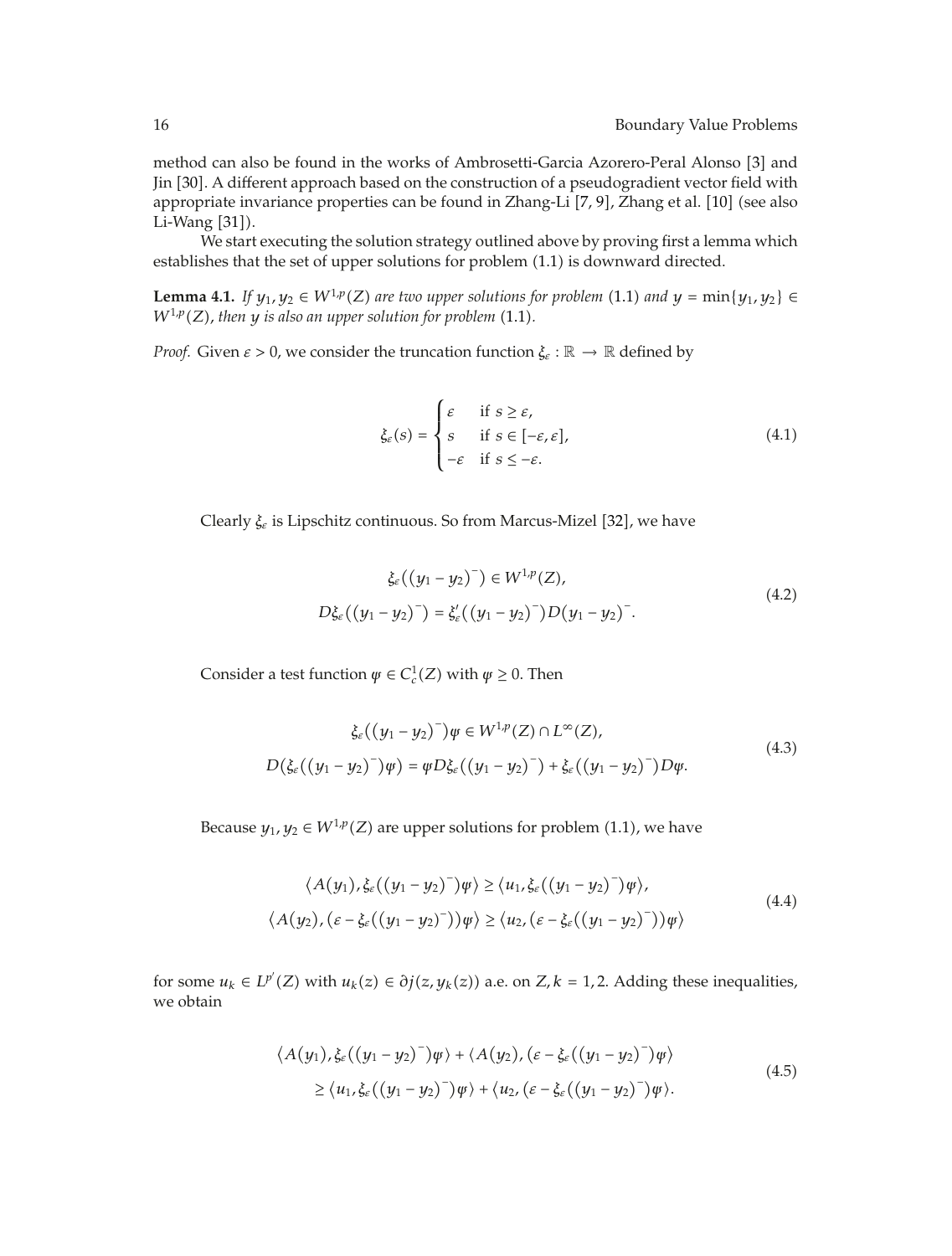Note that

$$
\langle A(y_1), \xi_{\varepsilon}((y_1 - y_2)^{-})\varphi \rangle
$$
\n
$$
= \int_{Z} ||Dy_1||^{p-2} (Dy_1, D(y_1 - y_2)^{-})_{\mathbb{R}^{\mathbb{N}}} \xi'_{\varepsilon}((y_1 - y_2)^{-})\varphi dz
$$
\n
$$
+ \int_{Z} ||Dy_1||^{p-2} (Dy_1, D\varphi)_{\mathbb{R}^{\mathbb{N}}} \xi_{\varepsilon}((y_1 - y_2)^{-}) dz
$$
\n
$$
= - \int_{\{-\varepsilon \le y_1 - y_2 \le 0\}} ||Dy_1||^{p-2} (Dy_1, D(y_1 - y_2))_{\mathbb{R}^{\mathbb{N}}} \varphi dz
$$
\n
$$
+ \int_{Z} ||Dy_1||^{p-2} (Dy_1, D\varphi)_{\mathbb{R}^{\mathbb{N}}} \xi_{\varepsilon}((y_1 - y_2)^{-}) dz,
$$
\n
$$
\langle A(y_2), (\varepsilon - \xi_{\varepsilon}((y_1 - y_2)^{-}))\varphi \rangle
$$
\n
$$
= \int_{\{-\varepsilon \le y_1 - y_2 \le 0\}} ||Dy_2||^{p-2} (Dy_2, D(y_1 - y_2))_{\mathbb{R}^{\mathbb{N}}} \varphi dz
$$
\n
$$
+ \int_{Z} ||Dy_2||^{p-2} (Dy_2, D\varphi)_{\mathbb{R}^{\mathbb{N}}} (\varepsilon - \xi_{\varepsilon}((y_1 - y_2)^{-})) dz.
$$
\n(4.6)

Adding (4.6) and recalling that  $\psi \geq 0$ , we obtain

$$
\langle A(y_1), \xi_{\varepsilon}((y_1 - y_2)^{-})\varphi \rangle + \langle A(y_2), (\varepsilon - \xi_{\varepsilon}((y_1 - y_2)^{-}))\varphi \rangle
$$
  
\n=
$$
\int_{\{-\varepsilon \le y_1 - y_2 \le 0\}} (||Dy_2||^{p-2}Dy_2 - ||Dy_1||^{p-2}Dy_1, D(y_1 - y_2))_{\mathbb{R}^N} \varphi dz
$$
  
\n
$$
+ \int_{Z} ||Dy_1||^{p-2} (Dy_1, D\varphi)_{\mathbb{R}^N} \xi_{\varepsilon}((y_1 - y_2)^{-}) dz
$$
  
\n
$$
+ \int_{Z} ||Dy_2||^{p-2} (Dy_2, D\varphi)_{\mathbb{R}^N} (\varepsilon - \xi_{\varepsilon}((y_1 - y_2)^{-})) dz
$$
  
\n
$$
\leq \int_{Z} ||Dy_1||^{p-2} (Dy_1, D\varphi)_{\mathbb{R}^N} \xi_{\varepsilon}((y_1 - y_2)^{-}) dz
$$
  
\n
$$
+ \int_{Z} ||Dy_2||^{p-2} (Dy_2, D\varphi)_{\mathbb{R}^N} (\varepsilon - \xi_{\varepsilon}((y_1 - y_2)^{-})) dz.
$$
\n(4.7)

Returning to  $(4.5)$ , using  $(4.7)$ , and dividing by  $\varepsilon > 0$ , we get

$$
\int_{Z} ||Dy_{1}||^{p-2} (Dy_{1}, D\varphi)_{\mathbb{R}^{N}} \frac{1}{\varepsilon} \xi_{\varepsilon} ((y_{1} - y_{2})^{-}) dz \n+ \int_{Z} ||Dy_{2}||^{p-2} (Dy_{2}, D\varphi) \left( 1 - \frac{1}{\varepsilon} \xi_{\varepsilon} ((y_{1} - y_{2})^{-}) \right) dz
$$
\n
$$
\geq \left\langle u, \frac{1}{\varepsilon} \xi_{\varepsilon} ((y_{1} - y_{2})^{-}) \varphi \right\rangle + \left\langle u_{2}, \left( 1 - \frac{1}{\varepsilon} \xi_{\varepsilon} ((y_{1} - y_{2})^{-}) \right) \varphi \right\rangle.
$$
\n(4.8)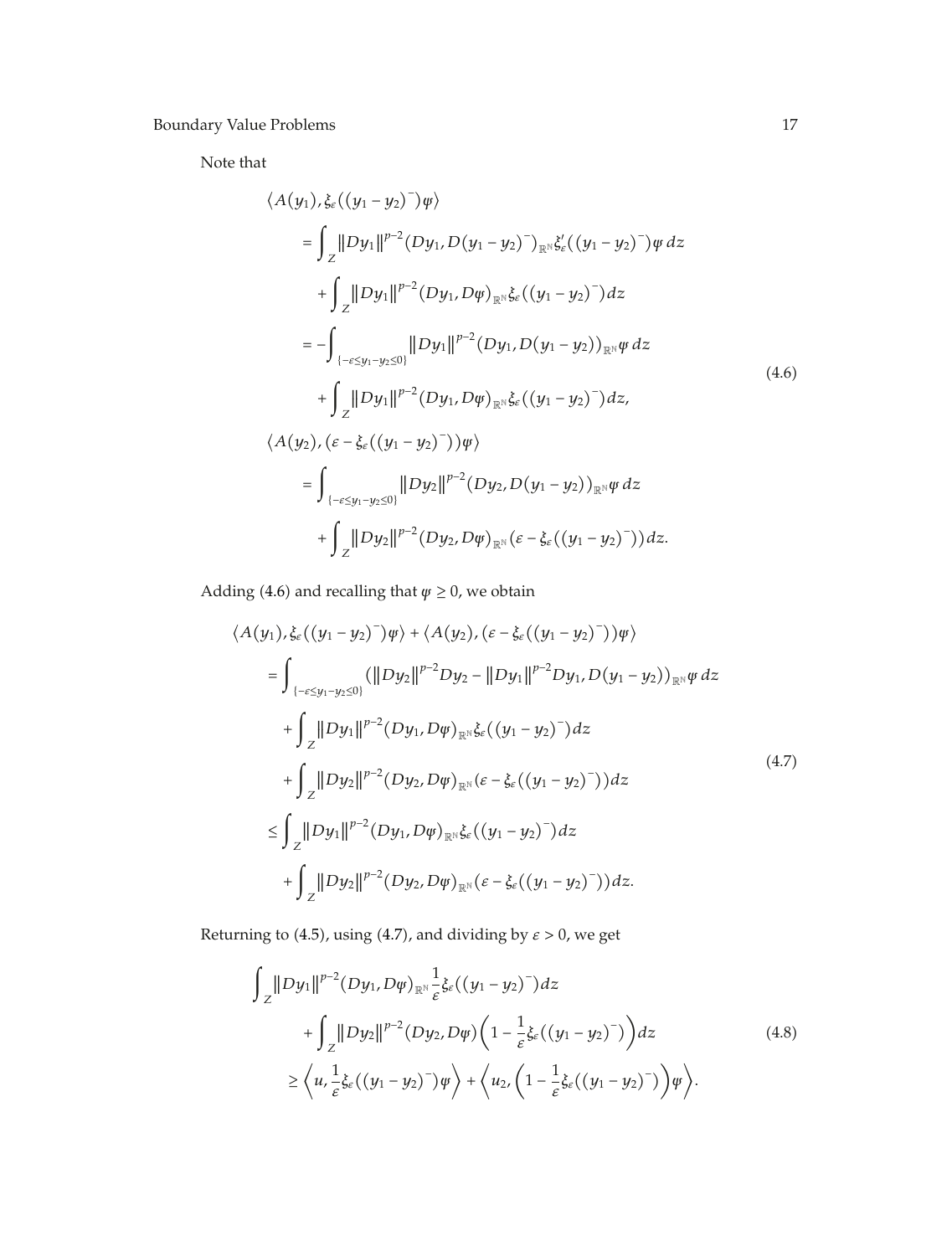We observe that

$$
\frac{1}{\varepsilon}\xi_{\varepsilon}\big(\big(y_1 - y_2\big)^{-}(z)\big) \longrightarrow \chi_{\{y_1 < y_2\}}(z) \quad \text{a.e. on } Z \text{ as } \varepsilon \downarrow 0,
$$
\n
$$
\chi_{\{y_1 \ge y_2\}} = 1 - \chi_{\{y_1 < y_2\}}.\tag{4.9}
$$

Therefore, if we pass to the limit as  $\varepsilon \downarrow 0$  in  $(4.8)$ , we obtain

$$
\int_{\{y_1 < y_2\}} \|Dy_1\|^{p-2} (Dy_1, D\varphi)_{\mathbb{R}^N} dz + \int_{\{y_1 \ge y_1\}} \|Dy_2\|^{p-2} (Dy_2, D\varphi)_{\mathbb{R}^N} dz
$$
\n
$$
\ge \int_{\{y_1 < y_2\}} u_1 \varphi dz + \int_{\{y_1 \ge y_2\}} u_2 \varphi dz.
$$
\n
$$
(4.10)
$$

Since  $y = \min\{y_1, y_2\} \in W^{1,p}(Z)$ , we have

$$
Dy(z) = \begin{cases} Dy_1(z) & \text{for a.a. } z \in \{y_1 < y_2\}, \\ Dy_2(z) & \text{for a.a. } z \in \{y_1 \ge y_2\}. \end{cases} \tag{4.11}
$$

Also if  $u = \chi_{\{y_1 < y_2\}} u_1 + \chi_{\{y_1 \ge y_2\}} u_2$ , then  $u \in L^{p'}(Z)$  and  $u(z) \in \partial j(z, y(z))$  a.e. on *Z*. Therefore

$$
\int_{Z} \|Dy\|^{p-2} (Dy, D\varphi)_{\mathbb{R}^{\mathbb{N}}} dz \ge \int_{Z} u\varphi dz \tag{4.12}
$$

for some  $u \in L^{p'}(Z)$  with  $u(z) \in \partial j(z, y(z))$  a.e. on *Z*. Since  $\psi \in C_c^1(Z)_+$  was arbitrary and  $C_c^1(Z)_+$  is dense in  $W_0^{1,p}(Z)_+$ , from (4.12) we conclude that  $y = \min\{y_1, y_2\} \in W^{1,p}(Z)$  is an  $\Box$ upper solution for problem  $(1.1)$ .

Arguing similarly, we can also show that the set of lower solutions for problem  $(1.1)$ is upward directed. Namely, we have the following.

**Lemma 4.2.** *If*  $v_1, v_2 \in W^{1,p}(Z)$  *are lower solutions for problem* (1.1) *and*  $v = \max\{v_1, v_2\} \in$  $W^{1,p}(Z)$ , then  $v$  is also a lower solution for problem  $(1.1)$ .

Now that we have established that the sets of upper solutions and of lower solutions are directed, we will show that problem  $(1.1)$  admits the smallest positive solution and the largest negative solution. To this end, we need to strengthen the hypotheses on  $j(z, x)$ .

*H*(*j*)<sub>2</sub>: *j* : *Z* × ℝ → ℝ is a function such that *j*(*z,* 0) = 0 a.e. on *Z, ∂j*(*z,* 0) = {0} a.e. on *Z*; it satisfies hypotheses  $H(j)_1(i) \rightarrow (iv)$  and (vi) and

(v) there exists  $\hat{\eta} \in L^{\infty}(Z)_{+}$  such that

$$
\lambda_1 < \liminf_{x \to 0} \frac{u}{|x|^{p-2}x} \le \limsup_{x \to 0} \frac{u}{|x|^{p-2}x} \le \hat{\eta}(z) \tag{4.13}
$$

uniformly for almost all  $z \in Z$  and all  $u \in \partial j(z, x)$ .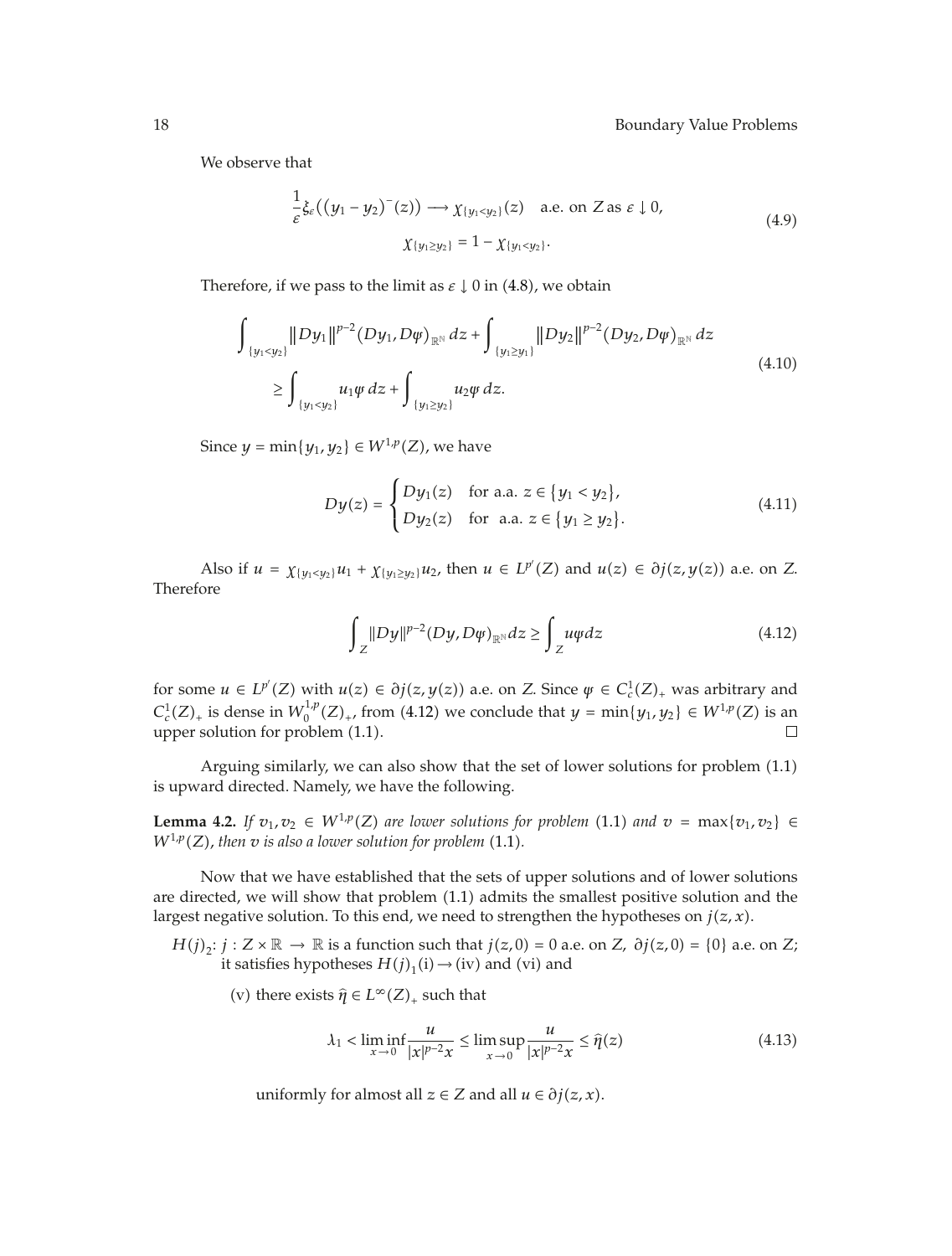*Remark 4.3.* Note that in the new hypotheses, we have strengthened the condition concerning the behavior of  $\partial j(z, ⋅)$  near the origin. This has as a consequence that we can replace the origin as a lower solution in the positive axis and as an upper solution in the negative axis (see Section 3), by functions which are strictly positive and strictly negative, respectively. This is done in the next lemma.

**Lemma 4.4.** If hypotheses  $H(j)_2$  hold, then problem (1.1) has a strict lower solution  $\underline{x} \in \text{int}C_0^1(\overline{Z})_+$ *and a strict upper solution*  $\overline{v} \in -intC_0^1(\overline{Z})_+$ .

*Proof.* By virtue of hypothesis  $H(j)_2$ (v), we can find  $\hat{c} > \lambda_1$  and  $\delta > 0$  such that for almost all  $\tilde{c} \in \mathbb{Z}$  all  $x \in [0, \delta]$  and all  $y \in \tilde{a}$  *i*( $z \ge x$ ) we have  $z \in Z$ , all  $x \in [0, \delta]$ , and all  $u \in \partial j(z, x)$ , we have

$$
\hat{c}x^{p-1} \le u. \tag{4.14}
$$

We know that for  $u_1$  the principal eigenfunction of  $(-\Delta_p, W_0^{1,p}(Z))$  (i.e.,  $m \equiv 1$ ), we have that  $u_1 \in \text{int}C_0^1(\overline{Z})_+$ . Thus we can find  $\mu \in (0,1)$  small enough such that  $0 < \mu u_1(z) \le \delta$ for all  $z \in Z$ . Let  $\overline{x} \in \text{int}C_0^1(\overline{Z})_+$  be the strict upper solution for problem  $(1.1)$  obtained in Proposition 3.4. Invoking Lemma 3.5, we can find  $t > 1$  such that  $t\overline{x} - \mu u_1 \in \text{int}C_0^1(\overline{Z})_+$ . We set

$$
\underline{x} = \frac{\mu}{t} u_1 \in \text{int}C_0^1(\overline{Z})_+.
$$
\n(4.15)

Note that since  $t > 1$ ,  $\underline{x}(z) \in (0, \delta]$  for all  $z \in \mathbb{Z}$ . Hence

$$
-\text{div}(\|D\underline{x}(z)\|^{p-2})D\underline{x}(z) = \lambda_1 |\underline{x}(z)|^{p-2} \underline{x}(z)
$$
  

$$
< \widehat{c} |\underline{x}(z)|^{p-2} \underline{x}(z)
$$
  

$$
\leq u(z) \quad \text{a.e. on } Z
$$
 (4.16)

for every  $u \in L^{p'}(Z)$  with  $u(z) \in \partial j(z, \underline{x}(z))$  a.e. on *Z* (see (4.14)). Hence for all  $\psi \in W^{1,p}(Z)_+$ , we have

$$
\int_{Z} ||D\underline{x}||^{p-2} (D\underline{x}, D\psi)_{\mathbb{R}^{\mathbb{N}}} dz < \int_{Z} u\psi dz,
$$
\n
$$
\implies \underline{x} \in \text{int}C_{0}^{1}(\overline{Z})_{+} \text{ is a strict lower solution for problem (1.1).}
$$
\n(4.17)

Note that from the definition of <u>*x*</u>, we have  $\overline{x} - \underline{x} \in \text{int}C_0^1(\overline{Z})_+$ .

A similar reasoning applied on the negative semiaxis produces an upper solution  $\bar{v}$  =  $(\overline{\mu}/t)(\underline{-u_1})$  for some  $0 \le \overline{\mu} < 1 < \overline{t}$ . Then  $\overline{v} \in -int C_0^1(\overline{Z})_+$  and as for <u>*x*</u>, we will have  $\overline{v} - \underline{v} \in$  $intC_0^1(\overline{Z})_+.$ 

Using  $\{\underline{x}, \overline{x}\}$  and  $\{\underline{v}, \overline{v}\}$ , we introduce the following order intervals in  $W_0^{1,p}(Z)$ :

$$
[\underline{x}, \overline{x}] = \{x \in W_0^{1,p}(Z) : \underline{x}(z) \le x(z) \le \overline{x}(z) \text{ a.e. on } Z\},
$$
  

$$
[\underline{v}, \overline{v}] = \{v \in W_0^{1,p}(Z) : \underline{v}(z) \le v(z) \le \overline{v}(z) \text{ a.e. on } Z\}.
$$
 (4.18)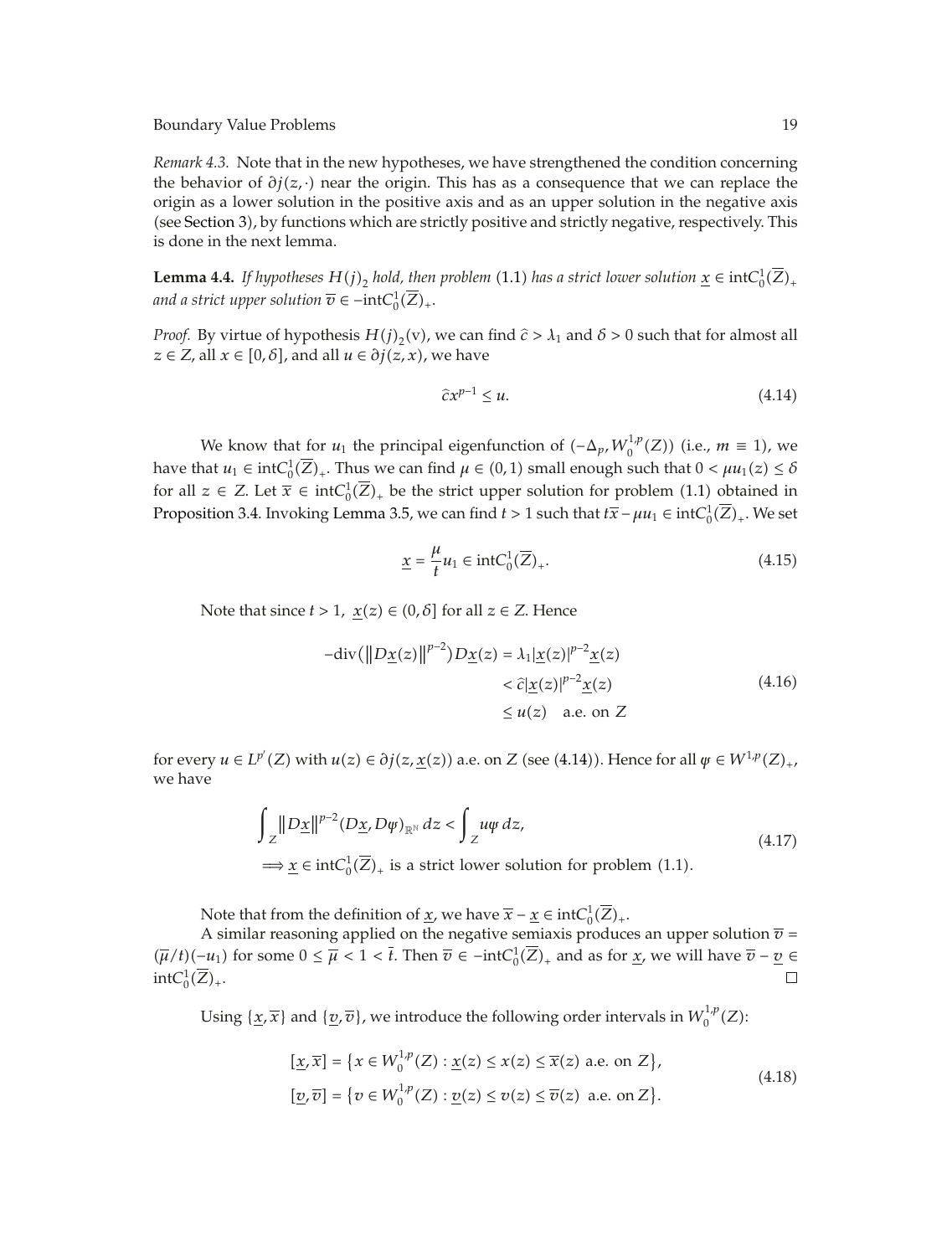In the next proposition, we establish the existence of the smallest solution of  $(1.1)$  in  $[x, \overline{x}]$  and of the greatest solution of (1.1) in  $[\underline{v}, \overline{v}]$ .

**Proposition 4.5.** If hypotheses  $H(j)_2$  hold, then problem (1.1) admits the smallest solution in the *order interval*  $[x, \overline{x}]$  *and the greatest solution in the order interval*  $[v, \overline{v}]$ *.* 

*Proof.* We will show that the existence of the smallest solution in  $[x, \overline{x}]$  and the proof of the greatest solution in  $[v, \overline{v}]$  is similar.

Let  $S_+$  be the set of solutions of (1.1) belonging in the order interval  $E_+ = [\underline{x}, \overline{x}]$ . We will show that  $S_+$  is downward directed. So let  $x_1, x_2 \in S_+$ . In particular both  $x_1, x_2$  are upper solutions for problem (1.1). Then Lemma 4.1 implies that  $\hat{x} = \min\{x_1, x_2\} \in W_0^{1,p}(Z)$  is also<br>an upper solution for problem (1.1). We set an upper solution for problem (1.1). We set

$$
\widehat{E}_{+} = [\underline{x}, \widehat{x}] = \{ x \in W_0^{1, p}(Z) : \underline{x}(z) \le x(z) \le \widehat{x}(z) \}.
$$
 (4.19)

Using standard truncation and penalization techniques, we can obtain  $\hat{x}_0 \in \hat{E}_+$ a solution of (1.1) (see Carl-Heikkilä [33] and Gasiński -Papageorgiou [19]). Nonlinear regularity theory implies that  $\widehat{x}_0 \in C_0^1(\overline{Z})_+$  and we have

$$
\underline{x} \le \hat{x}_0 \le \min\{x_1, x_2\},
$$
  
\n
$$
\implies S_+
$$
 is downward directed. (4.20)

Consider a chain  $\Gamma \subseteq S_+$  (i.e., a totally ordered subset of  $S_+$ ). By virtue of [34, Corollary *7*, page 336] by Dunford-Schwartz, we can find  $\{x_n\}_{n\geq 1} \subseteq \Gamma$  such that

$$
\inf_{n\geq 1} x_n = \inf \Gamma. \tag{4.21}
$$

Because of (4.20), we may assume that  ${x_n}_{n \geq 1}$  is decreasing. Also since the  $x_n$ 's are solutions of (1.1) in  $E_+$ , we see that there exists  $c_3 > 0$  such that

$$
||Dx_n||_p \le c_3 \quad \forall n \ge 1. \tag{4.22}
$$

Therefore  $\{x_n\}_{n\geq 1} \subseteq W_0^{1,p}(Z)$  is bounded and so we may assume that

$$
x_n \xrightarrow{w} \hat{y} \text{ in } W_0^{1,p}(Z), \qquad x_n \longrightarrow \hat{y} \text{ in } L^p(Z) \quad \text{as } n \longrightarrow \infty. \tag{4.23}
$$

We can find  $u_n \in L^{p'}(Z)$  with  $u_n(z) \in \partial j(z, x_n(z))$  a.e. on *Z* such that

$$
A(x_n) = u_n \quad \forall n \ge 1. \tag{4.24}
$$

Because of hypothesis  $H(j)_2$ (iii),  $\{u_n\}_{n\geq 1} \subseteq L^{p'}(Z)$  is bounded. So we may assume that *u<sub>n</sub>*  $\stackrel{w}{\rightarrow}$   $\hat{u}$  in *L<sup>p'</sup>*(*Z*) as *n* → ∞*.* By virtue of Hu-Papageorgiou [35, Proposition 3.10, page 694],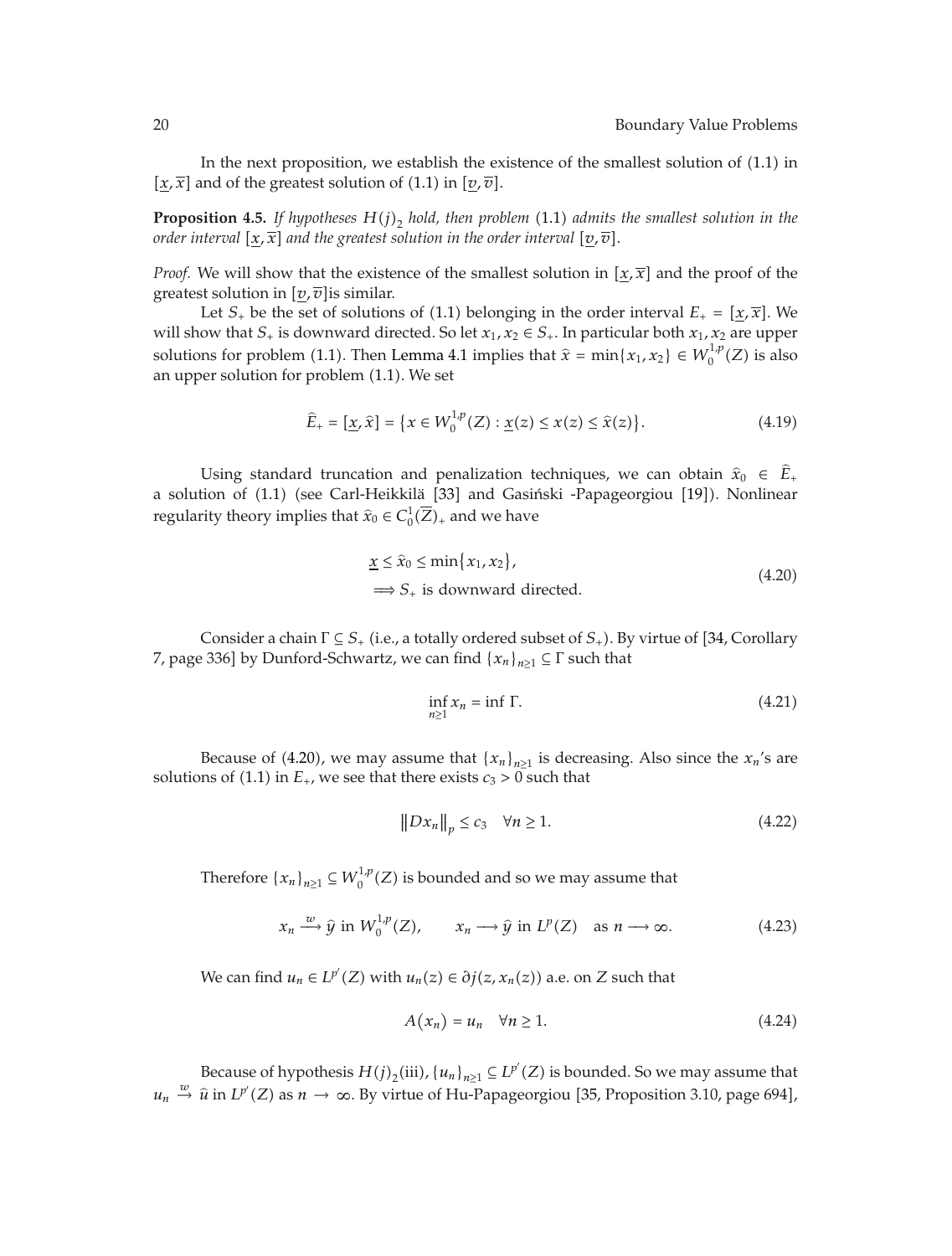we have  $\hat{u}(z) \in \partial j(z, \hat{y}(z))$  a.e. on *Z* (recall that the multifunction  $x \to \partial j(z, x)$  has closed graph; see Clarke [1, page 29]). From (4.24), we have

$$
\langle A(x_n), x_n - \hat{y} \rangle = \int_Z u_n (x_n - \hat{y}) dz \longrightarrow 0 \quad \text{as } n \longrightarrow \infty.
$$
 (4.25)

Since A is maximal monotone, we have (see Gasiński -Papageorgiou [19, page 84])

$$
\langle A(x_n), x_n \rangle \longrightarrow \langle A(\hat{y}), \hat{y} \rangle,
$$
  
\n
$$
\Longrightarrow ||Dx_n||_p \longrightarrow ||D\hat{y}||_p.
$$
\n(4.26)

Recalling that  $Dx_n \stackrel{w}{\to} D\hat{y}$  in  $L^p(Z,\mathbb{R}^N)$ , we infer that  $Dx_n \to D\hat{y}$  in  $L^p(Z,\mathbb{R}^N)$  (Kadec-Klee property) and so we conclude that  $x_n \to \hat{y}$  in  $W_0^{1,p}(Z)$  as  $n \to \infty$ . So, if we pass to the limit as  $n \to \infty$  in (4.24) and since *A* is demicontinuous, it follows that

$$
A(\hat{y}) = \hat{u} \tag{4.27}
$$

with  $\hat{u} \in L^{p'}(Z)$ ,  $\hat{u}(z) \in \partial j(z, \hat{y}(z))$  a.e. on *Z*. Therefore  $\hat{y} \in S_+$  and  $\hat{y} = \inf \Gamma$ . Because  $\Gamma$  was an arbitrary chain, invoking Zorn's lemma, we obtain  $x_* \in S_+$  a minimal element. Then from (4.20), we conclude that  $x_*$  is the smallest solution of (1.1) in  $E_+$ . □ (4.20), we conclude that  $x_*$  is the smallest solution of (1.1) in  $E_+$ .

We will use this proposition to produce the smallest positive and the greatest negative solutions for problem  $(1.1)$ .

**Proposition 4.6.** If hypotheses  $H(j)_2$  hold, then problem (1.1) has the smallest nontrivial solution *y*<sub>+</sub> ∈ intC<sup>1</sup><sub>0</sub>( $\overline{Z}$ )<sub>+</sub> and the greatest nontrivial negative solution  $y$ <sub>−</sub> ∈ −intC<sup>1</sup><sub>0</sub>( $\overline{Z}$ )<sub>+</sub>.

*Proof.* Let  $\underline{x}_n = \varepsilon_n u_1$  with  $\varepsilon_n \downarrow 0$  and let  $E^n_+ = [\underline{x}_n, \overline{x}]$ . From Proposition 4.5, we know that problem  $(1.1)$  admits the smallest solution  $x^n_*$  in the order interval  $E^n_+$ . We know that  $\{x^n_*\}_{n\geq 1}$  $W_0^{1,p}(Z)$  is bounded and so we may assume that

$$
x_*^n \xrightarrow{w} y_+ \text{ in } W_0^{1,p}(Z), \qquad x_*^n \longrightarrow y_+ \text{ in } L^p(Z) \quad \text{as } n \longrightarrow \infty. \tag{4.28}
$$

We know that

$$
A(x^n_*) = u^n_* \quad \forall n \ge 1,
$$
\n
$$
(4.29)
$$

with  $u_*^n \in L^{p'}(Z)$ ,  $u_*^n(z) \in \partial j(z, x_*^n(z))$  a.e. on *Z*. Taking duality brackets with  $x_*^n - y_+$  and arguing as before , we can check that

$$
x_*^n \longrightarrow y_+ \text{ in } W_0^{1,p}(Z) \quad \text{as } n \longrightarrow \infty. \tag{4.30}
$$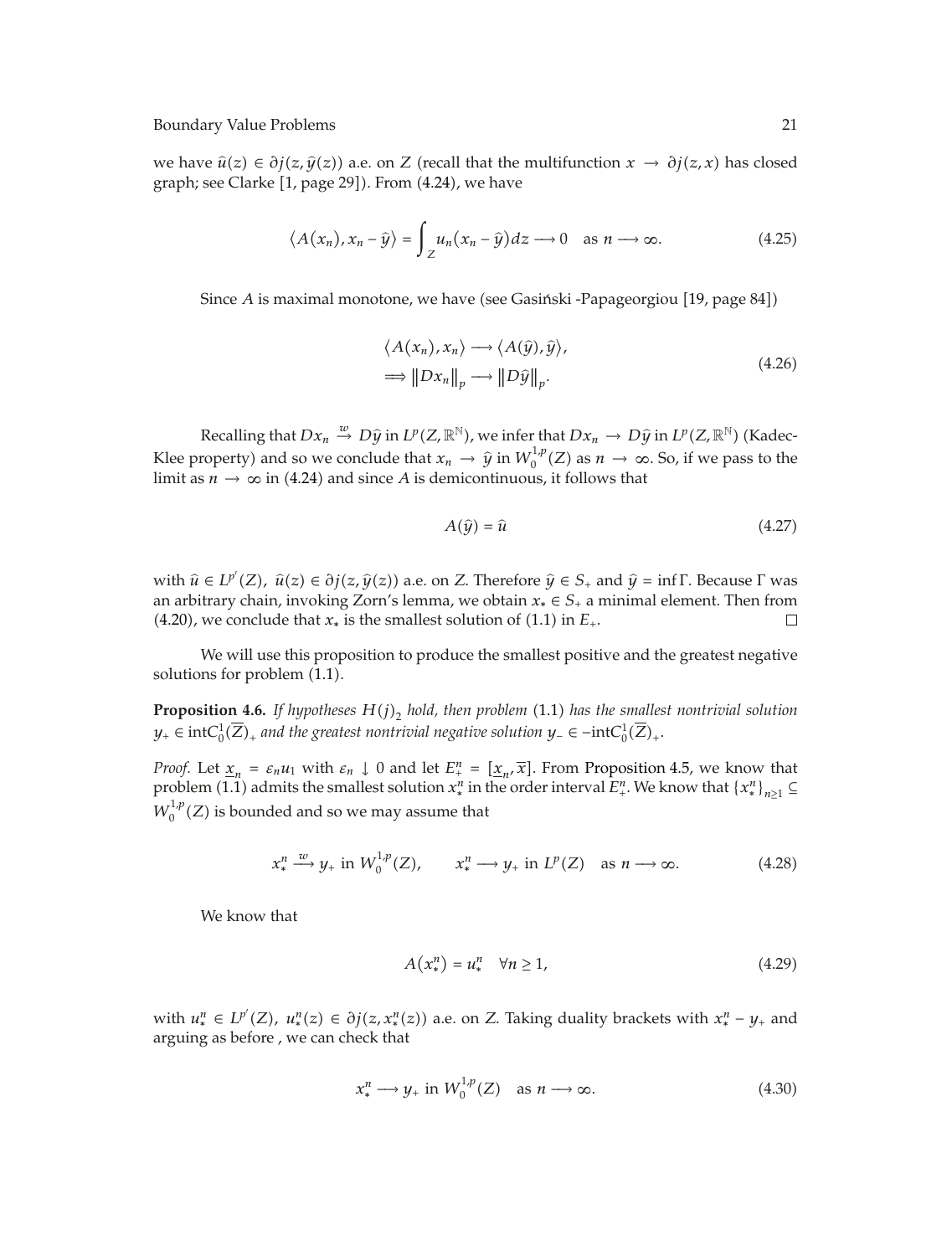Suppose that  $y_+ = 0$ . Then  $||x_*^n|| \to 0$  as  $n \to \infty$ . We set  $w_n = x_*^n / ||x_*^n||$ ,  $n \ge 1$ . Then by passing to a suitable subsequence if necessary, we may assume that

$$
w_n \xrightarrow{w} w \text{ in } W_0^{1,p}(Z), \qquad w_n \longrightarrow w \text{ in } L^p(Z) \text{ in } \longrightarrow \infty.
$$
 (4.31)

From (4.29), we have

$$
A(w_n) = \frac{u_*^n}{\|x_*^n\|^{p-1}} \quad \forall n \ge 1
$$
\n(4.32)

and so taking duality brackets with  $w_n - w$ , again we obtain

$$
\lim_{n \to \infty} \langle A(w_n), w_n - w \rangle = 0 \tag{4.33}
$$

from which it follows that

$$
w_n \longrightarrow w \text{ in } W_0^{1,p}(Z) \tag{4.34}
$$

and so we have  $\|w\| = 1$ ,  $w \neq 0$ . By virtue of hypothesis  $H(j)_2(v)$ , we can find  $\delta > 0$  such that for almost all  $z \in Z$ , all  $0 < |x| \le \delta$ , and all  $u \in \partial j(z, x)$ , we have

$$
\beta \le \frac{u}{|x|^{p-2}x} \le \hat{\eta}(z) + 1 \quad \text{with } \beta > \lambda_1. \tag{4.35}
$$

In addition, due to hypothesis  $H(j)_2$ <sup>(iii)</sup>, for almost all  $z \in Z$ , all  $|x| \ge \delta$ , and all  $u ∈ ∂j(z, x)$ , we have

$$
|u| \le \alpha(z) + c|x|^{p-1} \le \left(\frac{\alpha(z)}{\delta^{p-1}} + c\right)|x|^{p-1}.\tag{4.36}
$$

So finally from (4.35) and (4.36), we infer that

$$
|u| \le c_3 |x|^{p-1} \quad \text{for a.a. } z \in Z, \text{ all } x \in \mathbb{R}, \text{ and all } u \in \partial j(z, x). \tag{4.37}
$$

From (4.37) it follows that

$$
\left\{\frac{u^n_*}{\|x^n_*\|^{p-1}}\right\}_{n\geq 1} \subseteq L^{p'}(Z) \text{ is bounded.}
$$
\n(4.38)

Therefore we may assume that

$$
h_n = \frac{u_*^n}{\|x_*^n\|^{p-1}} \xrightarrow{w} h \text{ in } L^{p'}(Z). \tag{4.39}
$$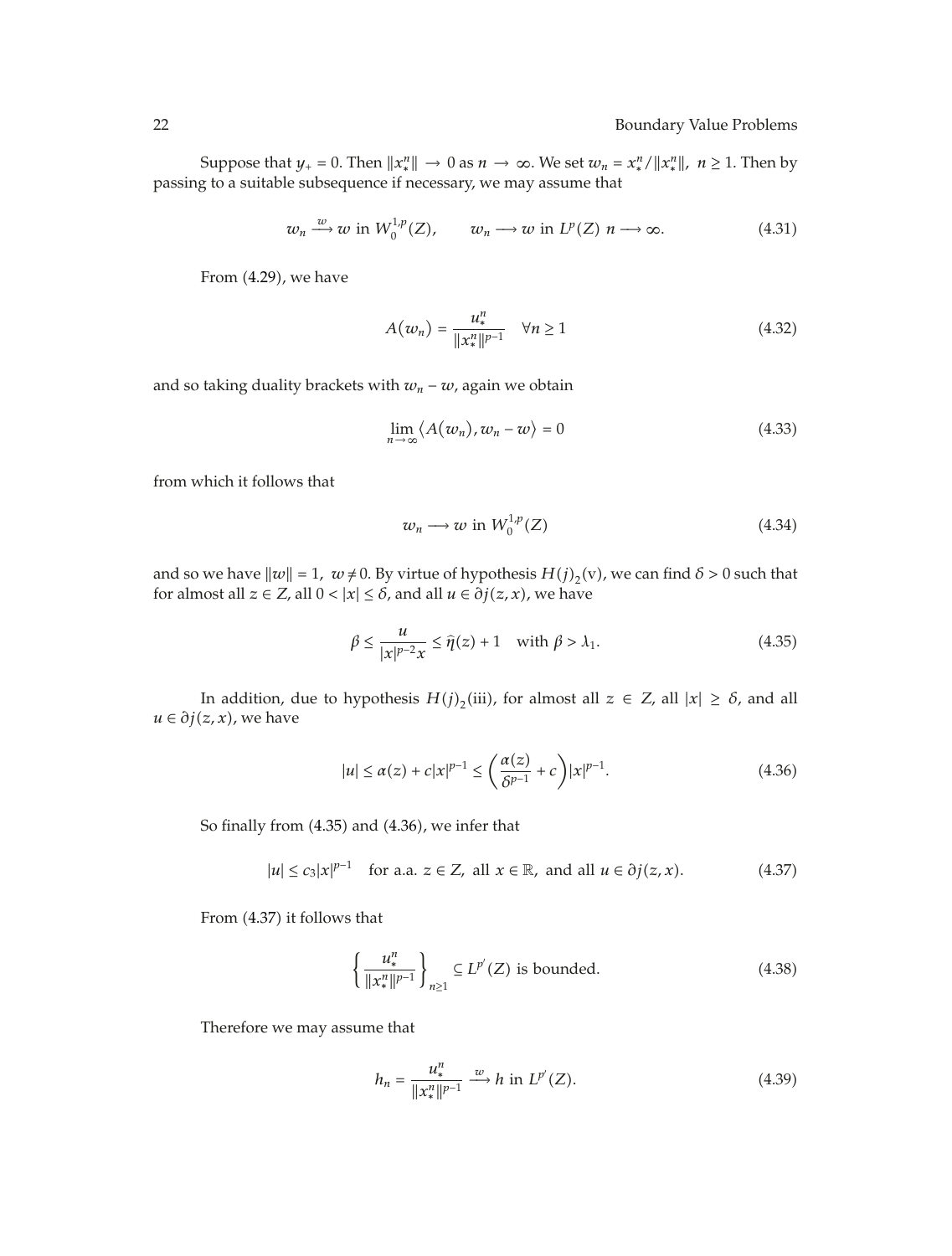For  $\varepsilon > 0$  and  $n \ge 1$  we introduce the sets

$$
\Sigma_{+}^{n} = \left\{ z \in Z : x_{n}(z) > 0, \ \beta - \varepsilon \le \frac{u_{*}^{n}(z)}{x_{*}^{n}(z)^{p-1}} \le \hat{\eta}(z) + \varepsilon \right\},\
$$
\n
$$
\Sigma_{-}^{n} = \left\{ z \in Z : x_{n}(z) < 0, \ \beta - \varepsilon \le \frac{u_{*}^{n}(z)}{x_{*}^{n}(z)^{p-1}} \le \hat{\eta}(z) + \varepsilon \right\}.
$$
\n(4.40)

Since  $x_*^n \to 0$  in  $W_0^{1,p}(Z)$ , we may assume (at least for a subsequence) that  $x_*^n(z) \to 0$ a.e. on *Z*. Then  $x_*^n(z) \to 0^+$  a.e. on  $\{w > 0\}$  and  $x_*^n(z) \to 0^-$  a.e. on  $\{w < 0\}$  and so because of hypothesis  $H(j)_2$ <sup>(v)</sup>, we have

$$
\chi_{\Sigma_+^n}(z) \longrightarrow 1 \quad \text{a.e. on } \{w > 0\}, \qquad \chi_{\Sigma_-^n}(z) \longrightarrow 1 \quad \text{a.e. on } \{w < 0\}. \tag{4.41}
$$

Then we have

$$
\chi_{\Sigma_{+}^{n}} \frac{u_{*}^{n}}{\|x_{*}^{n}\|^{p-1}} \xrightarrow{w} h \quad \text{in } L^{p'}(\{w > 0\}), \qquad \chi_{\Sigma_{-}^{n}} \frac{u_{*}^{n}}{\|x_{*}^{n}\|^{p-1}} \xrightarrow{w} h \quad \text{in } L^{p'}(\{w < 0\}). \tag{4.42}
$$

From the definition of the set  $\Sigma_{+}^n$ , we have

$$
\chi_{\Sigma_{+}^{n}}(z)(\beta - \varepsilon)w_{n}(z)^{p-1} \leq \chi_{\Sigma_{+}^{n}}(z) \frac{u_{*}^{n}(z)}{x_{*}^{n}(z)^{p-1}} w_{n}(z)^{p-1} = \chi_{\Sigma_{+}^{n}}(z)h_{n}(z)
$$
\n
$$
\leq \chi_{\Sigma_{+}^{n}}(z)(\hat{\eta}(z) + \varepsilon)w_{n}(z)^{p-1} \quad \text{a.e. on } Z.
$$
\n(4.43)

Taking weak limits in  $L^{p'}(\{w > 0\})$ , via Mazur's lemma, and since  $\varepsilon > 0$  was arbitrary, we obtain

$$
\beta w(z)^{p-1} \le h(z) \le \hat{\eta}(z)w(z)^{p-1} \quad \text{a.e. on } \{w > 0\}. \tag{4.44}
$$

Similarly working on  $\Sigma^n_{-}$ , we obtain

$$
\hat{\eta}(z)|w(z)|^{p-2}w(z) \le h(z) \le \beta|w(z)|^{p-2}w(z) \quad \text{a.e. on } \{w < 0\}. \tag{4.45}
$$

Moreover, from (4.36) we see that

$$
h(z) = 0
$$
 a.e. on  $\{w = 0\}$ . (4.46)

So from (4.44), (4.45), and (4.46) it follows that

$$
h(z) = \xi_1(z)|w(z)|^{p-2}w(z) \quad \text{a.e. on } Z,
$$
 (4.47)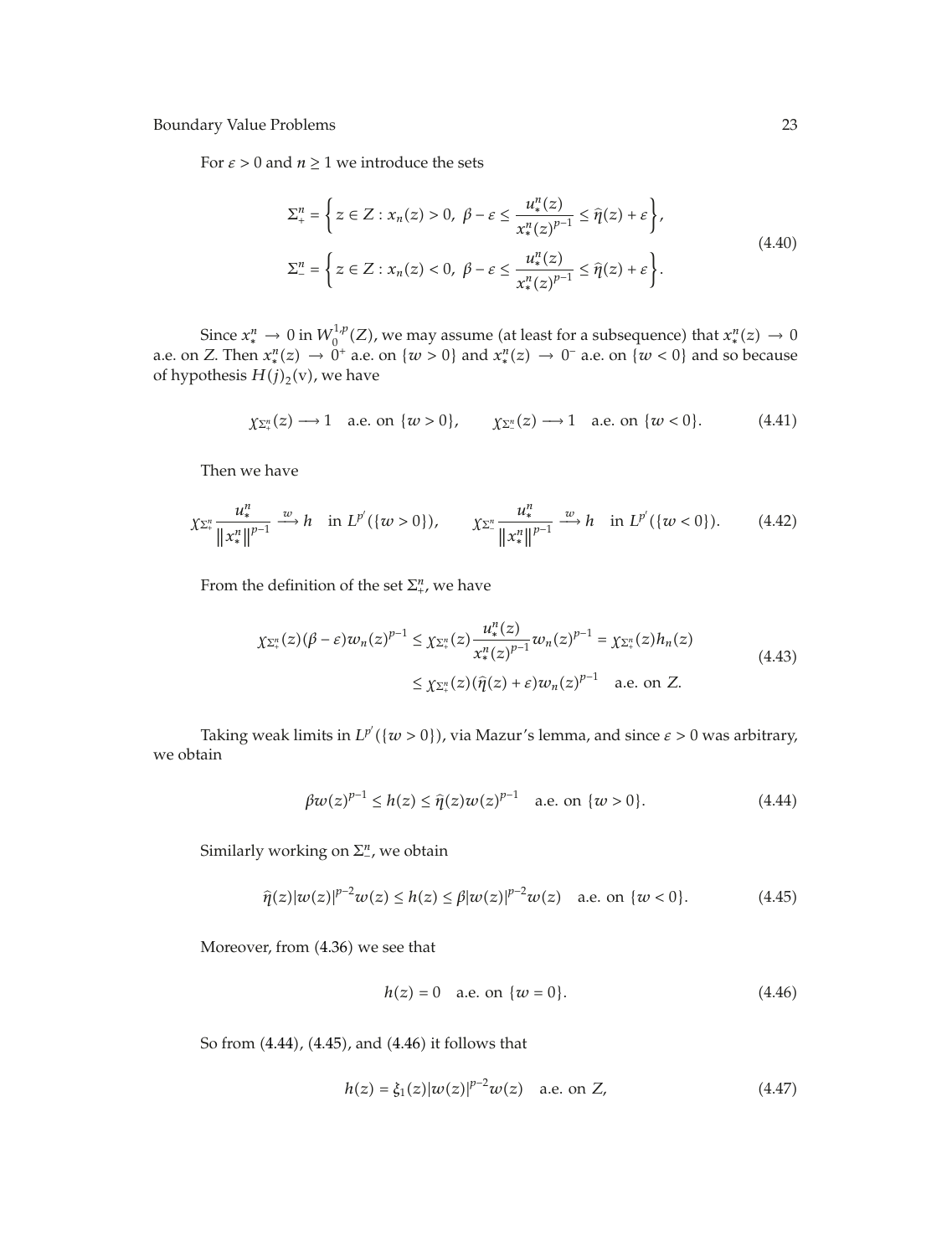with  $\xi_1 \in L^\infty(Z)_+$  and  $\lambda_1 < \xi_1(z) \leq \hat{\eta}(z)$  a.e. on *Z*. Therefore, if we pass to the limit as  $n \to \infty$ <br>in (4.32), we obtain in (4.32), we obtain

$$
A(w) = \xi_1 |w|^{p-2} w,
$$
  
\n
$$
\implies \begin{cases}\n-\text{div}(\|Dw(z)\|^{p-2}Dw(z)) = \xi_1(z)|w(z)|^{p-2}w(z) \text{ a.e. on } Z, \\
w|_{\partial Z} = 0 \quad w \neq 0\n\end{cases}
$$
\n(4.48)

Note that  $\hat{\lambda}_1(\xi_1) < \hat{\lambda}(\lambda_1) = 1$ . So from (4.48), it follows that *w* must change sign. But  $w_n = x_*^n / \|x_*^n\| \ge 0$  for all  $n \ge 1$  and so  $w \ge 0$ , a contradiction. This proves that we cannot have  $y_+ = 0$ , hence  $y_+ \neq 0$  and of course  $y_+ \geq 0$ . Moreover, as before we can check that

$$
x_*^n \longrightarrow y_+ \quad \text{in } W_0^{1,p}(Z), \qquad A(y_+) = u_+ \quad \text{(see (4.29))}, \tag{4.49}
$$

with  $u_+ \in L^{p'}(Z)$ ,  $u_+(z) \in \partial j(z, y_+(z))$  a.e. on *Z*. It follows that

$$
-div(\|Dy_+(z)\|^{p-2}Dy_+(z)) = u_+(z) \quad \text{a.e. on } Z,
$$
  

$$
y_+|_{\partial Z} = 0.
$$
 (4.50)

From nonlinear regularity theory we have  $y_+ \in C_0^1(\overline{Z})_+$ ,  $y_+ \neq 0$ . Moreover, from hypothesis  $H(j)_2(v)$  (the sign condition), we have  $u_+(z) \ge 0$  a.e. on *Z*. So via the nonlinear strong maximum principle of Vázquez [23], we obtain that  $y_+ \in \text{int}C_0^1(\overline{Z})_+$ .

We claim that  $y_+$  is the smallest nontrivial positive solution of (1.1). Indeed let  $\hat{y}$  be reportivial positive solution of (1.1) and assume that  $\hat{y} \in \mathbb{R}$ . As above we can verify another nontrivial positive solution of (1.1) and assume that  $\hat{y} \leq \overline{x}$ . As above we can verify that  $\hat{y} \in \text{int}C_0^1(\overline{Z})_+$ . Using Lemma 3.5, we can find  $\hat{\varepsilon} > 0$  such that  $\hat{\varepsilon}u_1 \leq \hat{y}$ . Then for  $n \geq 1$  large<br>*zuo have*  $\varepsilon, u_1 \leq \hat{u} \leq \hat{y} \leq \overline{\tilde{x}}$ *.* So for  $n > 1$  large, working on the ord we have  $\varepsilon_n u_1 \leq \hat{u}_1 \leq \hat{y} \leq \overline{x}$ . So for  $n \geq 1$  large, working on the order interval  $[\varepsilon_n u_1, \hat{y}]$ , we can obtain a solution *y*<sub>0</sub> of (1.1) in the interval. Then  $x_*^n \leq y_0$  for  $n \geq 1$  large and so  $y_+ \leq y_0 \leq \hat{y}$ .<br>This proves the slaim This proves the claim.

*In a similar fashion working on*  $E_{-}^n = [\underline{v}, \overline{v}_n]$  *with*  $\overline{v}_n = \varepsilon_n(-u_1)$ *, we obtain <i>y*− ∈  $intC_0^1(\overline{Z})_+$ , the largest nontrivial negative solution of (1.1).  $\Box$ 

Now we are ready to conclude our plan and produce a nontrivial nodal solution. More precisely, using variational methods and Theorem 2.5, we will obtain a nontrivial solution  $y_0$ of (1.1) in the order interval *[y−, y<sub>+</sub>]* distinct from *y*<sub>−</sub> and *y*<sub>+</sub>. Evidently *y*<sub>0</sub> must be a sign changing (nodal) solution. We will achieve this by exploiting the variational characterization of  $\lambda_2$  provided in (2.10). This requires a further strengthening of hypotheses  $H(j)_1$ . Suppose *f* :  $Z \times \mathbb{R} \rightarrow \mathbb{R}$  is a measurable function with the following property, for every  $r > 0$  there exists  $\alpha_r \in L^{\infty}(Z)_+$  such that  $|f(z, x)| \leq \alpha_r(z)$  for a.a.  $z \in Z$  and all  $|x| \leq r$ . Then we define

$$
f_1(z,x) = \liminf_{x' \to x} f(z,x), \qquad f_2(z,x) = \liminf_{x' \to x} f(z,x), \tag{4.51}
$$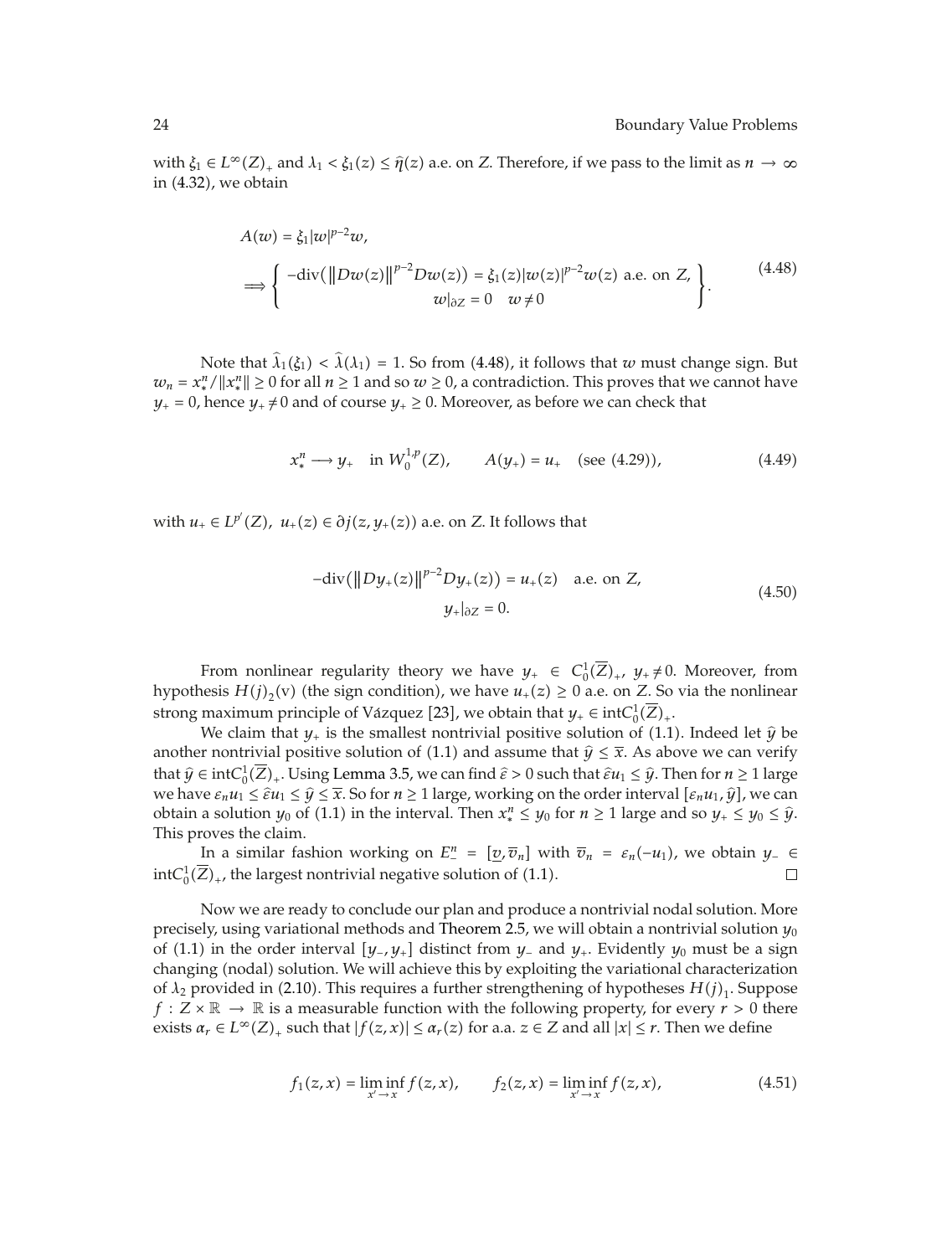which for almost all  $z \in \mathbb{Z}$  are finite. We assume that  $f_1$  and  $f_2$  are supmeasurable, namely, for every  $x : Z \to \mathbb{R}$  measurable function the functions  $z \to f_1(z, x(z))$  and  $z \to f_2(z, x(z))$ are both measurable. We set

$$
j(z,x) = \int_0^x f(z,r)dr \quad \forall (z,x) \in Z \times \mathbb{R}.
$$
 (4.52)

Evidently  $(z, x) \rightarrow j(z, x)$  is measurable and for almost all  $z \in Z$ ,  $x \rightarrow j(z, x)$  is locally Lipschitz and its generalized subdifferential satisfies

$$
\partial j(z, x) \subseteq [f_1(z, x), f_2(z, x)] \quad \text{(see Chang [27]).} \tag{4.53}
$$

Clearly  $j(z, 0) = 0$  a.e. on *Z* and if for almost all  $z \in Z$ ,  $f(z, \cdot)$  is continuous at  $x = 0$ , then  $\partial j(z,0) = \{0\}$  a.e. on *Z*. Then the new hypotheses on the nonsmooth potential  $j(z, x)$  are the following:

- $H(j)_3$ :  $j: Z \times \mathbb{R} \to \mathbb{R}$  is a function such that  $j(z, x) = \int_0^x f(z, r) dr$  with  $f: Z \times \mathbb{R} \to \mathbb{R}$ satisfying
	- (i)  $(z, x) \rightarrow f(z, x)$  is measurable with  $f_1$  and  $f_2$  supmeasurable;
	- (ii) for almost all  $z \in Z$ ,  $f(z, \cdot)$  is continuous at  $x = 0$ ;
	- (iii)  $|f(z, x)| \le \alpha(z) + c|x|^{p-1}$  for a.a.  $z \in Z$ , all  $x \in \mathbb{R}$ , with  $\alpha \in L^{\infty}(Z)_{+}$ ,  $c > 0$ ;
	- (iv) there exists  $\theta \in L^{\infty}(Z)_+$  satisfying  $\theta(z) \leq \lambda_1$  a.e. on *Z* with strict inequality on a set of positive measure, such that

$$
\limsup_{|x| \to \infty} \frac{f_2(z, x)}{|x|^{p-2}x} \le \theta(z) \quad \text{uniformly for a.a. } z \in Z; \tag{4.54}
$$

(v) there exists  $\hat{\eta} \in L^{\infty}(Z)_{+}$  such that

$$
\lambda_2 < \liminf_{x \to 0} \frac{f_1(z, x)}{|x|^{p-2}x} \le \limsup_{x \to 0} \frac{f_2(z, x)}{|x|^{p-2}x} \le \hat{\eta}(z) \quad \text{uniformly for a.a. } z \in \mathbb{Z};\tag{4.55}
$$

(vi) for almost all  $z \in Z$  and all  $x \in \mathbb{R}$ , we have  $f_1(z, x)x \ge 0$  (sign condition).

**Theorem 4.7.** If hypotheses  $H(j)$ <sub>3</sub> *hold, then problem* (1.1) *has at least three nontrivial solutions*  $x_0$ ,  $y_0$  *such that*  $x_0 \in \text{int}C_0^1(\overline{Z})_+$ ,  $v_0 \in -\text{int}C_0^1(\overline{Z})_+$ , and  $y_0 \in C_0^1(\overline{Z})$  a (nodal) solution.

*Proof.* From Theorem 3.8, we have the two constant sign solutions  $x_0 \in \text{int}C_0^1(\overline{Z})_+$  and *v*<sub>0</sub> ∈ −int $C_0^1(\overline{Z})_+$ . Let  $y_+$  ∈ int $C_0^1(\overline{Z})_+$  and  $y_-$  ∈ −int $C_0^1(\overline{Z})_+$  be the two extremal constant sign solutions from Proposition 4.6. We have

$$
A(y_{\pm}) = u_{\pm}
$$
 with  $u_{\pm} \in L^{p'}(Z)$ ,  $u_{\pm}(z) \in \partial j(z, u_{\pm}(z))$  a.e. on Z. (4.56)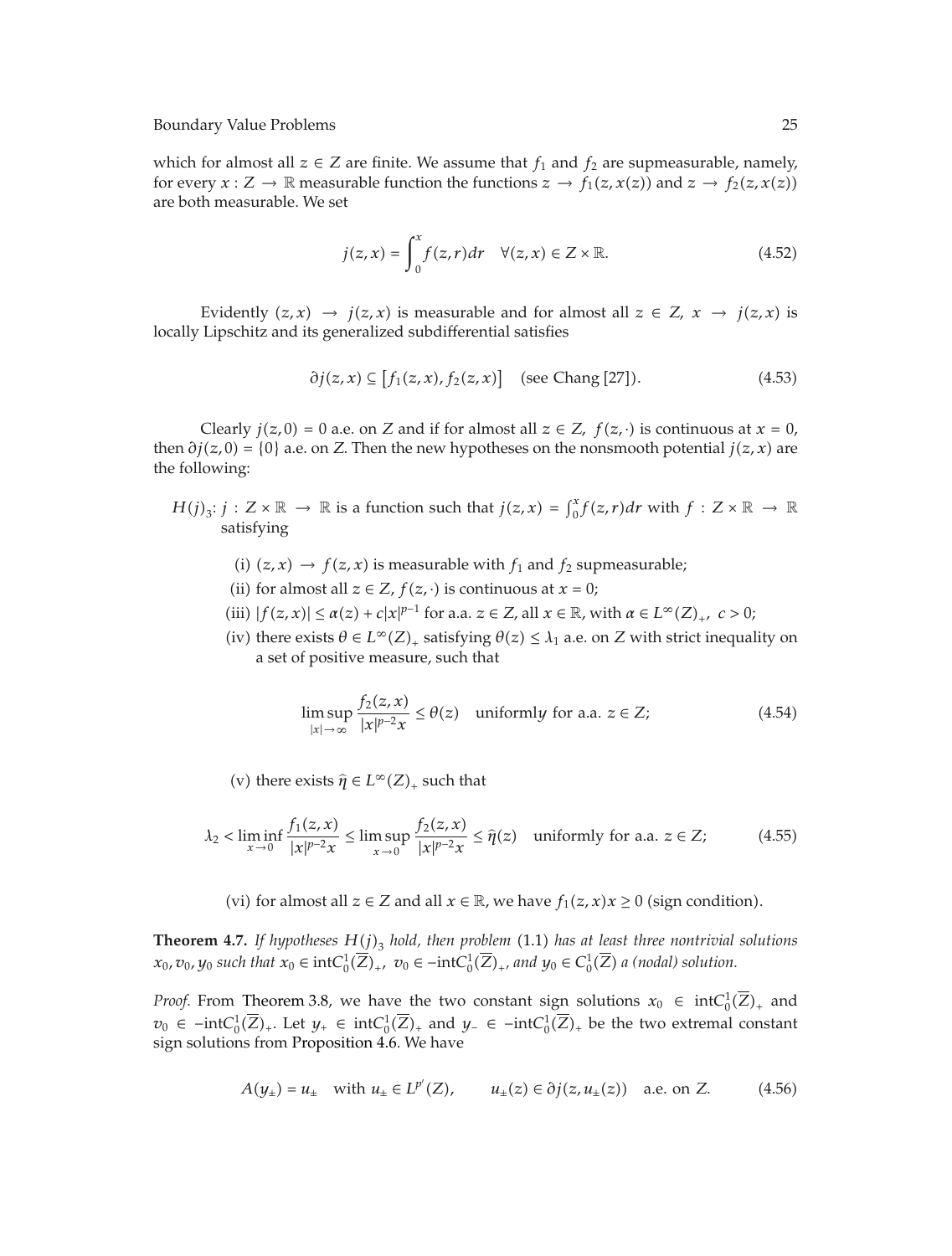We introduce the following functions

$$
\hat{f}_{+}(z,x) = \begin{cases}\n0 & \text{if } x < 0, \\
f(z,x) & \text{if } 0 \le x \le y_{+}(z), \\
u_{+}(z) & \text{if } y_{+}(z) < x,\n\end{cases}
$$
\n
$$
\hat{f}_{-}(z,x) = \begin{cases}\nu_{-}(z) & \text{if } x < y_{-}(z), \\
f(z,x) & \text{if } y_{-}(z) \le x \le 0, \\
0 & \text{if } 0 < x,\n\end{cases}
$$
\n
$$
\hat{f}(z,x) = \begin{cases}\nu_{-}(z) & \text{if } x < y_{-}(z), \\
f(z,x) & \text{if } y_{-}(z) \le x \le y_{+}(z), \\
u_{+}(z) & \text{if } y_{+}(z) < x.\n\end{cases}
$$
\n(4.57)

We consider the corresponding potential functions defined by

$$
\hat{j}_{+}(z,x) = \int_{0}^{x} \hat{f}_{+}(z,r)dr, \qquad \hat{j}_{-}(z,x) = \int_{0}^{x} \hat{f}_{-}(z,r)dr, \qquad \hat{j}(z,x) = \int_{0}^{x} \hat{f}(z,r)dr. \tag{4.58}
$$

Then we define the following locally Lipschitz Euler functionals on  $W^{1,p}_0(Z)$ :

$$
\varphi_{0,+}(x) = \frac{1}{p} \|Dx\|_p^p - \int_Z \hat{j}_+(z, x(z)) dz,
$$
  
\n
$$
\varphi_{0,-}(x) = \frac{1}{p} \|Dx\|_p^p - \int_Z \hat{j}_-(z, x(z)) dz,
$$
  
\n
$$
\varphi_0(x) = \frac{1}{p} \|Dx\|_p^p - \int_Z \hat{j}(z, x(z)) dz.
$$
\n(4.59)

We will use the following order intervals in  $W_0^{1,p}(Z)$ :

$$
I_{+} = [0, y_{+}], \qquad I_{-} = [y_{-}, 0], \qquad I = [y_{-}, y_{+}]. \tag{4.60}
$$

The critical points of  $\varphi_{0,+}$  are in *I*<sub>+</sub>, the critical points of  $\varphi_{0,-}$  are in *I*<sub>−</sub>, and the critical points of  $\varphi_0$  are in *I*. We show this for  $\varphi_{0,+}$ ; the proof for the rest is similar.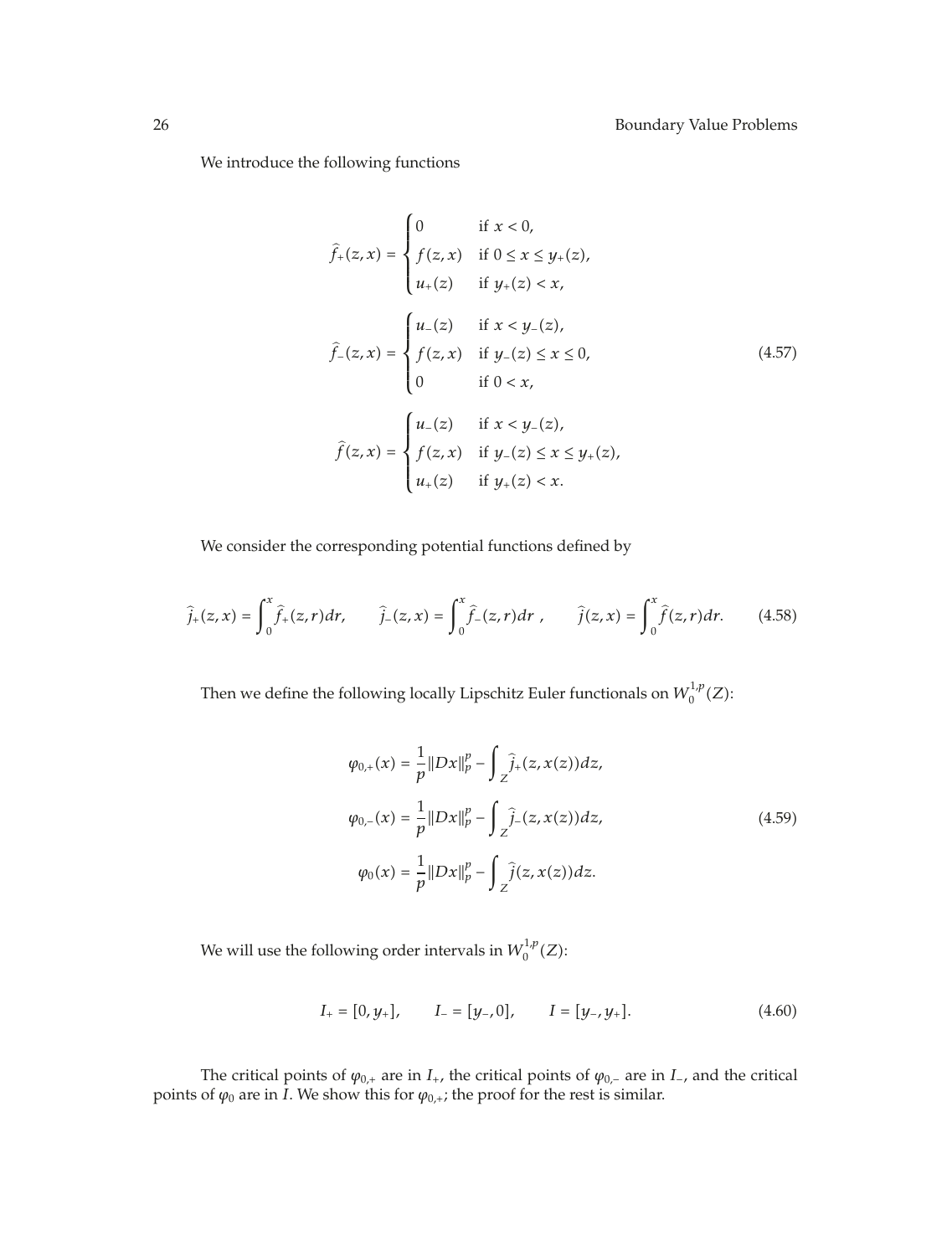So let  $x \in W_0^{1,p}(Z)$  be a critical point of  $\varphi_{0,+}$ . Then we have  $0 \in \partial \varphi_{0,+}(x)$  and so  $A(x) = u$ with  $u \in L^{p'}(Z)$ ,  $u(z) \in \partial \hat{j}_+(z,x(z))$  a.e. on *Z*. If we act with the test function  $(x - y_+)$ <sup>+</sup>  $W_0^{1,p}(Z)$  we obtain

$$
\langle A(x), (x - y_{+})^{+} \rangle = \int_{Z} u(x - y_{+})^{+} dz
$$
  
\n
$$
= \int_{\{x > y_{+}\}} u(x - y_{+}) dz
$$
  
\n
$$
= \int_{Z} u_{+}(x - y_{+})^{+} dz
$$
  
\n
$$
= \langle A(y_{+}), (x - y_{+})^{+} \rangle,
$$
  
\n
$$
\implies \langle A(x) - A(y_{+}), (x - y_{+})^{+} \rangle
$$
  
\n
$$
= \int_{\{x > y_{+}\}} (||Dx||^{p-2}Dx - ||Dy_{+}||^{p-2}Dy_{+}, Dx - Dy_{+})_{\mathbb{R}^{N}} dz = 0,
$$
  
\n
$$
\implies |\{x > y_{+}\}|_{N} = 0 \quad (|\cdot|_{N} \text{ being the Lebesgue measure on } \mathbb{R}^{N}), \text{ i.e., } x \leq y_{+}.
$$
  
\n(4.61)

Similarly we show that  $0 \leq x$ . Hence  $x \in I_+$ .

Since the critical points of  $\varphi_{0,+}$  are in  $I_+$ , it follows that  $\{0, y_+\}$  are the only critical points of  $\varphi$ <sub>0</sub>,<sup>*i*</sup>. From hypothesis  $H(j)$ <sub>3</sub>(v), we can find  $\delta > 0$  small such that

$$
\lambda_2 x^{p-1} < u \quad \text{for a.a. } z \in \mathbb{Z} \text{ and all } x \in [0, \delta] \text{ and all } u \in \partial j(z, x). \tag{4.62}
$$

We choose  $\varepsilon > 0$  small such that

$$
\varepsilon u_1(z) \le \min\{y_+(z), \delta\} \quad \forall z \in \overline{Z}.\tag{4.63}
$$

We know that

$$
j(z, x) = \int_0^x f(z, r) dr \quad \text{for a.a. } z \in Z, \text{ all } x \in \mathbb{R},
$$
  

$$
f(z, r) \in \partial j(z, r) \quad \text{for a.a. } z \in Z, \text{ a.a. } r \in \mathbb{R}.
$$
 (4.64)

Then from (4.62), (4.63), and (4.64), we have

$$
\widehat{j}_{+}(z,\varepsilon u_{1}(z))=\widehat{j}(z,\varepsilon u_{1}(z))=\int_{0}^{\varepsilon u_{1}(z)}f(z,r)dr>\frac{\lambda_{2}}{p}\varepsilon^{p}u_{1}(z)^{p} \quad \text{a.e. on } Z. \tag{4.65}
$$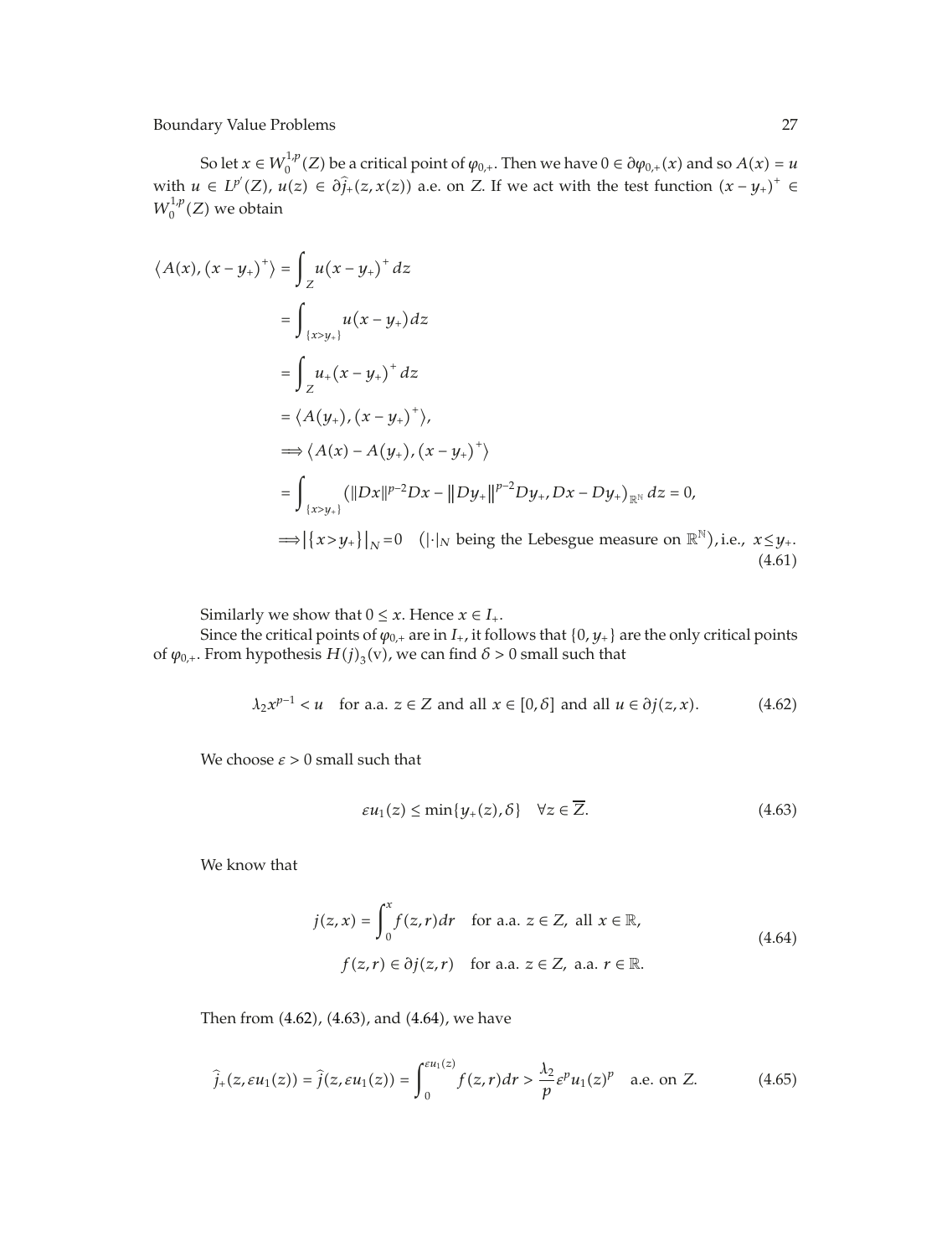Hence

 $\Rightarrow$ 

$$
\varphi_{0,+}(\varepsilon u_1) = \frac{\varepsilon^p}{p} \|Du_1\|_p^p - \int_Z \hat{j}_+(z, \varepsilon u_1(z))dz
$$
  

$$
< \frac{\varepsilon^p}{p} (\|Du_1\|_p^p - \lambda_2 \|u_1\|_p^p) \text{ (see (4.65))}
$$
  

$$
< \frac{\varepsilon^p}{p} (\|Du_1\|_p^p - \lambda_1 \|u_1\|_p^p) = 0 \text{ (see (2.6) with } m \equiv 1),
$$
  

$$
\lim_{W_0^{1,p}(Z)} \varphi_{0,+} < 0 = \varphi_{0,+}(0).
$$
 (4.66)

By hypothesis we have  $j(z, x) = \int_0^x f(z, r) dr$  for almost all  $z \in Z$  and all  $x \in \mathbb{R}$ . So using hypothesis  $\hat{H}(j)_3$ (iii), it follows that

$$
\left|\hat{j}_{+}(z,x)\right| \leq \hat{\alpha}(z) \quad \text{for a.a. } z \in Z, \text{ all } x \in \mathbb{R}, \text{ with } \hat{\alpha} \in L^{\infty}(Z)_{+}.
$$
 (4.67)

Therefore from this and Poincare's inequality, we infer that  $\varphi_{0,+}$  is coercive. It is easy to see that  $\varphi_{0,+}$  is weakly lower semicontinuous on  $W_0^{1,p}(Z)$ . So by the Weierstrass theorem, we can find  $\hat{y}_0$  a minimizer of  $\varphi_{0,+}$  and  $\varphi_{0,+}(\hat{y}_0) < 0 = \varphi_{0,+}(0)$ , that is,  $\hat{y}_0 \neq 0$  (see (4.66)). Since  $\hat{y}_0$  is a nonzero critical point of  $\varphi_{0,+}$ , we must have  $\hat{y}_0 = y_+$ . Clearly  $y_+$  is a local  $C_0^1(\overline{Z})$ -minimizer of  $\varphi_0$  and so  $y_+$  is a local  $W_0^{1,p}(Z)$  minimizer of  $\varphi_0$ . We can assume that  $y_+$  is an isolated critical point of  $\varphi_0$ . If this is not the case, we can find a sequence  $\{x_n\}_{n\geq 1} \subseteq W_0^{1,p}(Z)$  of critical points of  $\varphi_0$  such that

$$
x_n \longrightarrow y_+ \text{ in } W_0^{1,p}(Z) \quad \text{as } n \longrightarrow \infty, \qquad x_n \neq 0, y_+, y_- \quad \forall n \ge 1. \tag{4.68}
$$

Since  $x_n$  is a critical point of  $\varphi_0$ , we must have  $x_n \in I$ . Thus we have produced a whole sequence of distinct nontrivial nodal solutions for problem (1.1).

Similarly working with *<sup>ϕ</sup>*0*,*<sup>−</sup> on *<sup>I</sup>*−*,* we have that *<sup>y</sup>*<sup>−</sup> is a global minimizer of  $\varphi_{0,-}$ *,*  $\varphi_{0,-} (y_-) = \varphi_0 (y_-) < 0 = \varphi_0 (0)$  *and we can assume that it is an isolated critical point* of  $\varphi_0$ . As in Motreanu et al. [36], we can find  $\delta > 0$  small such that

$$
\varphi_0(y_-) < \inf[\varphi_0(x) : x \in \partial B_\delta(y_-)] \le 0, \n\varphi_0(y_+) < \inf[\varphi_0(x) : x \in \partial B_\delta(y_+)] \le 0,
$$
\n(4.69)

where  $\partial B_{\delta}(y_{\pm}) = \{x \in W_0^{1,p}(Z) : ||x_0 - y_{\pm}|| = \delta\}.$ 

If we set  $S = \partial B_\delta(y_+) \cup \partial B_\delta(y_-)$ ,  $I = [y_-, y_+]$ , and  $I_0 = \{y_-, y_+\}$ , then we can easily see that the pair  $\{I_0, I\}$  is linking with *S* in  $W_0^{1,p}(Z)$ . Moreover, as for  $\varphi_{0,+}$  we can check that  $\varphi_0$  is coercive and so we can easily verify the PS-condition. Therefore, we can apply Theorem 2.2 and produce  $y_0 \in W_0^{1,p}(Z)$ , a critical point of  $\varphi_0$ , such that

$$
\varphi_0(y_\pm) < \varphi_0(y_0) = \inf_{\overline{\gamma} \in \overline{\Gamma}} \max_{t \in [-1,1]} \varphi_0(\overline{\gamma}(t)),\tag{4.70}
$$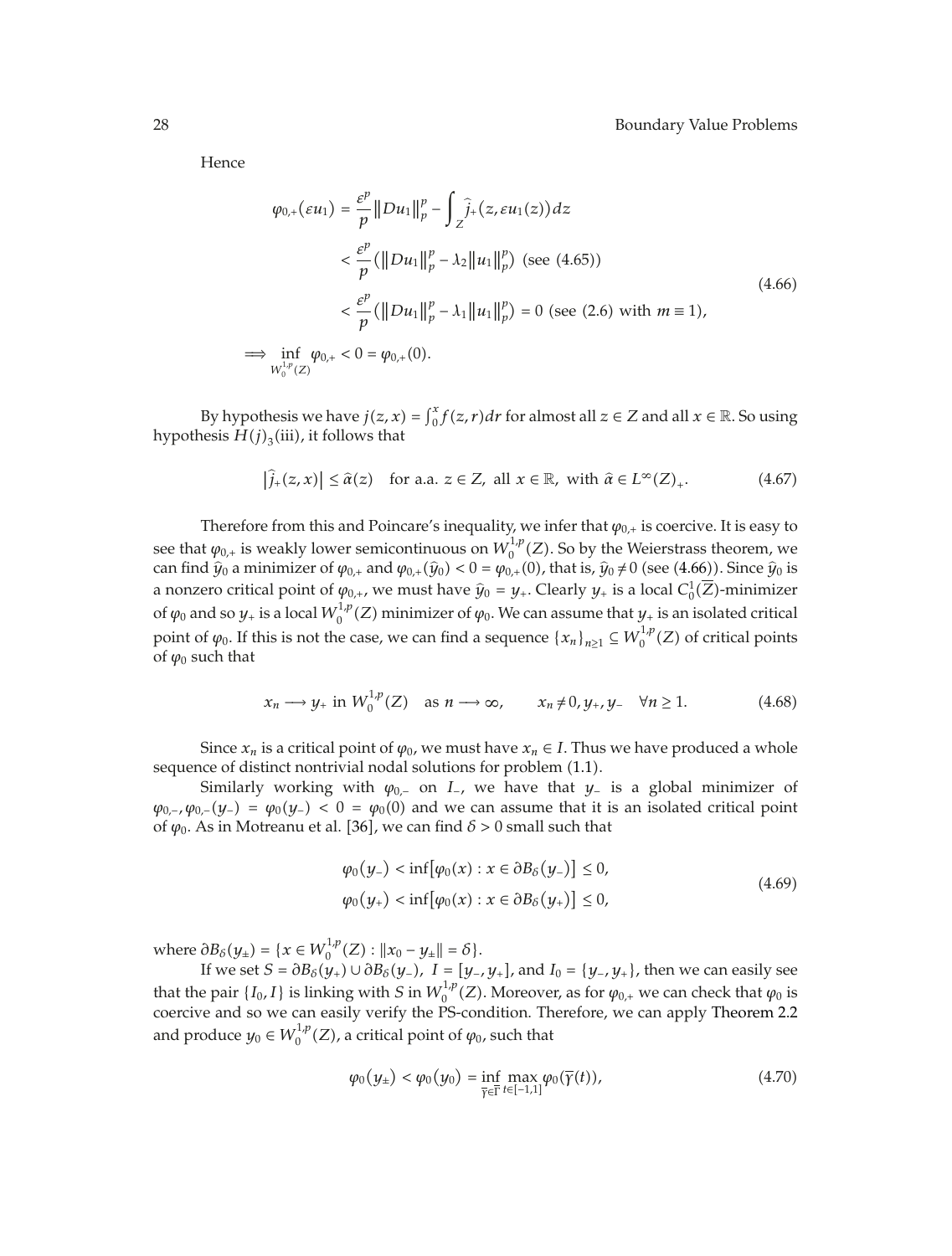where  $\overline{\Gamma} = {\overline{\gamma} \in C([-1,1]) : \overline{\gamma}(-1) = y_{-}, \overline{\gamma}(1) = y_{+}}$ . Note that from (4.70) we have that  $y_0 \neq y_{\pm}$ .

We claim that  $\varphi_0(y_0) < 0 = \varphi_0(0)$  and so  $y_0 \neq 0$ . To show this, it is enough to produce a path  $\bar{\gamma}_0 \in \bar{\Gamma}$  such that

$$
\varphi_0(\overline{\gamma}_0(t)) < 0 \quad \forall t \in [-1, 1]. \tag{4.71}
$$

So in what follows we construct such a path  $\overline{\gamma}_0$ .

*Recall that*  $\partial B_1^{L^p(Z)} = \{x \in L^p(Z) : ||x||_p = 1\}$  and  $S = W_0^{1,p}(Z) \cap \partial B_1^{L^p(Z)}$  endowed with the  $W_0^{1,p}(Z)$ -topology. We also set

$$
S_c = W_0^{1,p}(Z) \cap C_0^1(\overline{Z}) \cap \partial B_1^{L^p(Z)} \tag{4.72}
$$

equipped with the  $C_0^1(\overline{Z})$ -topology.

Then  $S_c$  is dense in *S* in the  $W_0^{1,p}(Z)$ -topology. Because of (2.10), given  $\delta > 0$ , we can  $\hat{\gamma}_0 \in \overline{\Gamma}_0 = {\gamma_0 \in C([-1, 1], S) : \gamma_0(-1) = -u_1, \gamma_0(1) = u_1}$  satisfying  $\hat{\gamma}_0([-1, 1]) \subseteq S_c$  and

$$
\max\left[\|Dx\|_p^p : x \in \widehat{\gamma}_0([-1,1])\right] \le \lambda_2 + \delta \tag{4.73}
$$

 $\text{C}([-1, 1], S_c)$  is dense in  $C([-1, 1], S)$ .

We can always choose  $\delta > 0$  small such that

$$
\lambda_2 + 2\delta < \liminf_{x \to 0} \frac{u}{|x|^{p-2}x} \text{ uniformly for a.a. } z \in Z, \text{ all } u \in \partial j(z, x) \tag{4.74}
$$

(see hypothesis  $H(j)_{3}(v)$ ). Then we can find  $\delta_0 > 0$  such that

$$
\lambda_2 + \delta < \frac{u}{|x|^{p-2}x} \quad \text{for a.a. } z \in \mathbb{Z}, \text{ all } 0 < |x| \le \delta_0 \text{, and all } u \in \partial j(z, x). \tag{4.75}
$$

As before exploiting the fact that  $(d/dx) f(z, x) \in \partial j(z, x)$  for a.a.  $z \in Z$  and almost all  $x \in \mathbb{R}$ , from (4.75) we obtain

$$
\frac{1}{p}(\lambda_2 + \delta)|x|^p < j(z, x) \quad \text{for a.a. } z \in \mathbb{Z} \text{ and all } 0 < |x| \le \delta_0. \tag{4.76}
$$

Since  $\hat{\gamma}_0([-1, 1]) \subseteq S_c$  and  $-y_-, y_+ \in \text{int}C_0^1(\overline{Z})_+$ , we can find  $\varepsilon > 0$  small such that

$$
|\varepsilon x(z)| \le \delta_0 \quad \forall z \in \overline{Z}, \text{ all } x \in \widehat{\gamma}_0([-1, 1]),
$$
  
 
$$
\varepsilon x \in [-y_-, y_+] \text{ and all } x \in \widehat{\gamma}_0([-1, 1]).
$$
 (4.77)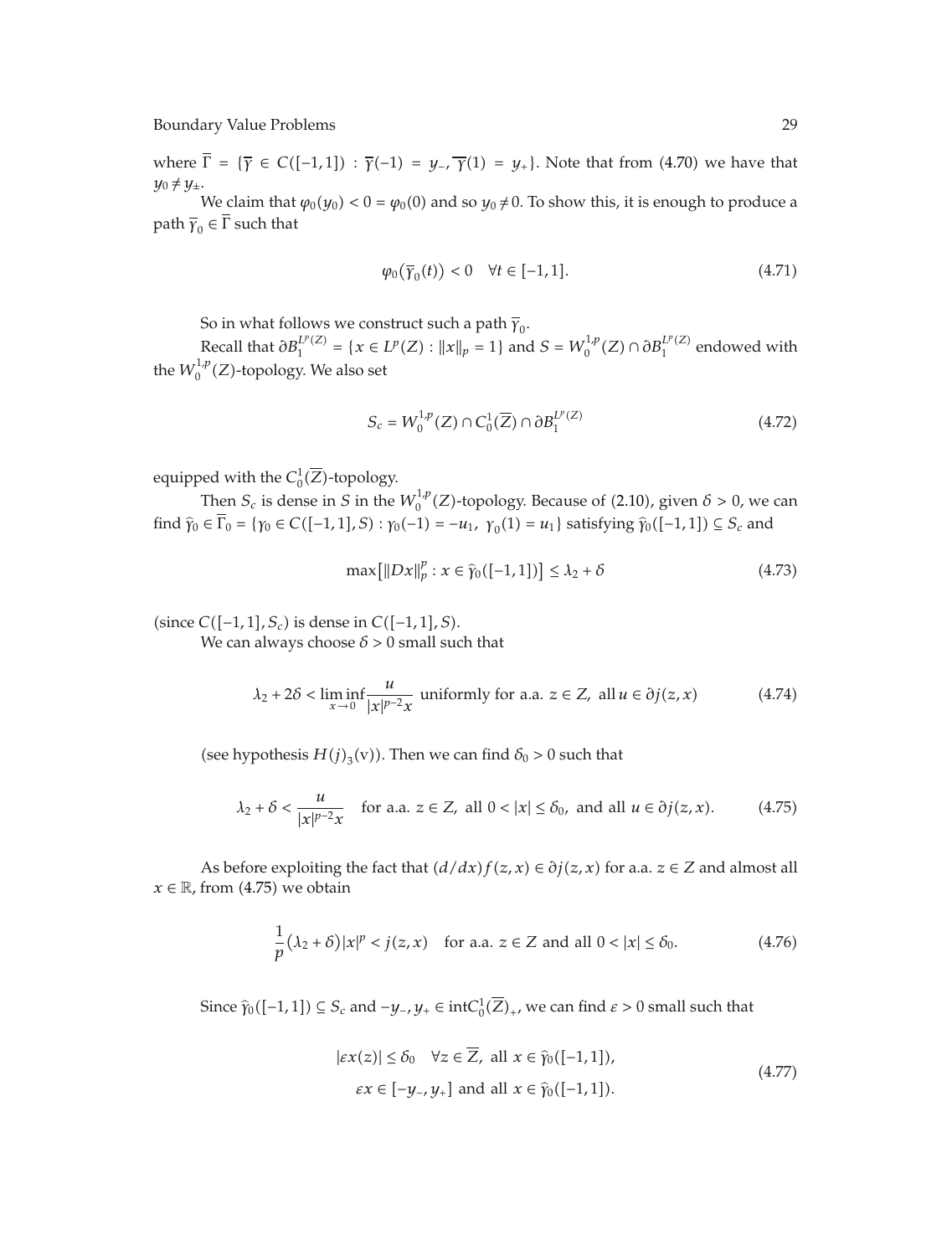If  $x \in \hat{\gamma}_0([-1, 1])$ , we have

$$
\varphi_0(\varepsilon x) = \varphi(\varepsilon x) = \frac{\varepsilon^p}{p} ||Dx||_p^p - \int_Z j(z, \varepsilon x(z)) dz
$$
  

$$
< \frac{\varepsilon^p}{p} ||Dx||_p^p - \frac{\varepsilon^p}{p} (\lambda_2 + \delta) ||x||_p^p \quad \text{(see (4.76))}
$$
  

$$
\leq 0 \quad \text{(see (4.73) and recall } ||x||_p = 1).
$$
 (4.78)

So, if we consider the continuous path  $\gamma_0 = \varepsilon \hat{\gamma}_0$  which joins  $-\varepsilon u_1$  and  $\varepsilon u_1$ , we have

$$
\left.\rho_0\right|_{\gamma_0} < 0.\tag{4.79}
$$

Next with the help of Theorem 2.5, we will produce a continuous path joining *εu*<sup>1</sup> and  $y_+$  along which  $\hat{\varphi}$  is strictly negative. We know that  $\{0, y_+\}$  are the only critical points of  $\varphi_{0,+}$ . Let  $\alpha_+ = \varphi_{0,+}(y_+) = \inf \varphi_{0,+} < 0$  and let  $b_+ = 0$ . Recall that  $\varphi_{0,+}$  is coercive and so it satisfies the PS-condition. Therefore according to Theorem 2.5, we can find a deformation  $h: [0,1] \times \varphi_0^{0 \cdot b_+} \to \varphi_0^{0 \cdot b_+}$ such that

$$
h(t, \cdot)|_{K_{\alpha_{+}}} = id \quad \forall t \in [0, 1],
$$
  
\n
$$
h\left(1, \varphi_{0,+}^{0} \right) \subseteq \varphi_{0,+}^{0} \cup K_{\alpha_{+}},
$$
  
\n
$$
\varphi_{0,+}(h(t, z)) \subseteq \varphi_{0,+}(x) \quad \forall (t, x) \in [0, 1] \times \varphi_{0,+}^{0}.
$$
  
\n(4.80)

*We* consider the path *γ*<sub>+</sub> : [0, 1] →  $\varphi_{0,+}^{0}$ <sup>*b*<sub>+</sub></sup> defined by

$$
\gamma_{+}(t) = h(t, \varepsilon u_1) \quad \forall t \in [0, 1]. \tag{4.81}
$$

Clearly this is a continuous path and we have

$$
\gamma_{+}(0) = h(0, \varepsilon u_{1}) = \varepsilon u_{1} \quad \text{(since } h \text{ is a deformation)},
$$
\n
$$
\gamma_{+}(1) = h(1, \varepsilon u_{1}) = y_{+} \left( \varphi_{0,+}^{0} \right)^{a_{+}} = \varnothing, \ K_{a_{+}} = \{y_{+}\},
$$
\n
$$
\varphi_{0,+}(\gamma_{+}(t)) = \varphi_{0,+}(h(t, \varepsilon u_{1})) \leq \varphi_{0,+}(\varepsilon u_{1}) < 0 \quad \forall t \in [0, 1] \text{ (see (4.79))}.
$$
\n
$$
(4.82)
$$

Therefore we have produced a continuous path  $\gamma_+$  joining  $\varepsilon u_1$  and  $y_+$  such that

$$
\varphi_{0,+}|_{\gamma_{+}} < 0. \tag{4.83}
$$

But note that  $\varphi_{0,+} \ge \varphi_0$  (see  $H(j)_3$ (vi)). Hence

$$
\left.\rho_0\right|_{Y_+} < 0. \tag{4.84}
$$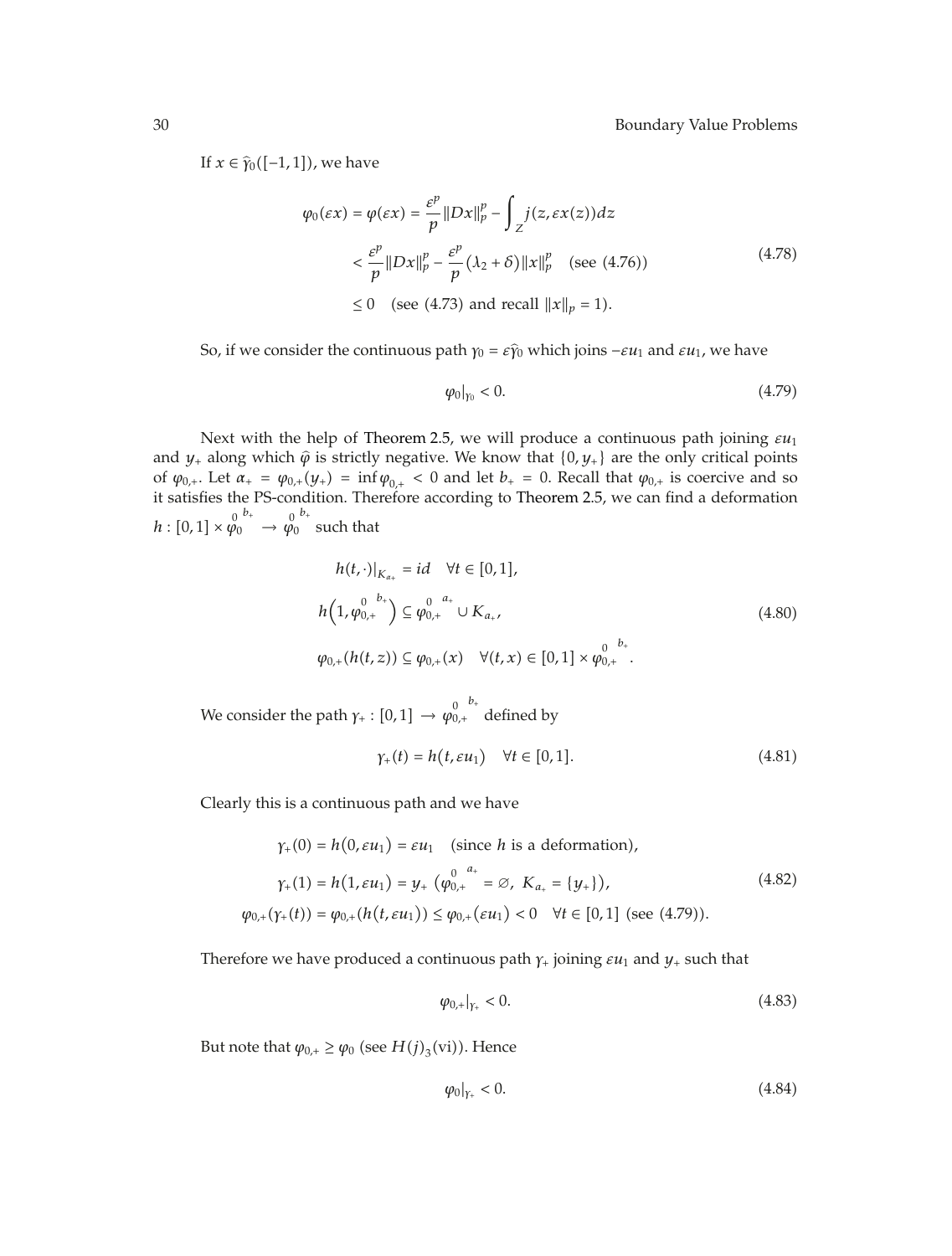In a similar fashion, we produce a continuous path *<sup>γ</sup>*<sup>−</sup> joining <sup>−</sup>*εu*<sup>1</sup> and *<sup>y</sup>*<sup>−</sup> such that

$$
\varphi_0|_{Y_-} < 0. \tag{4.85}
$$

If we join the paths *γ*−*, γ*<sub>0</sub>*, γ*<sub>+</sub>*,* we produce a continuous path  $\overline{\gamma}_0 \in \overline{\Gamma}$  such that

$$
\varphi_0|_{\overline{\gamma}_0} < 0
$$
, (see (4.79), (4.84), (4.85)).\n
$$
(4.86)
$$

From (4.70) it follows that  $\varphi_0(y_0) < 0 = \hat{\varphi}(0)$  and so  $y_0 \neq 0$ .<br>Therefore *y* is the third pontivial solution of (1.1) when

Therefore  $y_0$  is the third nontrivial solution of  $(1.1)$ , which is (nodal) and from the nonlinear regularity theory we have  $y_0 \in C_0^1(\overline{Z})$ .  $\Box$ 

# **Acknowledgments**

The authors wish to thank the referees for their remarks. Researcher supported by a grant of the National Scholarship Foundation of Greece (I.K.Y.).

## **References**

- 1 F. H. Clarke, *Optimization and Nonsmooth Analysis*, Canadian Mathematical Society Series of Monographs and Advanced Texts, John Wiley & Sons, New York, NY, USA, 1983.
- 2 Z. Naniewicz and P. D. Panagiotopoulos, *Mathematical Theory of Hemivariational Inequalities and Applications*, vol. 188 of *Monographs and Textbooks in Pure and Applied Mathematics*, Marcel Dekker, New York, NY, USA, 1995.
- [3] A. Ambrosetti, J. Garcia Azorero, and I. Peral Alonso, "Multiplicity results for some nonlinear elliptic equations," *Journal of Functional Analysis*, vol. 137, no. 1, pp. 219–242, 1996.
- [4] J. García Azorero and I. Peral Alonso, "Some results about the existence of a second positive solution in a quasilinear critical problem," *Indiana University Mathematics Journal*, vol. 43, no. 3, pp. 941–957, 1994.
- [5] J. P. García Azorero, I. Peral Alonso, and J. J. Manfredi, "Sobolev versus Hölder local minimizers and global multiplicity for some quasilinear elliptic equations," *Communications in Contemporary Mathematics*, vol. 2, no. 3, pp. 385–404, 2000.
- 6 E. N. Dancer and Y. Du, "On sign-changing solutions of certain semilinear elliptic problems," *Applicable Analysis*, vol. 56, no. 3-4, pp. 193–206, 1995.
- 7 Z. Zhang and X. Li, "Sign-changing solutions and multiple solutions theorems for semilinear elliptic boundary value problems with a reaction term nonzero at zero," *Journal of Differential Equations*, vol. 178, no. 2, pp. 298–313, 2002.
- 8 S. Carl and K. Perera, "Sign-changing and multiple solutions for the *p*-Laplacian," *Abstract and Applied Analysis*, vol. 7, no. 12, pp. 613–625, 2002.
- 9 Z. Zhang and S. Li, "On sign-changing and multiple solutions of the *p*-Laplacian," *Journal of Functional Analysis*, vol. 197, no. 2, pp. 447–468, 2003.
- [10] Z. Zhang, J. Chen, and S. Li, "Construction of pseudo-gradient vector field and sign-changing multiple solutions involving *p*-Laplacian," *Journal of Differential Equations*, vol. 201, no. 2, pp. 287– 303, 2004.
- 11 M. E. Filippakis and N. S. Papageorgiou, "Multiple constant sign and nodal solutions for nonlinear elliptic equations with the *p*-Laplacian," *Journal of Differential Equations*, vol. 245, no. 7, pp. 1883–1922, 2008.
- 12 Z. Zhang and K. Perera, "Sign changing solutions of Kirchhoff type problems via invariant sets of descent flow," *Journal of Mathematical Analysis and Applications*, vol. 317, no. 2, pp. 456–463, 2006.
- 13 B. Ahmad and J. J. Nieto, "The monotone iterative technique for three-point second-order integrodifferential boundary value problems with *p*-Laplacian," *Boundary Value Problems*, vol. 2007, Article ID 57481, 9 pages, 2007.